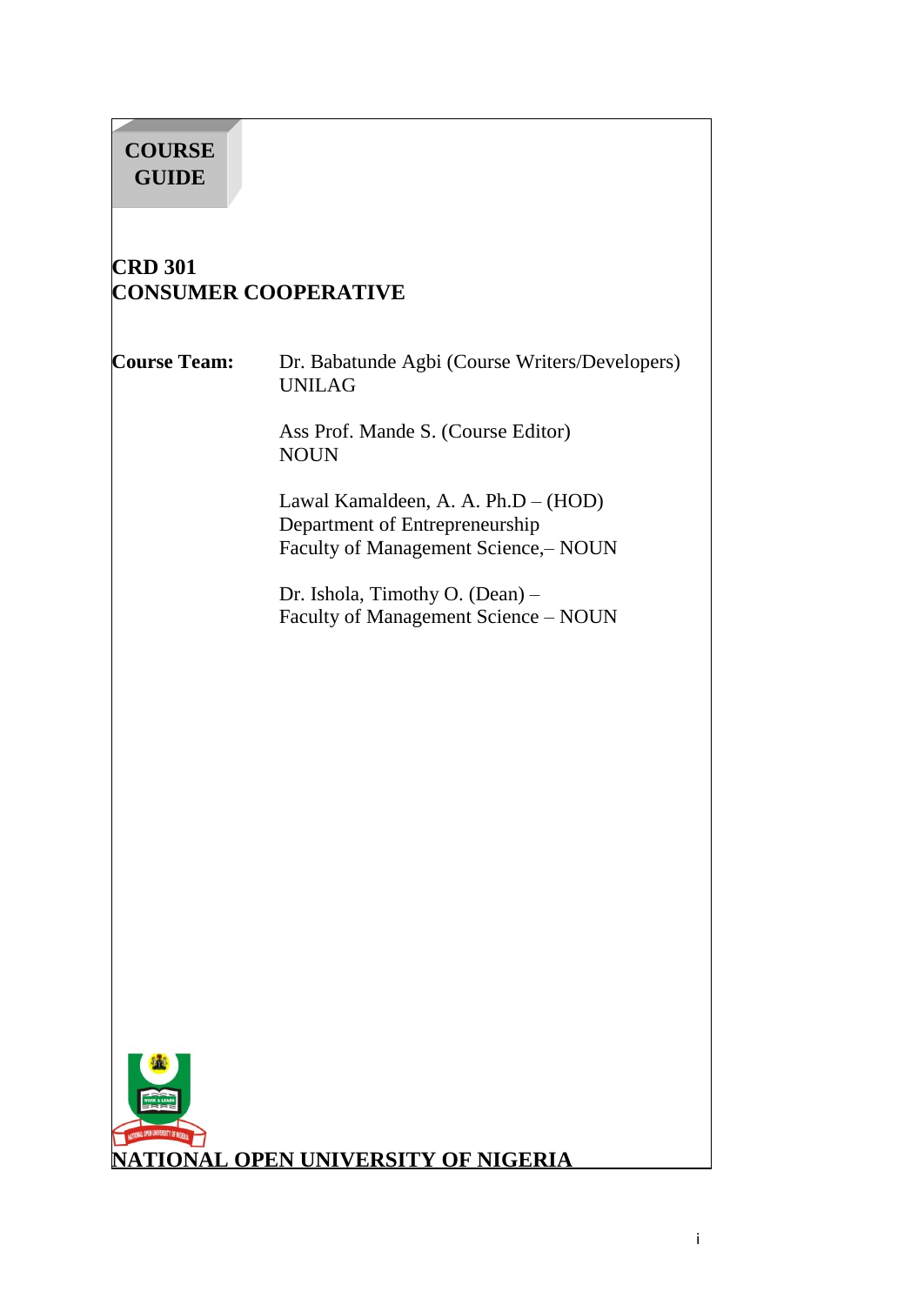National Open University of Nigeria **Headquarters** University Village Plot 91 Cadastral Zone Nnamdi Azikiwe Expressway

Lagos Office 14/16 Ahmadu Bello Way Victoria Island, Lagos

Jabi, Abuja.

e-mail: [centralinfo@noun.edu.ng](mailto:centralinfo@noun.edu.ng) URL: [www.noun.edu.ng](http://www.noun.edu.ng/)

Published by: National Open University of Nigeria

ISBN:

Printed: 2017

All Rights Reserved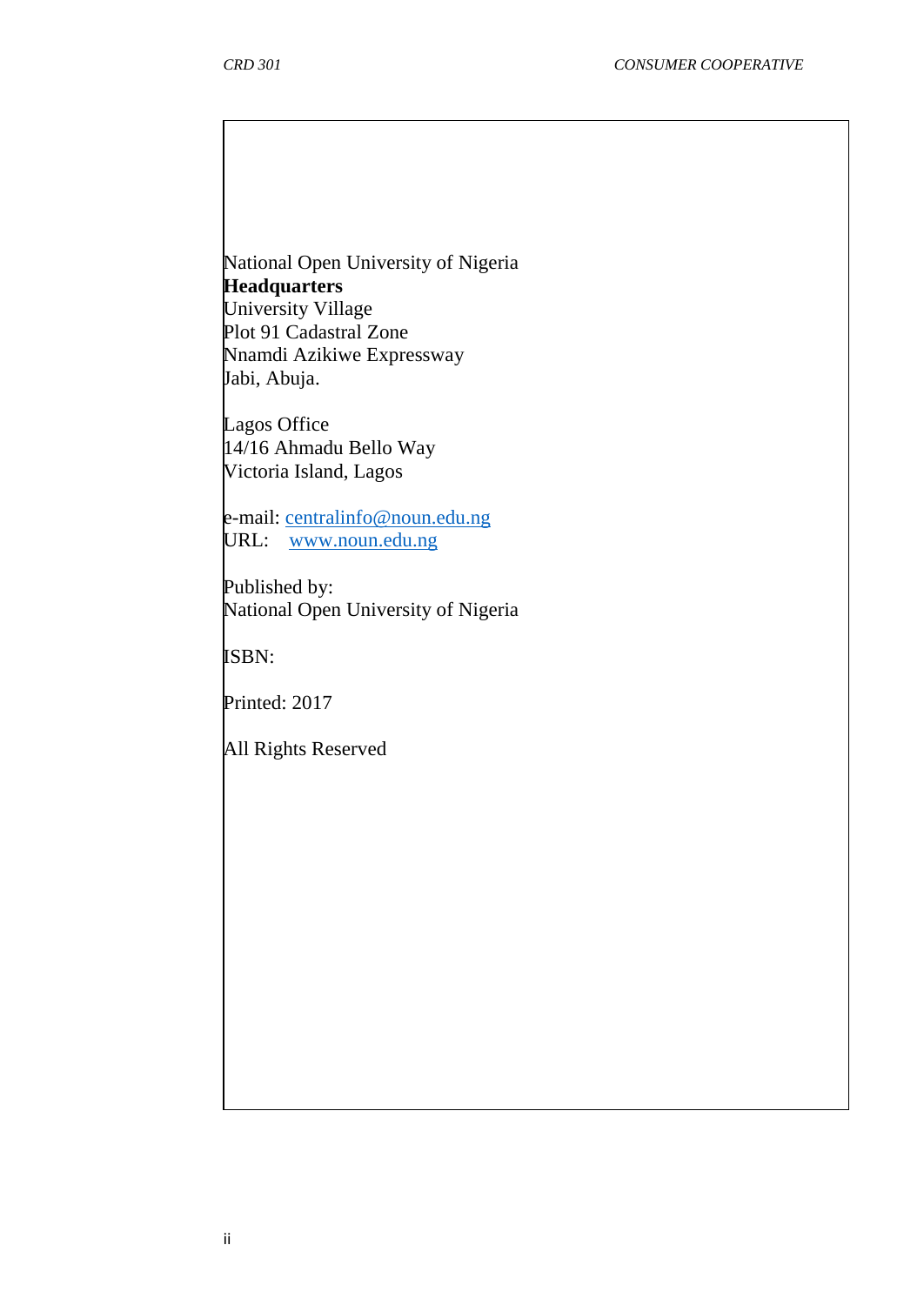# **CONTENTS PAGE**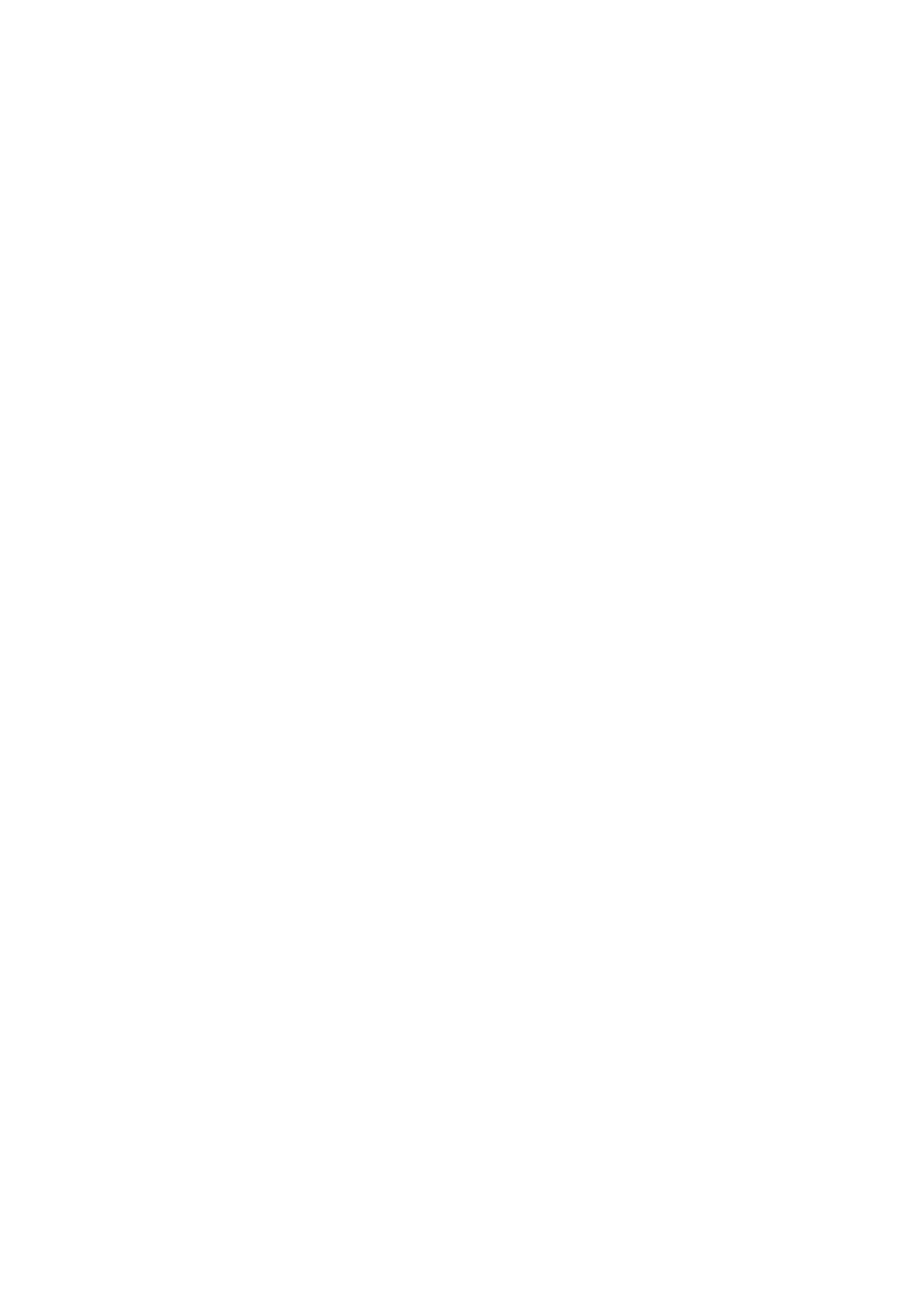# **MAIN CONTENT**

| <b>CONTENTS</b> |                                                        | <b>PAGE</b> |  |
|-----------------|--------------------------------------------------------|-------------|--|
|                 |                                                        | 1           |  |
| Unit 1          | The History of the British Consumer                    |             |  |
|                 | Cooperative Movement                                   | 1           |  |
| Unit 2          | The Structure and Problems of Consumer                 | 5           |  |
| Unit 3          | The Concept of Competitive and                         |             |  |
|                 | Monopolistic Market Structure                          | 12          |  |
| Unit 4          | The Social Criticisms of the Capitalist                |             |  |
|                 | Market – High Prices, Wasteful Advertising,            |             |  |
|                 |                                                        | 15          |  |
| Unit 5          | The Diseconomies of the Prevailing Distributive        |             |  |
|                 |                                                        | 18          |  |
|                 |                                                        | 23          |  |
| Unit 1          | The Introduction of Consumer Cooperative               |             |  |
|                 | In Nigeria With The NSCA In 1940.                      |             |  |
|                 | Reasons for Failure of Early Societies                 | 23          |  |
| Unit 2          | The Choice Between a "Top-Downwards"                   |             |  |
|                 | and "Bottom-Upward" Organisation Structure             | 32          |  |
| Unit 4          | <b>Organisation Structure of Cooperative Societies</b> |             |  |
|                 | in Nigeria                                             | 35          |  |
| Unit 3          | The History and Strength of Consumer                   |             |  |
|                 | Cooperatives in Nigeria Today                          | 40          |  |
| Unit 5          | <b>Organisation and Management</b>                     |             |  |
|                 |                                                        | 45          |  |
|                 |                                                        | 51          |  |
| Unit 1          | Selling, Financing, Pricing and Salesmanship           | 51          |  |
| Unit 2          | Book-Keeping in a Consumer Cooperatives                | 56          |  |
| Unit 3          |                                                        | 64          |  |
| Unit 4          | General Meetings: Committee Meetings, Functions        |             |  |
|                 |                                                        | 68          |  |
| Unit 5          | Duties of Secondary and Apex Consumer                  |             |  |
|                 | Societies. Case Study Guides to Case Study for         |             |  |
|                 | Examination Purposes And Class Discussion              | 77          |  |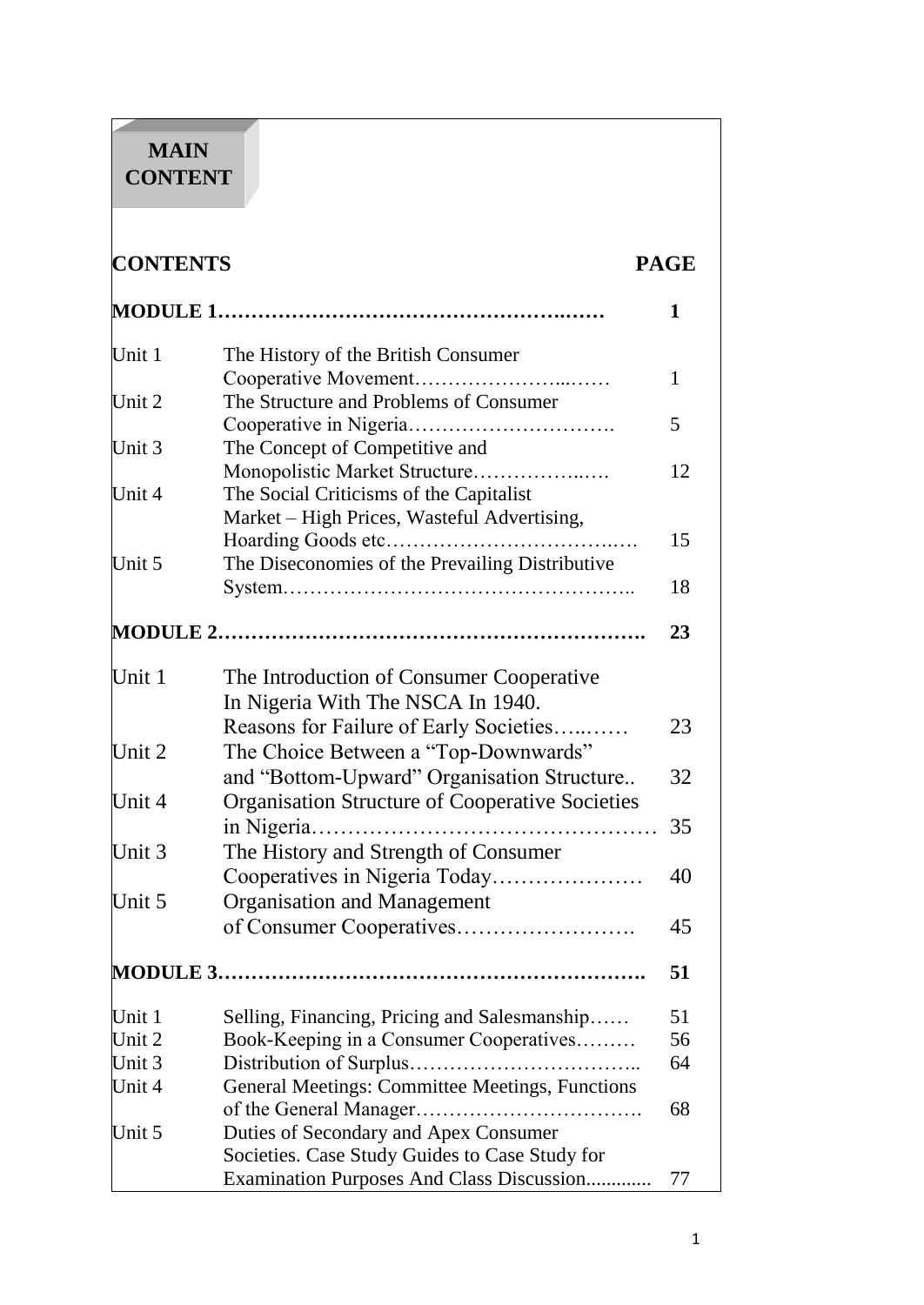## **MODULE 1**

- Unit 1 The History of the British Consumer Cooperative Movement
- Unit 2 The Structure and Problems of Consumer Cooperative in Nigeria
- Unit 3 The Concept of Competitive and Monopolistic Market Structure
- Unit 4 The Social Criticisms of the Capitalist Market High Prices, Wasteful Advertising, Hoarding Goods etc.
- Unit 5 The Diseconomies of the Prevailing Distributive System

## **UNIT 1 THE HISTORY OF THE BRITISH CONSUMER COOPERATIVE MOVEMENT**

## **CONTENTS**

- 1.0 Introduction
- 2.0 Objectives
- 3.0 Main Content
	- 3.1 Rochdale"s Rules and Regulations
	- 3.2 Values and Principles of Cooperative
- 4.0 Conclusion
- 5.0 Summary
- 6.0 Tutor-Marked Assignment
- 7.0 References/Further Readings

## **1.0 INTRODUCTION**

This chapter traced the historical evolution of the British consumer cooperative movement beginning from the Owenites and up till the time of Rochdale pioneers in 1844. It also discusses the general areas of focus of the early cooperative movements and the rules and regulations which guided the early cooperative movement.

## **2.0 OBJECTIVES**

After reading this section, the reader should be able to:

- understand the history of the british consumer cooperative movement
- explain the reasons that led to their creation
- the rules and regulations to put in place to guide their activities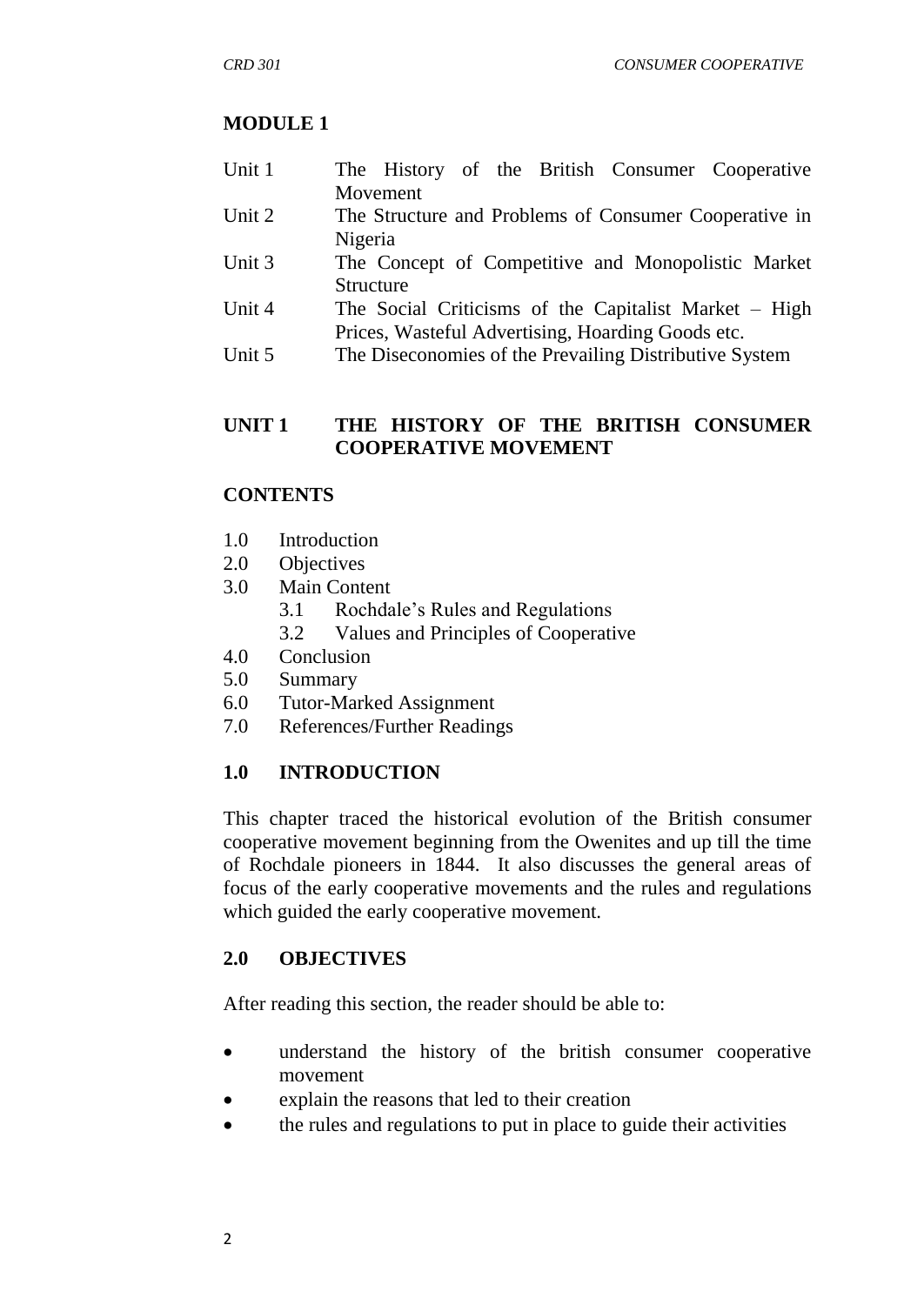## **3.0 MAIN CONTENT**

The history of the British cooperative movement can be traced to Rochdale Pioneers' shop in the northern English town of Rochdale in 1844. United Kingdom is home to a widespread and diverse cooperative movement, with over 7,000 registered co-operatives which are owned by 17 million individual members with a contribution in the range of £34bn a year to the British economy.

Though the history of the co-operative movement in the UK is often traced back to the Rochdale Pioneers of 1844, the origins of modern cooperatives is largely due to the extreme poverty faced by many in the 18th and 19th centuries, as well as the rapid social changes of urbanisation, coupled with the rising food prices which resulted from the marketisation of the economy and the manifestation of lack of political representation for the working class during this period. In the views of Okonkwo (2001), the industrial revolution and the attendant factory systems with its attendant socio-economic problems gave rise to the birth of cooperative movement in Britain. Some scholars expressed the views that the exploitation of factory workers by factory owners, traders and middlemen as a result of the industrial revolution led some wellintentioned individuals and social reformers like Robert Owen and Dr Wilham King to encourage workers to come together and find ways of alleviating their hardships. This led to the cooperative movement of that time to be called Owenite cooperative movement. This movement however collapsed but was quickly replaced in 1844 when twenty eight workers following the advice of Dr King pulled their personal savings together and launched their cooperative movement in Rochdale. These Rochdalers as they were called successfully opened a cooperative consumer shop and stocked it with essential commodities and sold to members and non-members alike at moderate prices. According to Andrew Bibby, (2015) this early cooperative societies focused on the provision of essential services (notably food) to members where the market was either unable to provide these services sufficiently or was considered unjust. Indeed the more successful co-operatives were established around the trades which were experiencing the largest impact from the rapid industrialization such as mining and weaving. This was likely due to the clearer direct benefits of membership and the solidarity of workers with a similar plight. The provision of food was a highly successful area for co-operatives with many becoming involved in milling and baking bread. The Hull Anti-Mill Co-op, established in 1795 and which traded for a century, provides an example of such a successful society. The Rochdalers also encouraged members' participation by paying dividends based on the volume of transactions. They proceeded to formulate rules and regulations to guide the operations of the cooperative. Some of these rules were later fine-tuned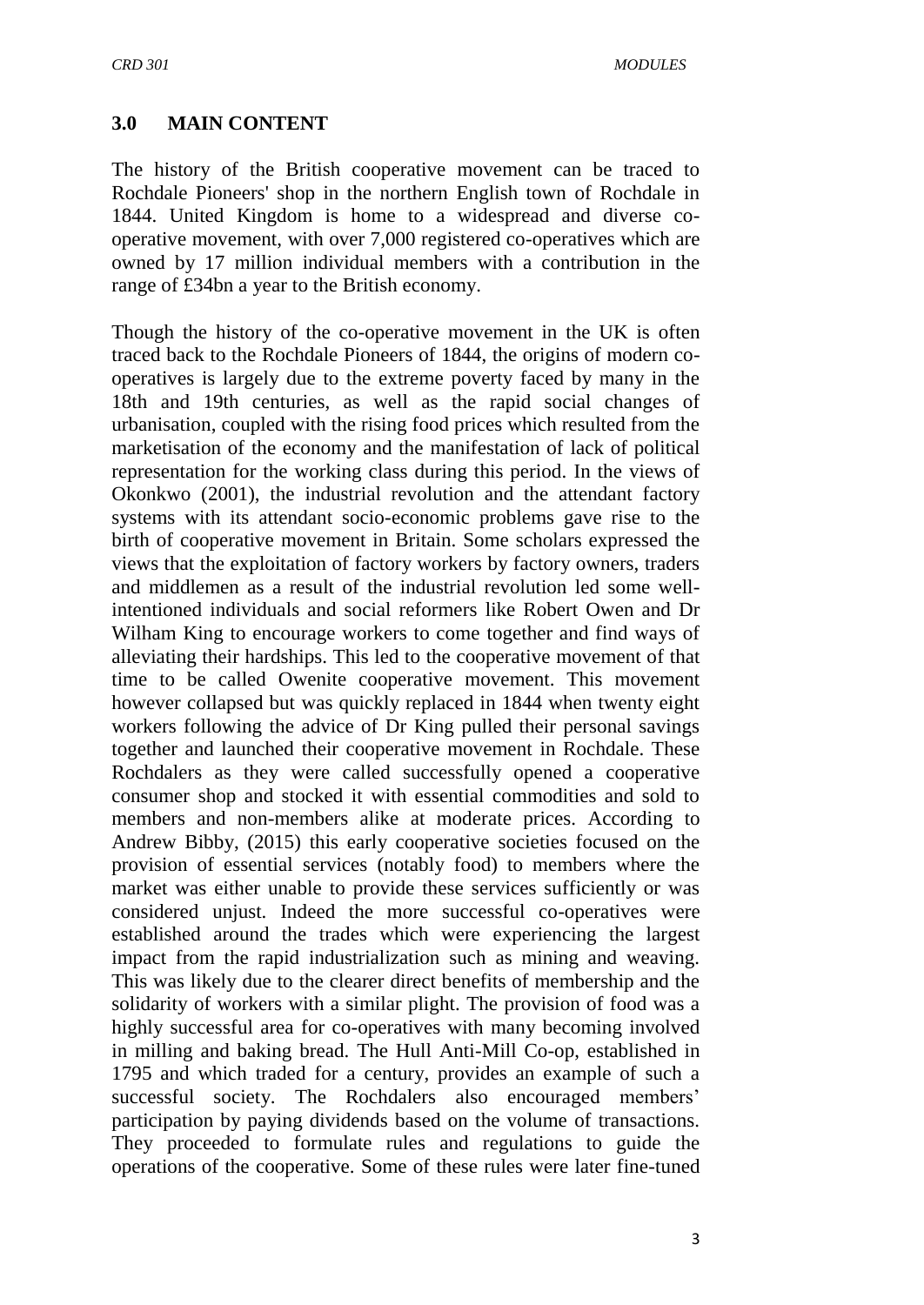and constitute what is generally referred to as the Rochdale equitable principles of cooperation. These factors resulted to several of social changes including an increased focus on mutual businesses (notably cooperatives) in public discourse during this time and also to events such as the Swing Riots of 1830 (Wilson, Webster, & Vorberg-Rugh, 2013).

## **3.1 Rochdale's Rules and Regulations**

- Open and voluntary membership
- Cash sales
- Payment of dividend based on patronage of consumer shop
- Democratic control of the cooperative society
- Education of members
- Sale of commodities at market price
- Neutrality of political and religious affiliation of members
- Limited interest on capital to avoid the cooperative been highjacked by some people.

## **3.2 Values and Principles of Cooperative**

Cooperative societies are of value to their members in the following ways:

- **a. Patronage divided –** this is also known as patronage refund which is calculated based on the volume of transaction of a member. The money paid to the member can be considered as a bonus, because the recipient is enjoying such privilege due to the business transacted with the cooperative shop.
- **b. Quality products at reasonable prices –** the member is able to buy quality products at a moderate prices. This is so because adulteration of products or selling poor quality commodities is completely absent. This serves to attract and encourage members to patronize the cooperative shop. Consequently, this will lead to increase in sales turnover of the shop and higher profitability.
- **c. Dividend on shares –** this is another benefit for members. Members are paid dividend from the surplus of the society from the profit made by the shops.

## **4.0 CONCLUSION**

In this unit, the reader has been exposed to the historical evolution of the British Cooperative movement and the motives that led to its creation. It also discussed the initial challenges the society confronted and the steps taken by way of the introduction of rules and regulations to guide its operations.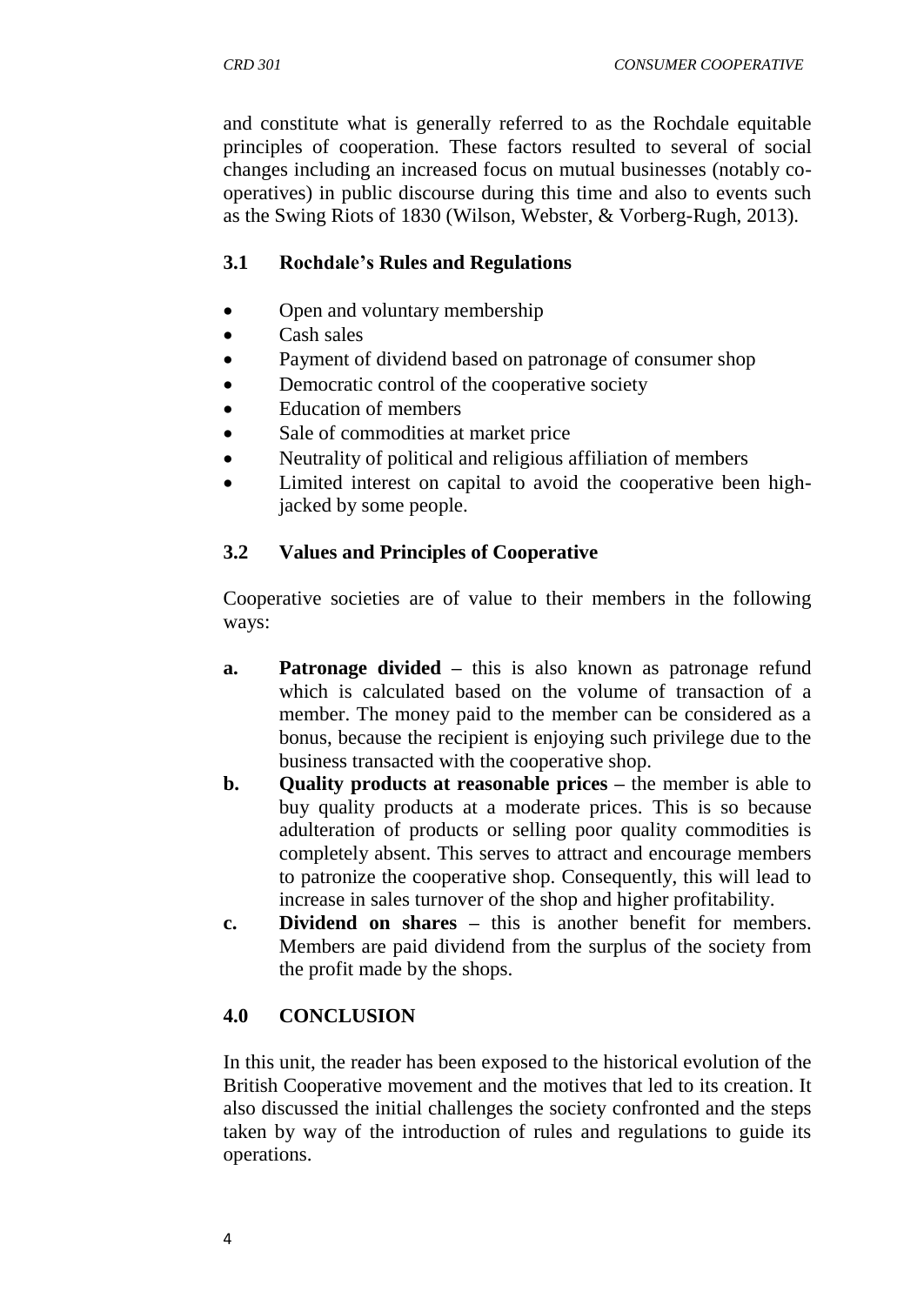## **5.0 SUMMARY**

In this section we have discussed the history of British consumer cooperative movement. The unit explicitly highlight the origin of cooperative movement, the challenges they had to deal with to be able to survive. The Rochdale"s rules and regulations were highlighted, with the unit concluding with the benefits and principles of cooperative.

## **6.0 TUTOR MARKED ASSIGNMENT**

- 1. Explain the evolution of the British cooperative movement
- 2. Outline the Rochdale"s principles
- 3. What are the benefits of cooperative societies to their members?

## **7.0 REFERENCES/FURTHER READINGS**

Andrew Bibby. "The history of the British co-operative movement timeline | Social Enterprise Network"[\(https://www.theguardian.com/social](https://www.theguardian.com/social-enterprise)[enterprisen](https://www.theguardian.com/social-enterprise)etwork/gallery/2014/jan/29/the-history-of-the-britishco-operative-movement-timeli ne). The Guardian. Retrieved 2015-09-04.

- Mohammed, B.M. (2014). *Agricultural Cooperative.* Alico Computer publishers, Kaduna Nigeria.
- Ogbu, S.O. (2007). *The basic principles and economics of cooperative business*. Homec Global Inc. Abuja ISBN 978-35488-8-3.
- Umebali, E., Akubuilo, C., Onugu, C., & Emejulu, G. (2006). *Readings in cooperative: Economics and Management*. Computer Edge Publishers  $2^{nd}$ ed.
- Wilson, J. F., Webster, A. and Vorberg-Rugh, R. (2013). *Building Cooperation: A business history of The Co-operative Group*. Oxford University Press, Oxford.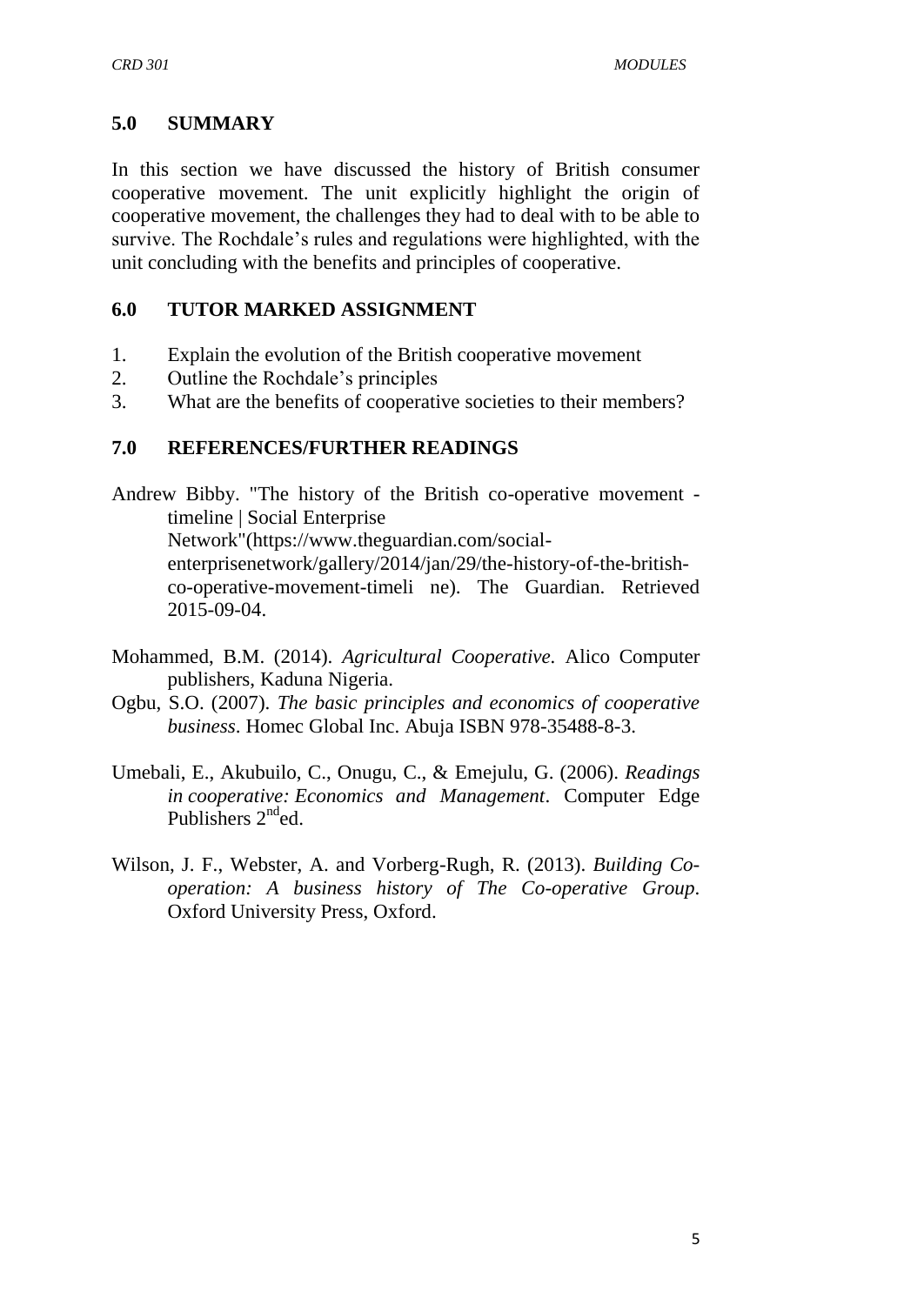#### **UNIT 2 THE STRUCTURE AND PROBLEMS OF CONSUMER COOPERATIVE IN NIGERIA**

#### **CONTENTS**

- 1.0 Introduction
- 2.0 Objectives
- 3.0 Main Content
	- 3.1 Structure of Consumer Cooperatives
	- 3.2 Primary Cooperative
	- 3.3 Secondary Cooperative
		- 3.3.1 Tertiary Cooperatives
		- 3.3.2 National Level
	- 3.4 Structure at the State Level
	- 3.5 Problems of Consumer Cooperatives in Nigeria
- 4.0 Conclusion
- 5.0 Summary
- 6.0 Tutor-Marked Assignment
- 7.0 References/Further Readings

#### **1.0 INTRODUCTION**

In the previous unit we looked at the history of British consumer cooperative movement. In this unit our focus is on the structure and problems of consumer cooperative in Nigeria. We discussed the categorization of consumer cooperative movements in Nigeria and the problems that often confront them.

#### **2.0 OBJECTIVES**

At the end of this unit, you should be able to:

- explain the structure of consumer cooperatives in Nigeria
- understand the problems of consumer cooperatives in Nigeria.

#### **3.0 MAIN CONTENT**

#### **3.1 Structure of Consumer Cooperatives**

Structure here refers to framework, layout and composition of cooperative movement. According to Ogbu (2007), he observed that cooperative movement is organized in pattern that can be likened to a pyramid structure consisting of three levels namely – primary, secondary and tertiary.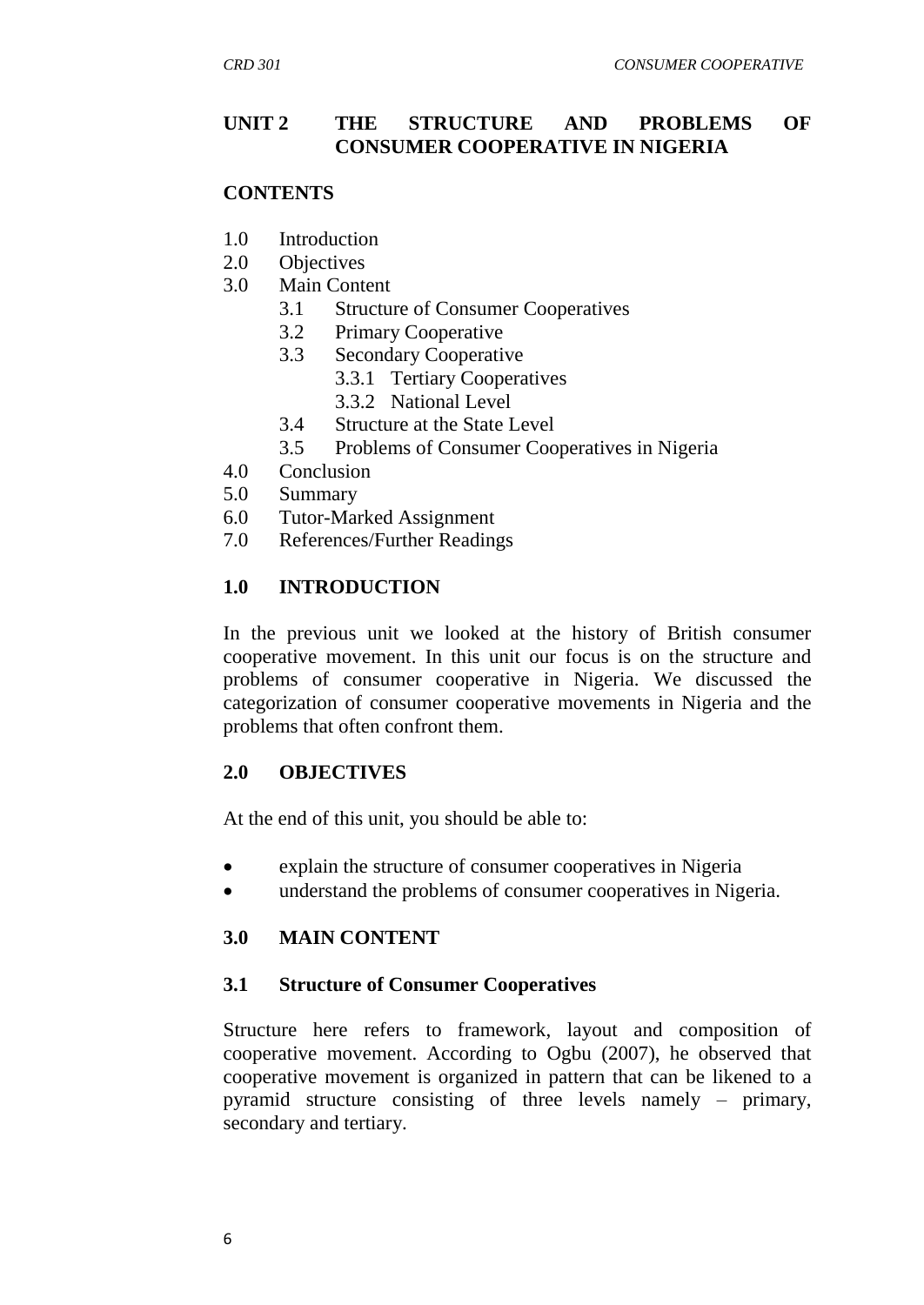

**Figure 1:** showing the structure of cooperative society in Nigeria

## **3.2 Primary Cooperative**

From the diagram above, is at the bottom of the pyramid structure. It is where the socio-economic needs of members is the driving force. Here the principles of cooperation is manifest by according each member the right to vote irrespective of his or her share capital holding.

## **3.3 Secondary Cooperative**

This is the second layer of the cooperative structure. It formed by primary cooperative societies. Membership is not on individual basis but organized entities of primary cooperatives. Secondary cooperatives provides a platform for primary cooperatives who have challenge of funds, low membership and weak capacity acquisition pull their resources together under one umbrella.

The essence of secondary cooperative Puri (1978) noted is not necessarily to observe cooperative principles, but to meet up with the desires of members of the primary cooperatives that formed it. Basically, the secondary cooperatives exist to provide adequate benefits to the members of the primary cooperatives that are within its fold. This means that the secondary cooperatives are mainly for economic entities for providing solutions to challenges of primary cooperatives. In secondary cooperatives, one man one vote is not practiced but graduated voting, which means voting according to shareholding capacity in the society. Examples of secondary cooperatives are Divisional cooperative council (DCC) which can be found in each local government area in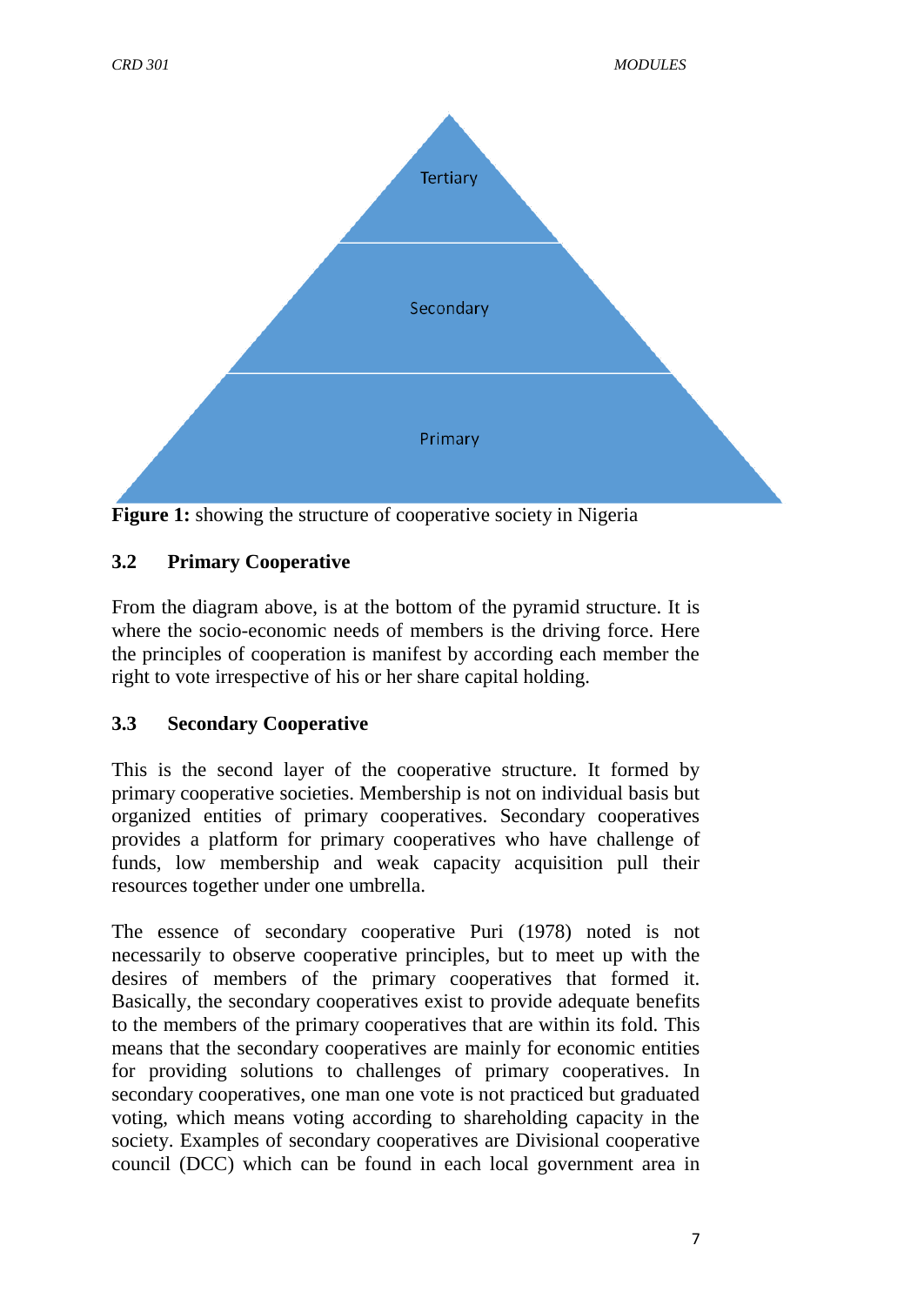Nigeria. Furthermore, in consumer cooperatives, the wholesale type exists to solve the challenges in the retail cooperative societies.

## **3.3.1 Tertiary Cooperatives**

This is the highest level of the cooperative structure. Tertiary cooperatives are formed by secondary cooperatives who desire to solve their problems, which they cannot handle individually. Similar to the secondary cooperatives, tertiary cooperatives exist to take care of the interest of members of the secondary cooperatives. Tertiary cooperative is the highest platform via which single or multi-purpose societies can attain their economic needs. It must be emphasize that primary cooperative can bypass the secondary cooperatives and join the tertiary. These types of cooperatives are often found at state levels.

## **3.3.2 National Level**

- i. Cooperative federation of Nigeria (CFN) which was founded in 1968with its base in Ibadan is the apex cooperative body in Nigeria. It is affiliated to International Cooperative Alliance (ICA) and other international cooperative organisations. The CFN is at the  $6<sup>th</sup>$  level of the cooperative structure.
- ii. Another national body is the National Association of Cooperative Credit Union of Nigeria (NACCUN). It was established in Lagos in 1978. It is the apex body for all cooperative financing agencies, credit unions and thrift and credit societies. NACCUN mobilizes savings from members from which members can benefit from in a later date.
- iii. There is also the Nigerian National Cooperatives wholesale Association (NNCWA) established in 1976 and funded by the government. Its main objective is to import and distribute essential consumer goods through state cooperative wholesalers especially during the oil in the 70s.
- iv. In 1979, the Federal government set up the National Cooperative Insurance Society of Nigeria (NCISON) with base in Kano. NCISON was set primarily to deal with issues of motor, marine, fire and cash –in-transit insurance for its members' cooperative societies and for the general public. Its activities are purely commercial driven, but is funded bythe Federal Government of Nigeria.
- v. The National Advisory Council (NAC) as the name suggest is statutorily empower to advise the President of Nigeria on issues relating cooperative in general and specifically on matters relating to policies and strategies.
- vi. In 1976, the Federal government of Nigeria established three cooperative colleges for the sole purpose of enhancing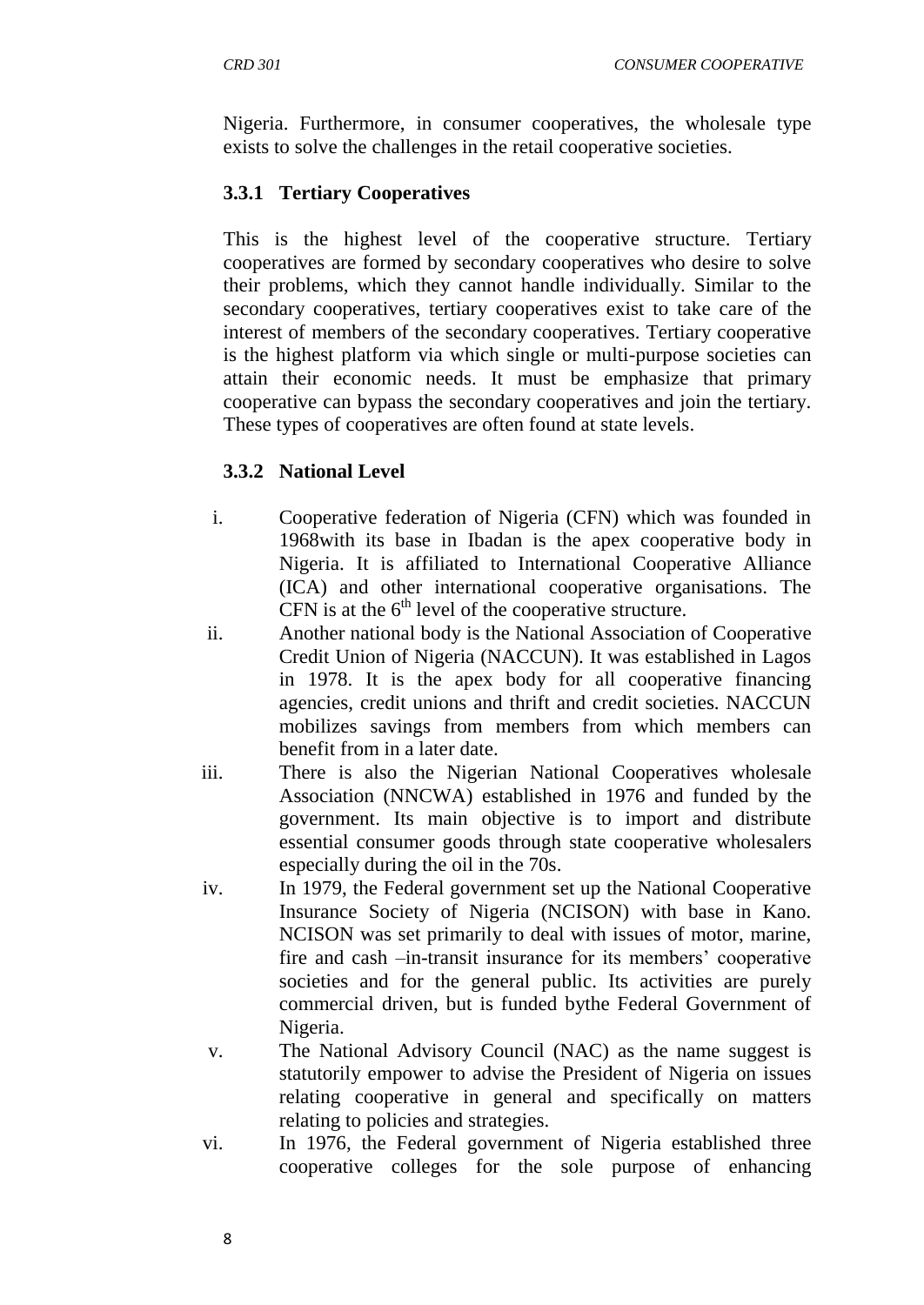continuous cooperative education in the country. These colleges are located in Ibadan, Kaduna and Enugu (Oji-river).

## **3.4 Structure at the State Level**

In 1996, the Federal government created additional states bringing the states in the country to 36. Each state including the Federal capital territory (FCT) Abuja has a cooperative society organized in a pyramid structure with three layers namely – primary, secondary and tertiary. As we had earlier discussed the primary tier can be found in all corners of the states including villages and towns, while the secondary cooperatives are located at the local government headquarters. The third category is tertiary cooperative which is a federation of the secondary cooperatives. Meanwhile consumer cooperatives have one apex for wholesale supply of consumer goods. These apex bodies come together to form the state cooperative federation.

The head of these federated cooperative societies are government officers appointed from the supervising ministry. They could come in different nomenclatures such as Chief Executive Officer (CEO), Secretary or Managing Director as in Enugu cooperative federation (ECOFED).

## **3.5 Problems of Consumer Cooperatives in Nigeria**

Every organisation or systems have challenges or problems which it confronts and Nigerian cooperative societies are not an exemption. Yahaya (2011) believe that the problems confronting consumer cooperatives in Nigeria are due largely to the agricultural based economy because majority of her people earn their living from agricultural based activities. Meanwhile the following reasons which are both internal and external have been identified by Umebali et al (2014). These are:

- 1) Little need for consumer cooperative
- 2) Low purchasing power
- 3) Higher overhead cost and stiff competition from small retailers
- 4) Unavailability of some cooperatives due to their smallness
- 5) Poor management and Organisation
- 6) Lack of supportive loyalty of members and general awareness on the part of the public
- 7) Over-dependence of societies on private manufacturers and producers for the supply of goods.
- 8) Over-dependence of the country as a whole on importation
- 9) Over-dependence on manufactured goods instead of on basic need items most of which can be produced locally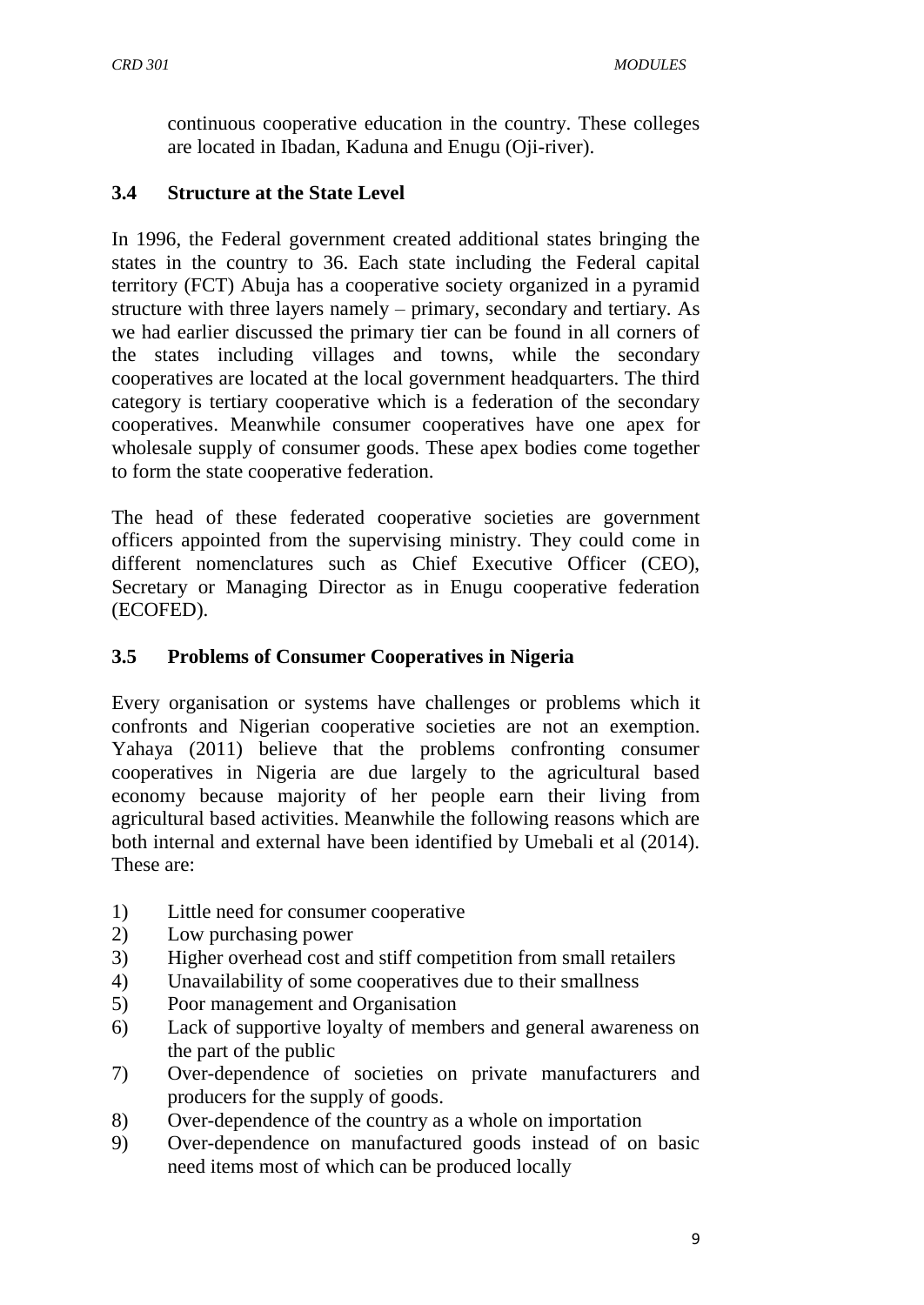- 10) Too much government involvement in the affairs and cooperatives
- 11) Corruption of government cooperatives officials and cooperative officers and employees
- 12) Competition from well managed big stores
- 13) Poor financing

According to Umebali et al (2014), there some peculiar problems associated with consumer marketing cooperatives which they highlighted as follows:

- **i. Fund** All marketing cooperatives both at primary and apex level suffers from inadequate capital for their operations. Due to the low income earning of its members, internal funding by members is low. Capital is needed for critical assets such as vehicles, buildings, land etc.
- **ii. Management –** This has to active, reliable and efficient if the cooperative is to grow. Indeed the integrity of the officials should never be in doubt. However, if any of these critical variable is missing the society will stagnate and collapse.
- **iii. Volume** high sales turn-over is important. But a situation where there is consistent decline in sales for a period will lead to profit decline and subsequently bankruptcy.
- **iv. Storage facility –** a well-built warehouse facility is very essential to any cooperative society. Bur a situation whereby the warehouse has a leaking roof or poorly constructed can lead to damage of items.

Other problems that are peculiar to produce marketing cooperatives are:

- **a. Low membership –** The greater the membership in produce societies, the greater the turnover, but if the membership is low then it will have a negative effect on the society.
- **b. Quality of produce-** if the society buys produce from nonmembers, they will no longer be in position to control the quality of their produce. In this situation, the possibility exist for nonmember suppliers to resort to sharp practices by supplying poor quality produce and engaging in other shoddy deals in order to secure better bargain.
- **c. Capital –** this is one of the major problem of produce marketing cooperatives. The members of the society are subsistence producers, they do not have much savings from which to raise the necessary and sufficient share capitals with which to step up their production. Adequate capital is required to buy needed equipment such as machineries, weight scales, container, bags, warehousing, vehicles etc that will aid their production efforts.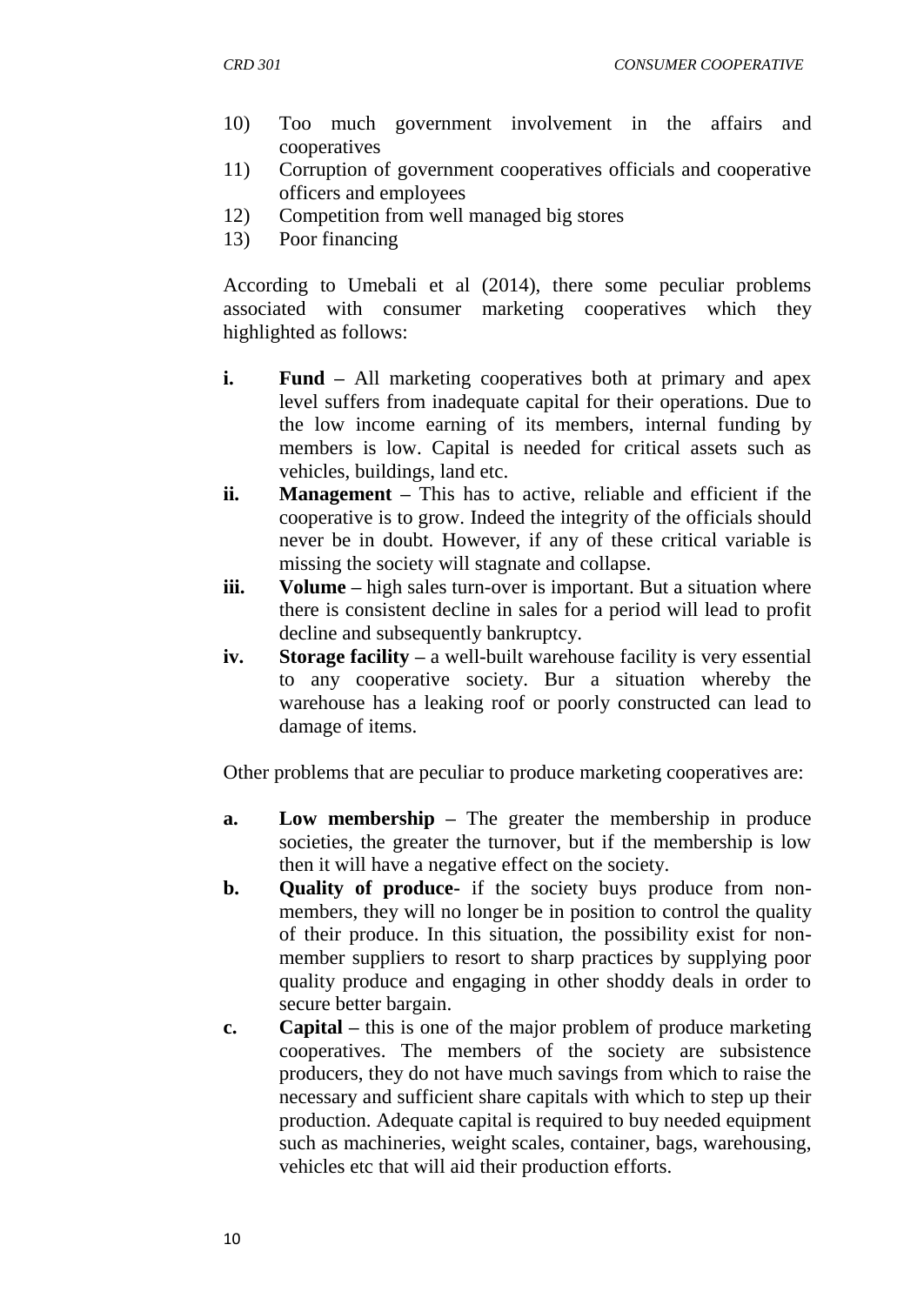- **d. Corruption and dishonesty –** the officials of the marketing Boards are crooked and often cheat members of the marketing societies. Similarly, many officials in the cooperative societies are corrupt and adopt all manners of tricks to exploit their members.
- **e. Non-linkage –** these societies are likely to make better success through forward integration. For example if marketing produce is linked with its processing, the society will earn more money for its members
- **f. Transportation–**inadequate and inefficient transportation systems has caused severe discomfort and losses to the general produce marketing cooperatives. For example, the roads are in dismal state of disrepair with the attendant loss of produce for delayed evacuation. Other transportation systems such as rail and sea are not easily available
- **g. Storage–**poor storage facilities which are prevalent in the cooperative societies are often the cause of produce spoilage. This is so because some of the warehouse if they are not dilapidated often times lacked preservation facilities resulting to deterioration and subsequent spoilage.
- **h. Management –** poor management of the societies leads to poor performance. This can be traced to corruption, dishonesty and low skilled personnel.

## **4.0 CONCLUSION**

In this unit we have learnt the structure of consumer cooperatives in Nigeria, both at the national and state levels. Similarly, we have also identify the problems of consumer cooperatives and highlighting those which are peculiar to marketing cooperatives.

## **5.0 SUMMARY**

In this section we have discussed the framework, layout and composition of consumer cooperatives in Nigeria. Efforts have been made to explain the problems that confront consumer cooperative and those which re peculiar to marketing cooperative societies.

## **4.0 TUTOR MARKED ASSIGNMENT**

- 1. Write short notes on the following:
	- a) Tertiary cooperative
	- b) Secondary cooperative
	- c) Primary cooperative
- 2. Outline the problems of consumer cooperatives in Nigeria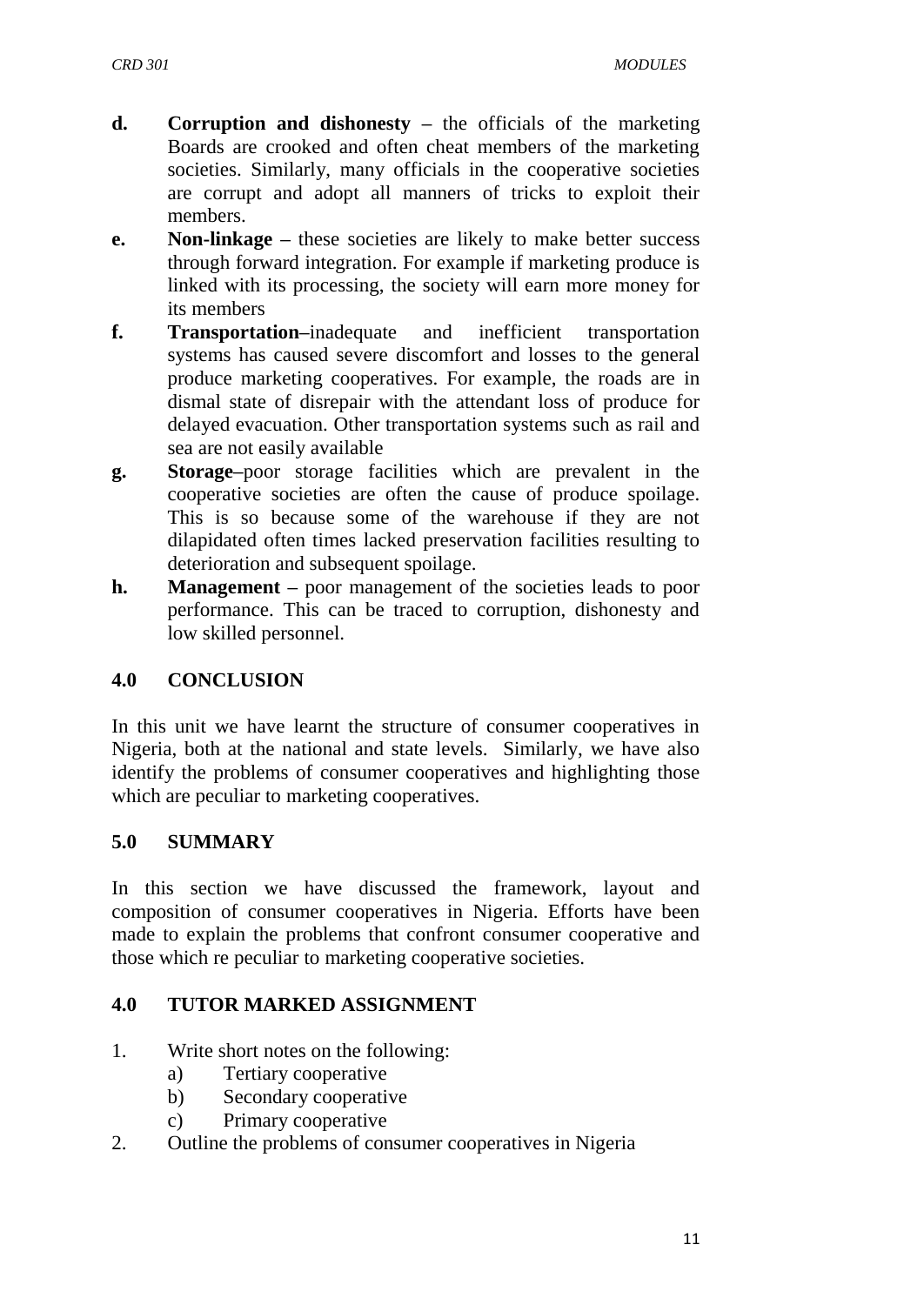#### **7.0 REFERENCES/FURTHER READINGS**

- Adeyeye, A. (1978). *Cooperative Movement in Nigeria, yesterday, today and tomorrow,* Ibadan, University Press
- Berko, S. Y. (2001). *Self-help Organisations, Cooperative and Rural Development.* Enugu, Computer edge
- Chukwu, S.C (1990). *Economics of Cooperative Business Enterprise*, Marburg
- Ogbu, S.O. (2007). *The basic principles and economics of cooperative business*. Homec Global Inc. Abuja ISBN 978-35488-8-3
- Umebali, E., Akubuilo, C., Onugu, C., & Emejulu, G. (2006). *Readings in cooperative: Economics and Management*. Computer Edge Publishers 2<sup>nd</sup>ed.
- Wilson, J. F., Webster, A. and Vorberg-Rugh, R. (2013). *Building Cooperation:A business history of The Co-operative Group*. Oxford University Press, Oxford.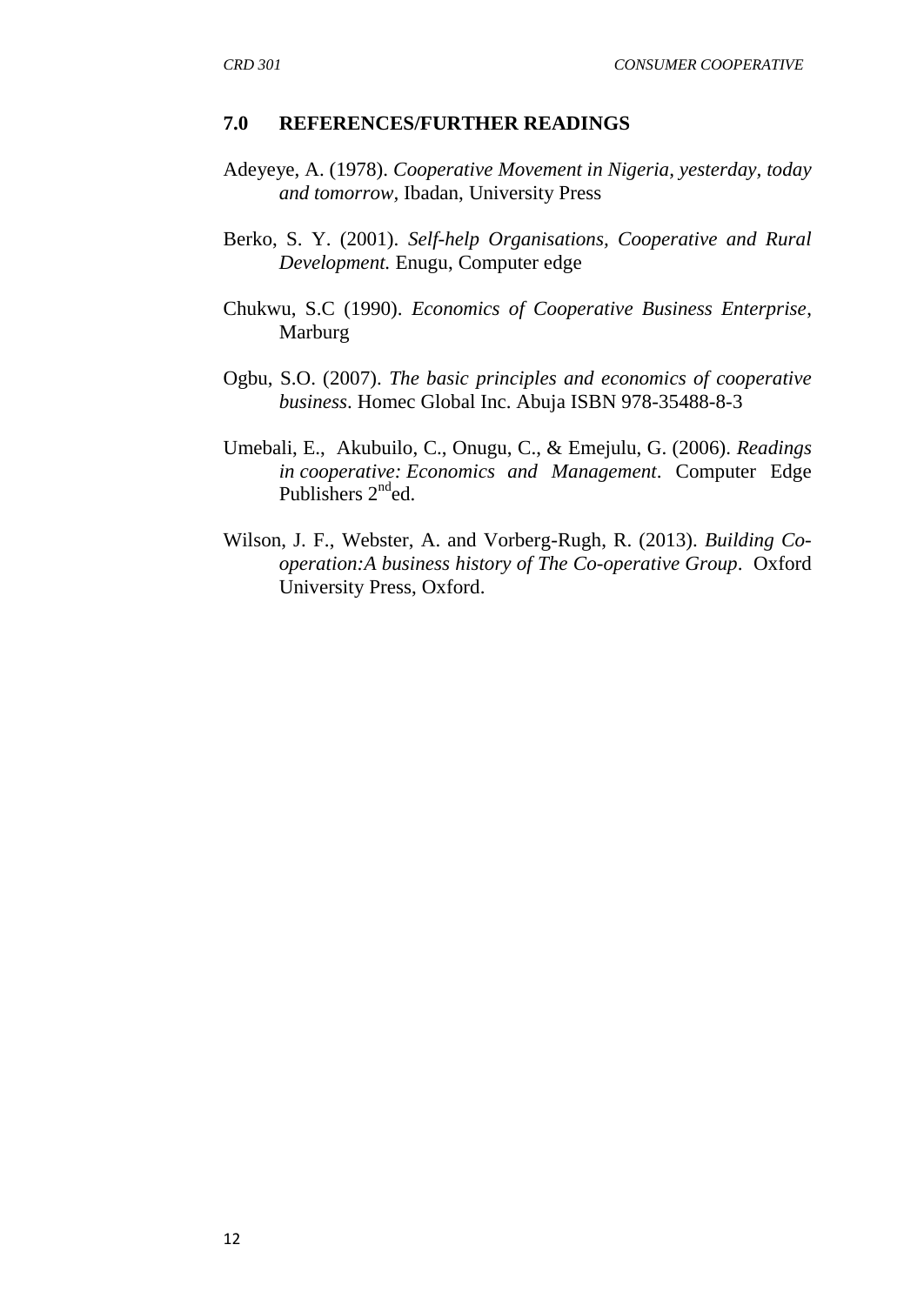## **UNIT 3 THE CONCEPT OF COMPETITIVE AND MONOPOLISTIC MARKET STRUCTURE**

## **CONTENTS**

- 1.0 Introduction
- 2.0 Objectives
- 3.0 Main Content
	- 3.1 The Concept of Competitive and Monopolistic Market Structure
- 4.0 Conclusion
- 5.0 Summary
- 6.0 Tutor-Marked Assignment
- 7.0 References/Further Readings

## **1.0 INTRODUCTION**

The concept of competitive and monopolistic market structure is our main concern in this section. We are going to explain how market structure affects firm"s behaviour and its implication on price and output. This unit also discusses the characteristics of different market structures.

## **2.0 OBJECTIVES**

At the end of this unit, you should be able to:

- The concept of competitive and monopolistic and market structure
- Characteristic of different types of market structure

## **3.0 MAIN CONTENT**

## **3.1 The Concept of Competitive and Monopolistic Market Structure**

Structure is the organisational features of an industry that impacts on the firm"s behaviour in its choice of price and output. Market structure is an economically significant feature of the market and is generally classified on the basis of the degree of competition namely:

## **i. Perfect Competition**

Perfect competition is a market situation in which a large number of producers offer a homogeneous product to a very large number of buyers of the product. The number of sellers could be so large that each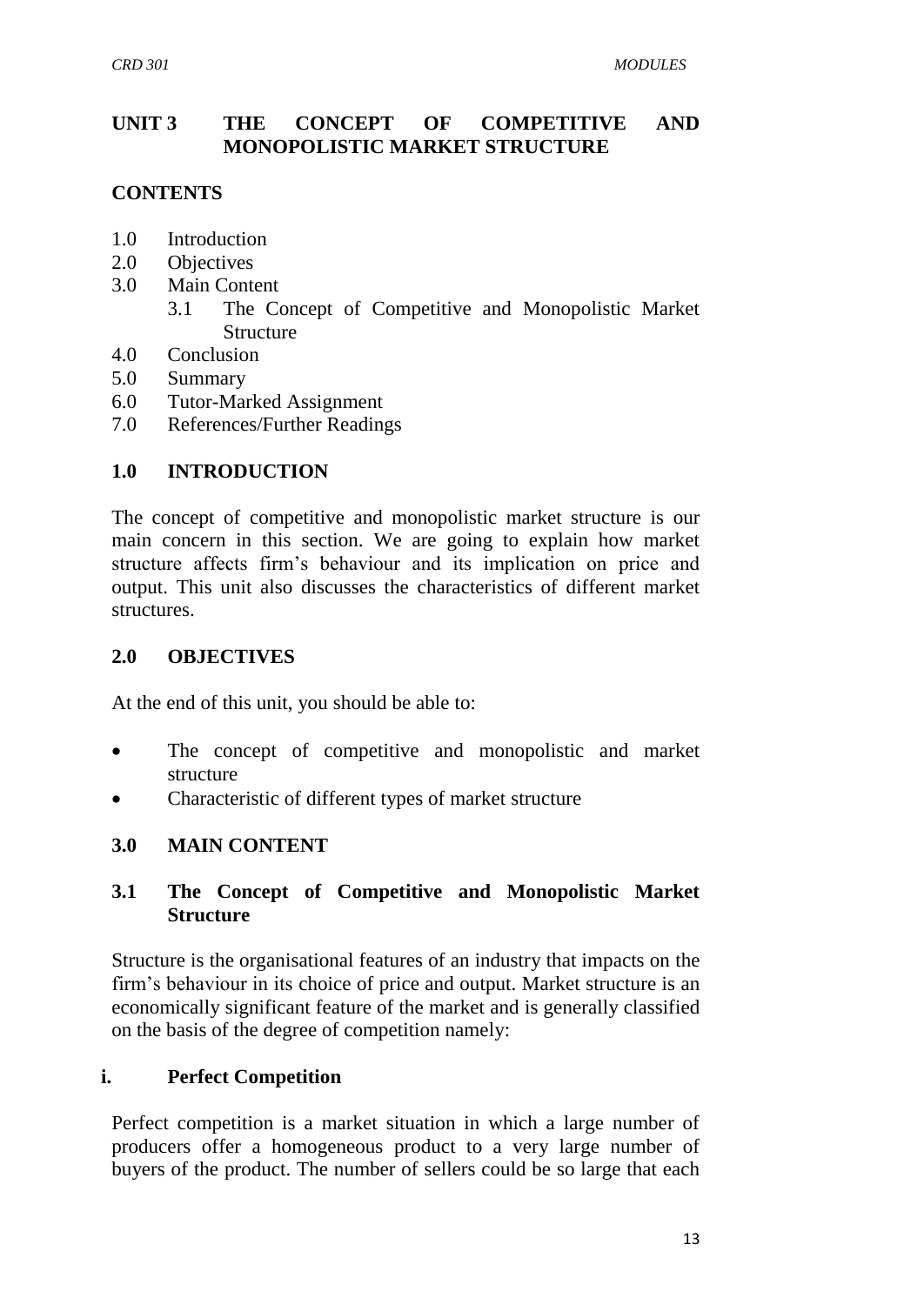seller offers a very small fraction of the total supply and therefore has no control over the market price. Similarly, the number of buyers is so large that each buyer buys an insignificant part of the total supply and has no control over the market price. Perfect competition has the following features.

- a) There is a large number of firms (producers and sellers) and buyers of a product
- b) Products of all firms are homogeneous
- c) There is freedom of entry and exit by firms
- d) All firms and buyers have perfect information about the prevailing market prices of the product.
- e) Both buyers and sellers are "price takers" and not "price makers"
- f) The price of a commodity is determined in this kind of markets by the forces of market demand and market supply.
- g) Each firm is in competition with so large a number of firms that there is virtually no competition.

This kind of market is however more of a hypothetical nature rather than being a common or realistic one. Some examples of a perfectly competitive market include stock market and vegetable markets.

## **ii. Imperfect Competition**

- a. Monopolistic Competition
- b. Oligopoly with and without product differentiation
- c. Duopoly

## **iii. Monopoly**

i. Perfect Competition is a market situation in which a large number of producers offer ahomogeneous product to a very large number of buyers of the product. The maximum output which an individual firm can produce is very small compare to the total demand of the industry product so that no firm can affect the price by varying its supply output.

There are four important characteristics of perfect competition

- 1) There is a large number firms (producers and sellers) and buyers of the product.
- 2) Products of all firms are homogeneous
- 3) There is entry and exit by firms
- 4) All firms and buyers have perfect information about the prevailing market price of the product.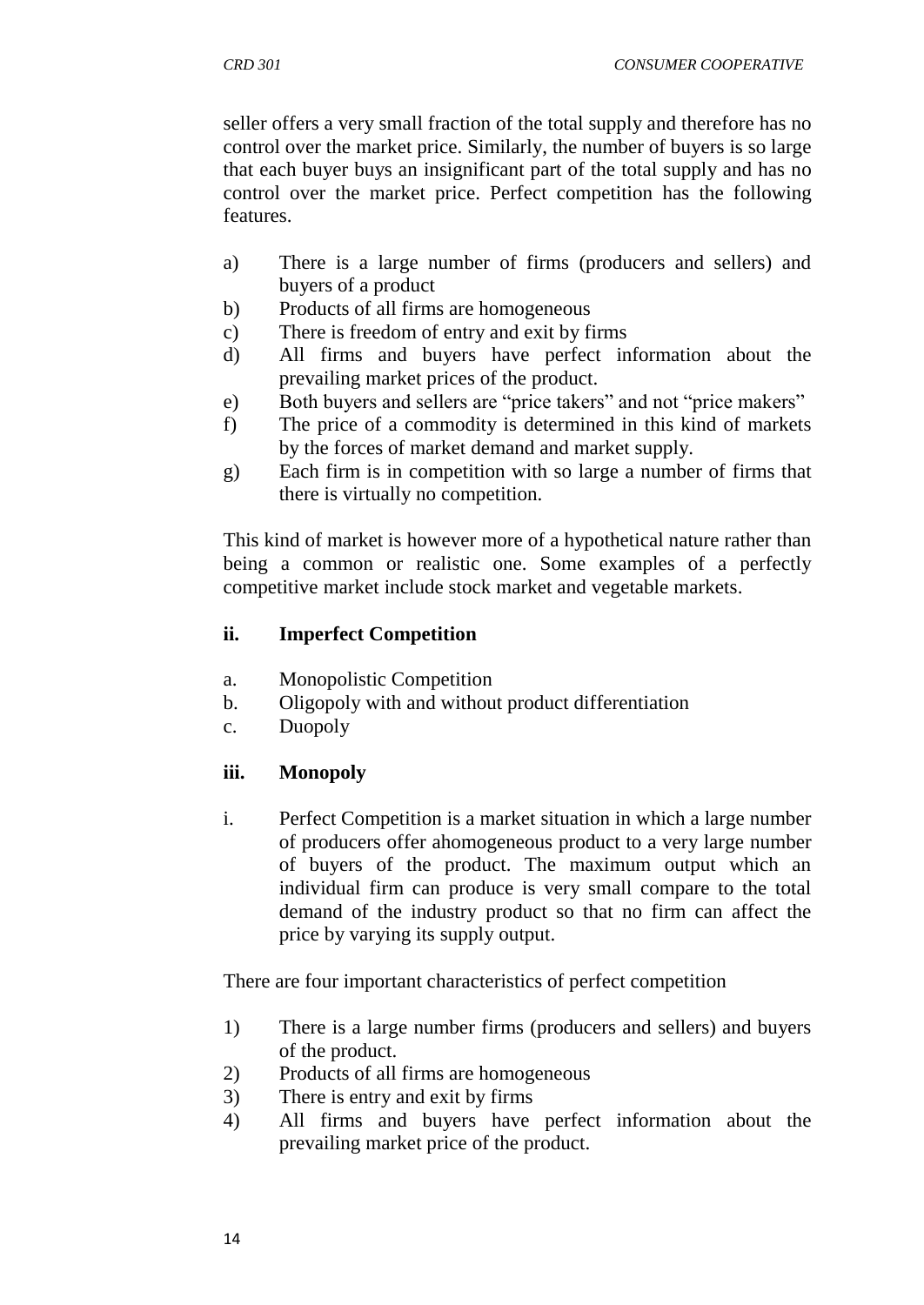Which is based on three core components (1) the number of firms producing a product, (2) the nature of the product produced by the firms, that is whether they are homogeneous or differentiated, and (3) the ease with which new firms can enter the industry

## **4.0 CONCLUSION**

The concepts of competitive and monopolistic market structure have been discussed. Market structures carried with them some features which largely impacts on a firm"s behaviour. All firms and buyers operating in a perfect market have perfect information about the prevailing market situation which is dependent on the number of firms producing the product, the nature of the product and ease of entry and exit prevalent in the industry.

## **5.0 SUMMARY**

In this unit you have learnt how the concept of competitive and monopolistic market structure operate. The characteristics of the various types of market have been highlighted which help have explained how they impact on organisational behaviour.

## **6.0 TUTOR MARKET ASSIGNMENT**

- 1. Explain what is meant by a perfect market?
- 2. What are the significant differences between a monopoly and imperfect market
- 3. Outlie the features of perfect competition.

## **7.0 REFERENCES/FURTHER READINGS**

- Ahuja, H; & Ahuja, A. (2009). *Managerial Economics: Analysis, of Managerial Decision making*. S. Chand & Company Ltd, Ram Nagar, New Delhi – 100 055
- Chukwu, S.C (1990). *Economics of Cooperative Business Enterprise*, Marburg
- Dwivedi, D.N. (2008). *Principles of Economics*. Viskas Publishing House PVT Ltd
- Ogbu, S.O. (2007). *The basic principles and economics of cooperative business*. Homec Global Inc. Abuja ISBN 978-35488-8-3
- Umebali, E., Akubuilo, C., Onugu, C., &Emejulu, G. (2006). *Readings in cooperative: Economics and Management*. Computer Edge Publishers  $2<sup>nd</sup>$ ed.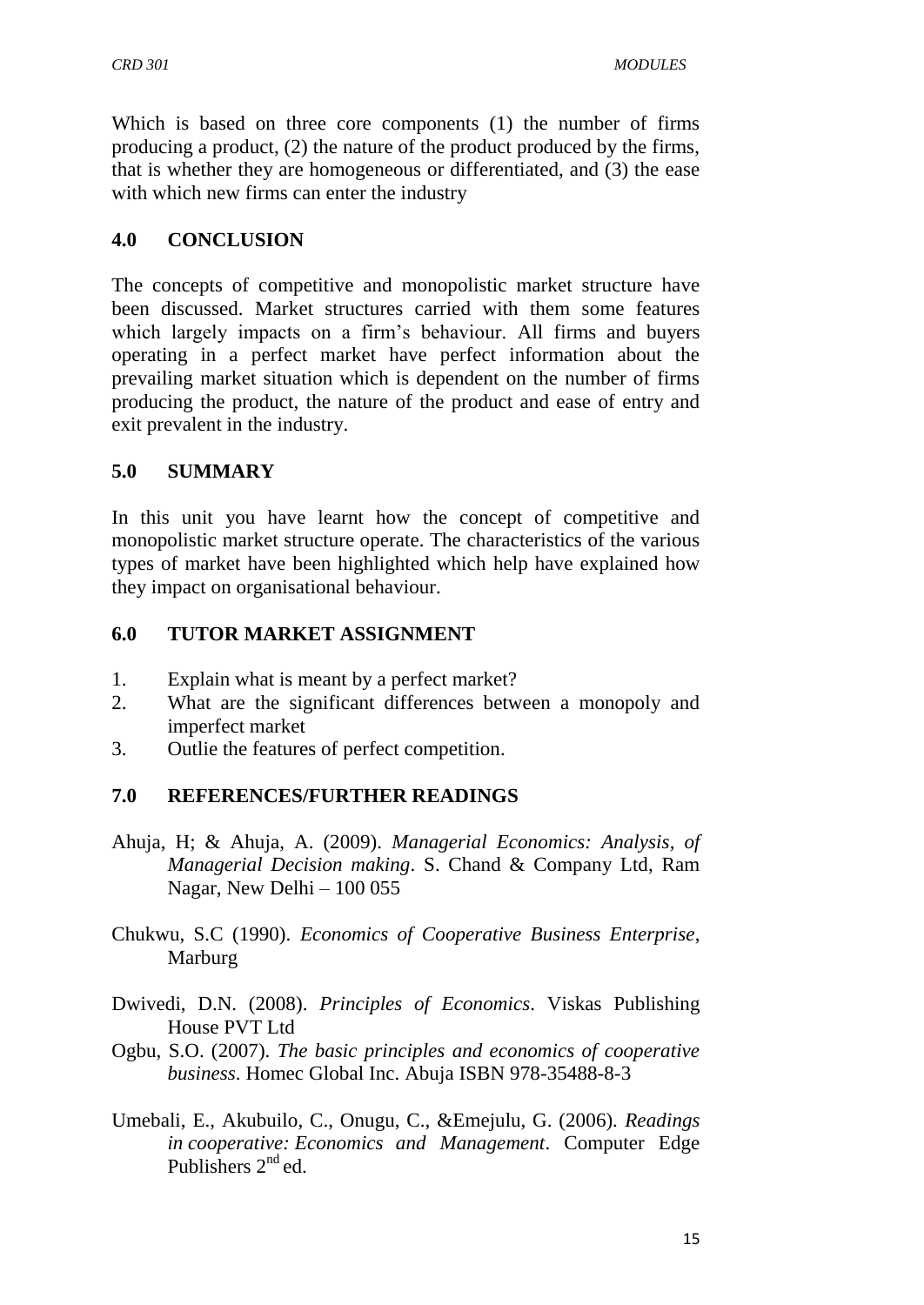## **UNIT 4 THE SOCIAL CRITICISMS OF THE CAPITALIST MARKET – HIGH PRICES, WASTEFUL ADVERTISING, HOARDING GOODS ETC**

## **CONTENTS**

- 1.0 Introduction
- 2.0 Objectives
- 3.0 Main Content
	- 3.1 Capitalist Market
	- 3.2 Criticism
- 4.0 Conclusion
- 5.0 Summary
- 6.0 Tutor-Marked Assignment
- 7.0 References/Further Readings

## **1.0 INTRODUCTION**

In this unit, the Reader will learn about the criticisms of the Capitalist market and its inherent drawbacks such as high prices, wasteful advertising, hoarding and other market abuse. Capitalism is an economic system driven by free enterprises. In a capitalist system, government is focused on political and policy making while private individuals run the activities of the economy and pay taxes to the government. In Capitalism, prices of goods and services are determined by the interplay of the forces or demand and supply.

#### **2.0 OBJECTIVES**

At the end of this unit, you should be able to:

- understand what capitalism means
- identify areas of similarities between cooperative societies and capitalism
- identify the differences between cooperative outfits and capitalism
- explain the social criticisms of a capitalist market

## **3.0 MAIN CONTENT**

## **3.1 Capitalist Market**

Capitalism or capital market is an economic system or an ideology based on private ownership of the means of production and other operation for profit. Characteristics central to capital market include private property, capital accumulation, wage labour, voluntary exchange, price system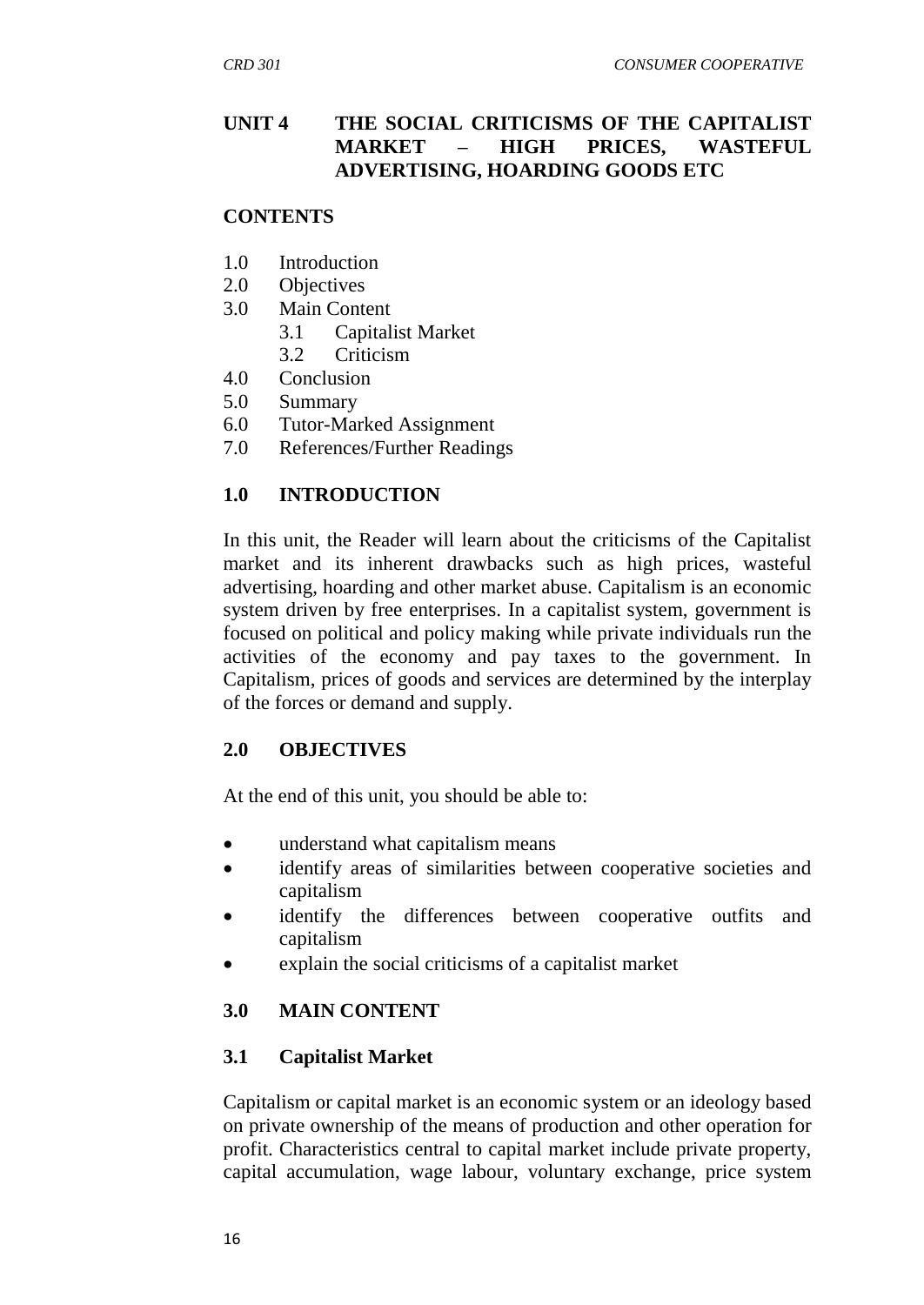and competitive markets. In other words Capitalism is a system of economic organisation carried on for profit by private enterprises with minimal interference from government. The key features of capitalism are:

- a) Individualism and personal gain are the primary motives
- b) The private ownership of the means of production
- c) Competition in the market as the regulator of price and business activity
- d) Freedom of contract and enterprise
- e) Class conflict between labour and capital
- f) Freedom from state interference

Cooperative and Capitalism have been viewed as same on account of the following points of similarity:

- i. Like capitalism cooperative also accept the right of private property, the right of contract, inheritance and right to private enterprise.
- ii. Cooperatives also use capital to carry on its activities and pay interest for its use.
- iii. Like capitalist enterprise, cooperatives employ experts and pay them remuneration based on the quality of service rendered
- iv. Cooperatives also depend on business efficiency for their successes same as enterprises.
- v. Both systems frown at any intervention from the government.

On the other hand, the main differences between cooperative and capitalism can be situated along the following:

- i. In a capitalist system, a group of shareholders can band together and influence policy direction, but in cooperative each member occupies equal position.
- ii. In capitalist economy while capital occupies a pride of place, cooperatives give it a secondary attention.
- iii. Capitalism is driven by profit motives while cooperative is basically for service. Profit is only a bye-product of services rendered.
- iv. In a capitalist economy voting is done on the basis of the strength of shareholdingswhile in cooperative enterprises every member has only one vote irrespective of the number of shares held.
- v. While capitalism is built on exploitation of man and resources, cooperatives seek an end to exploitation.
- vi. Capitalism encourages competition and rivalry which often leads to clash of interest, but cooperative rides on the platform of selfhelp and adopts cooperation in a spirit of service.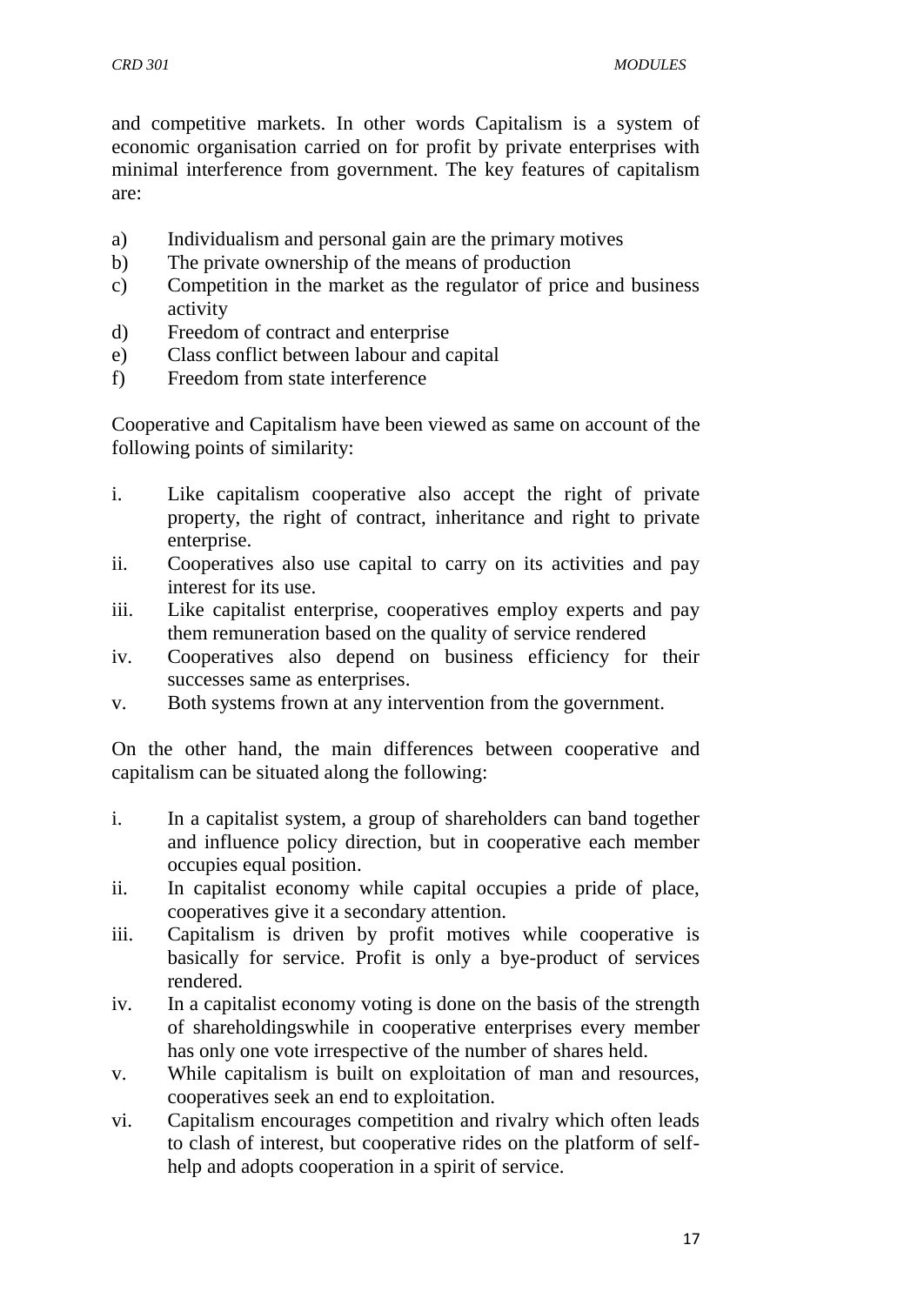- vii. In capitalist system, while money rules men, the reverse is the case in cooperative outfits.
- viii. Capitalism leads to concentration of wealth in few hands and create inequality, while in cooperative efforts are directed at bringing about equality and dispersing wealth to many people.
	- ix. A capitalist organisation is the coming together of the strong with the desire to exploit the weak, while cooperative is the weak coming together to resist the strong.
	- x. In the capitalist system the capitalists employ workers and undertake the risk while in a cooperative system the workers deploy capital and undertake the risk of the business.
- xi. The evolution of capitalism is towards monopoly, while the cooperative evolution is from decentralization.
- xii. In capitalism there is hardly equal ownership, control or sharing of profit, but in cooperative all are equal owners, in control and equitable profit sharing.
- xiii. Capitalism leads to booms and slumps, while in cooperative, there is steady production which prevents speculations and stabilizes prices.
- xiv. Capitalism exalts materialism, while cooperatives strives for the development of cultural and spiritual values of members.

## **3.2 Criticism**

Social critics of the economic system believe that capitalism is related with social inequality; unfair distribution of wealth and power; a tendency toward market monopoly or oligopoly (and government by oligarchy) with the attendant high prices, wasteful advertising and hoarding of goods leading untold hardship to the citizens. Other drawbacks are imperialism, counter-revolutionary wars and various forms of economic and cultural exploitations; repression of workers and trade unionists. Some critics consider it to be irrational, in that production and direction of the economy are unplanned, creating many inconsistencies and internal contradictions

## **4.0 CONCLUSION**

In this unit, you have learnt the concept of capitalist market. Equally, you have been exposed to the similarities between cooperative and capitalism. Of importance is the criticisms of capitalism as an economic policy driven by profit and other abuses.

## **5.0 SUMMARY**

Discussions in this unit have explained what capitalism represents and the criticisms often thrown at it. The section equally highlighted the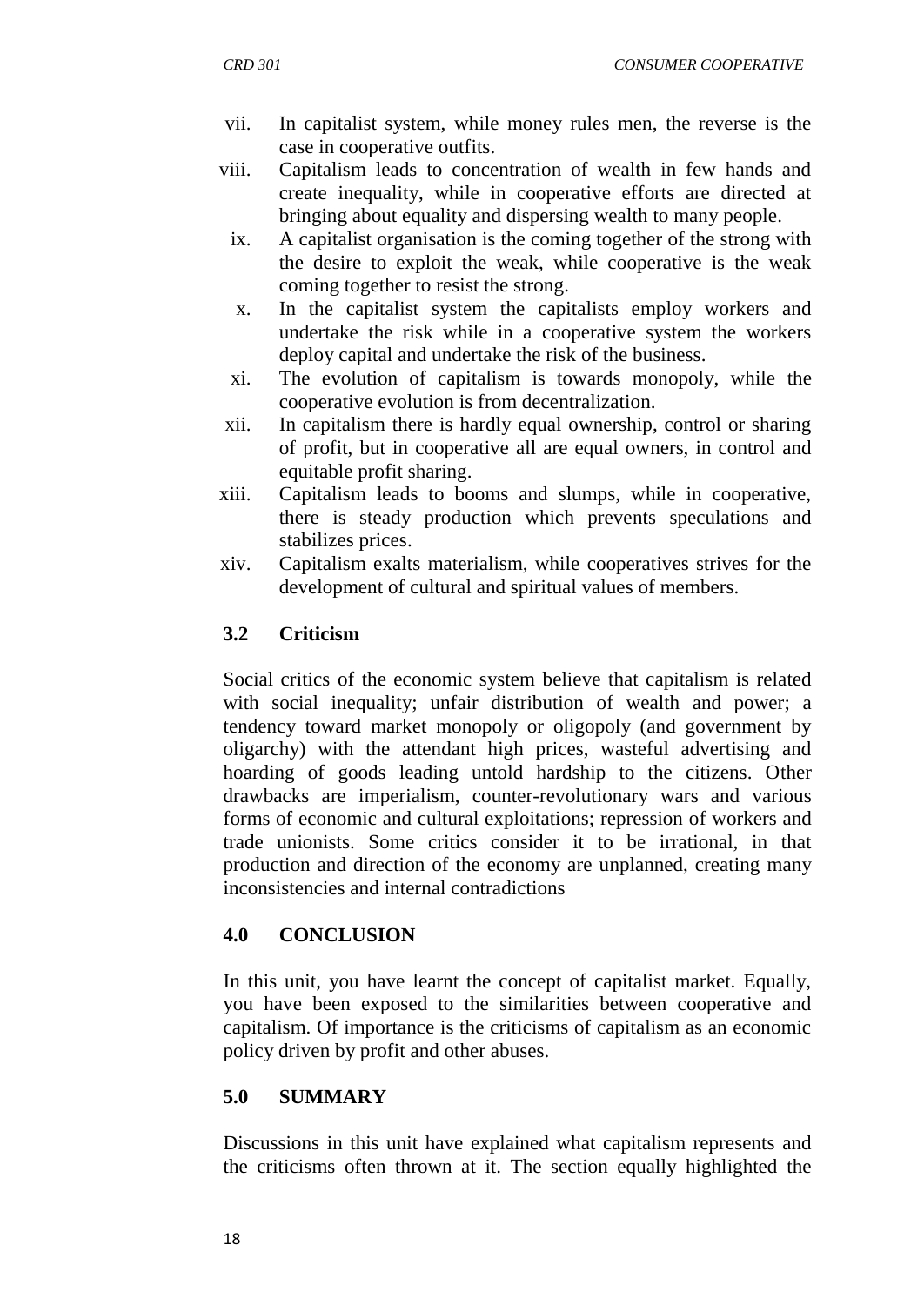similarities and differences between cooperative society and capitalism. Features of capitalism have been explained to enable readers differentiate it from other economic ideologies.

## **6.0 TUTOR-MARKED ASSIGNMENT**

- 1. Carefully explain what you understand by capitalism/
- 2. What are the similarities between capitalism and cooperative societies.
- 3. Outline the criticisms of capitalism.

## **7.0 REFERENCES/FURTHER READINGS**

- Brander, J.A (2006). Government policy towards business. 4<sup>th</sup> ed. Mississauga, Ontario, John Wiley & Sons Canada.
- Korstanje, M. (2015). A difficult World, examining the roots of Capitalism. New York, Nova Science.
- Louis, H & Edward, E. (2014). American Capitalism. Simon & Schuster. ISBN 978-1285-05535
- Ogbu, S.O. (2007). *The basic principles and economics of cooperative business*. Homec Global Inc. Abuja ISBN 978-35488-8-3
- Umebali, E., Akubuilo, C., Onugu, C., &Emejulu, G. (2006). *Readings in cooperative: Economics and Management*. Computer Edge Publishers  $2<sup>nd</sup>$ ed.
- Zimbalist, S., Brown, A., & Howard, J. (1988). Comparing Economic Systems: A political-economic approach. Harcourt College publications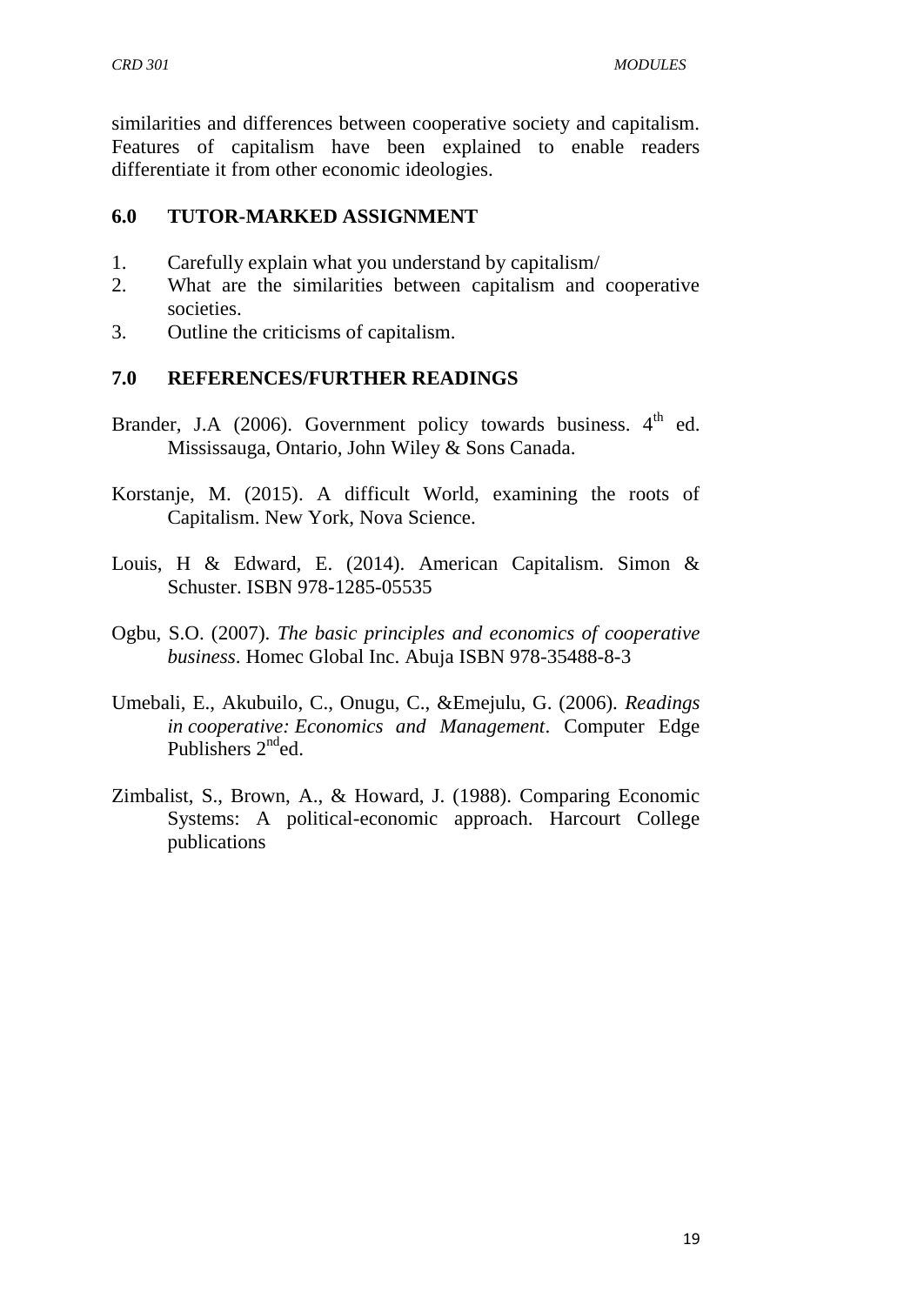## **UNIT 5 THE DISECONOMIES OF THE PREVAILING DISTRIBUTIVE SYSTEM**

#### **CONTENTS**

- 1.0 Introduction
- 2.0 Objectives
- 3.0 Main Content
	- 3.1 Distributive System of Cooperative Marketing
	- 3.2 The Advantages of Integration
- 4.0 Conclusion
- 5.0 Summary
- 6.0 Tutor-Marked Assignment
- 7.0 References/Further Readings

## **1.0 INTRODUCTION**

In this unit we are going to examine the distributive channel system as it relates to the cooperative societies operations. Distribution channels are critical to how cooperative societies will able to effectively serve their members.

## **2.0 OBJECTIVES**

At the end of the unit, you should be able to:

- explain distributive system of cooperative marketing
- distributions channels in cooperative organisations
- describe the economic consequences of poor distribution system

## **3.0 MAIN CONTENT**

#### **3.1 Distributive System of Cooperative Marketing**

The key objective of cooperative marketing is to develop distribution and consumer demand that will take as much as possible of the entire output of the cooperative membership at a price which will yield the maximum return per unit of the product (Umebali et al, 2014). So the question could be asked about how far should a cooperative follow their produce to the market? To sell a product requires an integrated distribution systems that will ensure the produce get to as many retail outlets as possible to ensure availability at all times. Buyers will prefer to buy their food items from shops that are not far from their homes. To this end it will be helpful to take the products close to the buyers as much as possible. However, with the prevalent of big stores, competition in the retail business will be heightened with the resultant effect on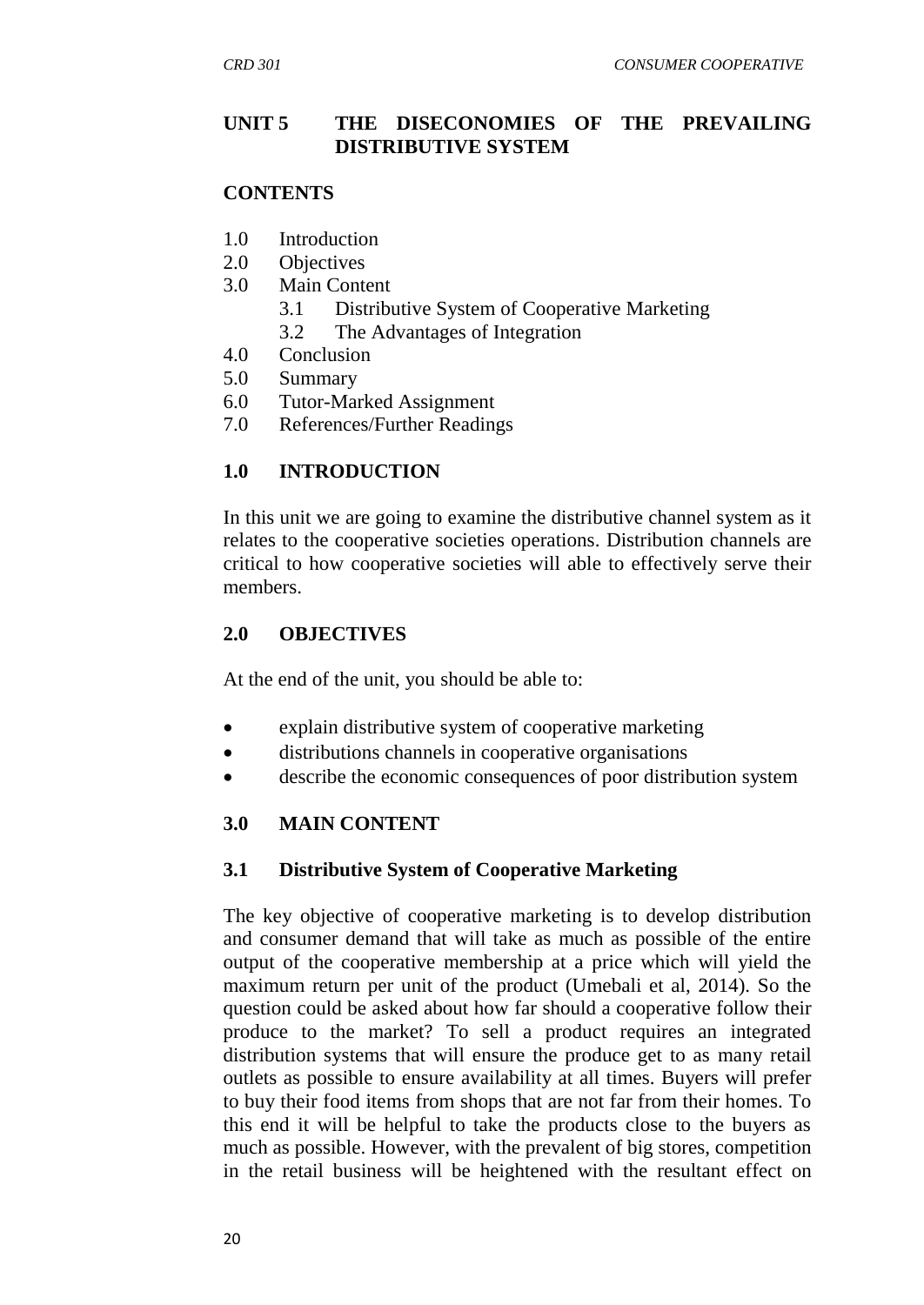margins and profit. It is important to point out that efforts to establish wholesale and retail stores by marketing cooperatives could alienate a great part of the present distributive system especially in areas where it is nott feasible to establish cooperative retail outlets.

The channels of distribution in cooperative marketmeans a flow through which goods produced by primary producers to the final consumers. The channel is depicted below:



Where a marketing organisation performs the process and function of two or more stages of distribution extending from the producer to the consumer is often referred to as "vertical integration". This vertical integration may be partial as when only two or three of the several steps in the chain, from the producer to consumer are performed by a given firm. Both consumers' producers may derive benefits from such an improvement in marketing. The functions in the integration are:

- Branding
- Packaging
- Processing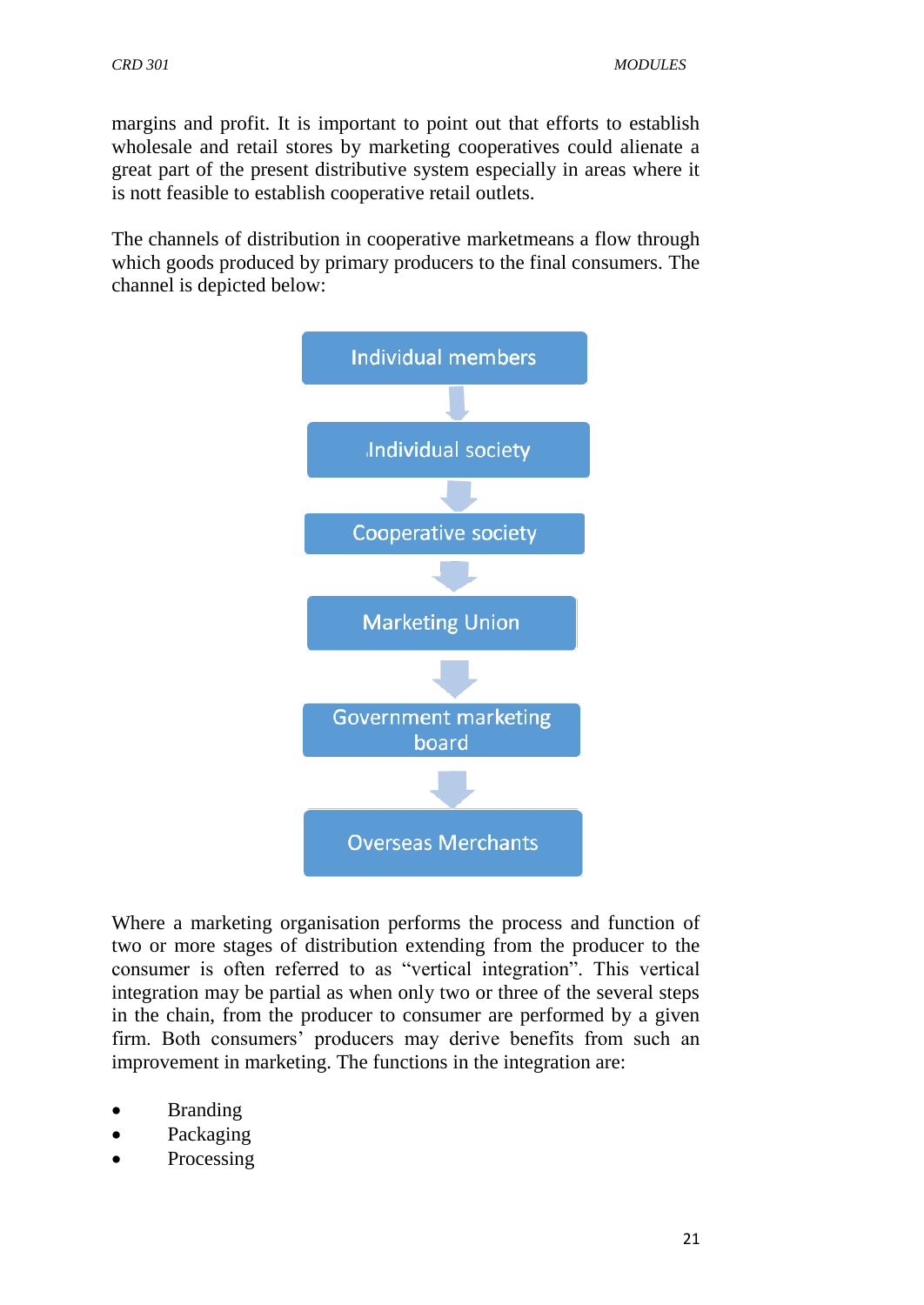- Preservation
- Storage
- Propaganda/Enlightenment

## **3.2 The Advantages of Integration**

The following are the advantages of integration:

- 1) Economies of scale
- 2) Labour and cost reduction
- 3) Efficient distribution of farm commodities
- 4) More control by the cooperative in product distribution
- 5) Benefits from branded products
- 6) Gaining complete control of the distribution system
- 7) Gaining market opportunities from efficient product distribution.

Notwithstanding the advantages, the prevailing distributive systems suffers from diseconomies some of which include:

- **1) Need for greater managerial skills:** greater managerial skills are required to coordinate multiple activities than in a specialized one stage market organisation. Management will be called on to operate in wider market areas where competition may be stiff
- **2) More capital:** more capital will be needed by an integral market organisation and the capital is to cover both fixed asset facilities as well as operating current capital. This will involve more capital, greater risk and perhaps more credit and collection problems
- **3) Adequate volume of business:** there must be adequate volume of business to support the programme. Large volume is needed for efficient and effective operation and to keep per unit cost to a minimum. This requirement is particularly important if entry into national and international markets is planned.
- **4) Efficiency of existing marketing firms and system:** in determining how far cooperatives should go in the market integration, it is important to determine how efficient the firms and marketing systems through which products will be sold are. Before entering into a marketing integration system, cooperatives should carefully and objectively evaluate the operations of present market firms and systems to determine what and how much improvement may be effected by making such a move.
- **5) Monopolistic practices:** the cooperatives should discover if any monopolistic tendencies exist in the producer – consumer chain, which enables some firms to take advantage of a large chunk of the market returns.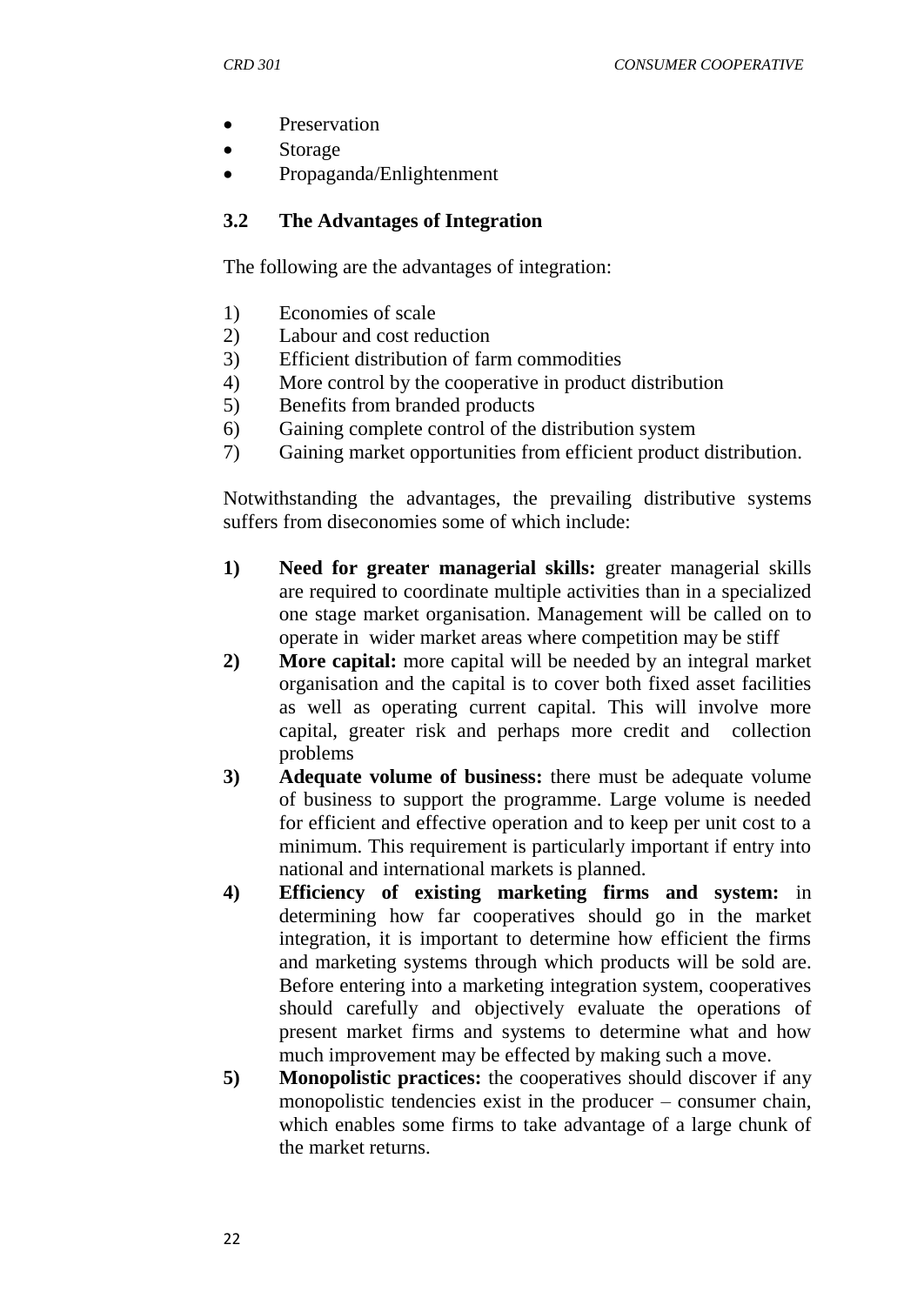## **4.0 CONCLUSION**

In this unit you have studied the importance of having an effective distributive channel that will support the cooperative society in serving their members satisfactorily. An integrated distribution channel will of immense benefit to the cooperative societies in their efforts towards cost reduction, profitability and ultimately meeting the needs of their members.

## **5.0 SUMMARY**

Integrated distribution channel is a key objective for a cooperative society to effectively cut cost and effectively serve its members. It is a system that described the flow of goods in a For example members will prefer to buy their products from shops that are closest to them.

## **6.0 TUTOR-MARKED ASSIGNMENT**

- 1. Describe the distribution channels in cooperative society
- 2. Explain the effect of weak distribution system on the capacity of a cooperative society to effectively meet the needs of its members

## **7.0 REFERENCES/FURTHER READINGS**

- Ogbu, S.O. (2007). *The basic principles and economics of cooperative business*. Homec Global Inc. Abuja ISBN 978-35488-8-3.
- Umebali, E., Akubuilo, C., Onugu, C., &Emejulu, G. (2006). Readings in cooperative: Economics and Management. Computer Edge Publishers  $2^{nd}$ ed.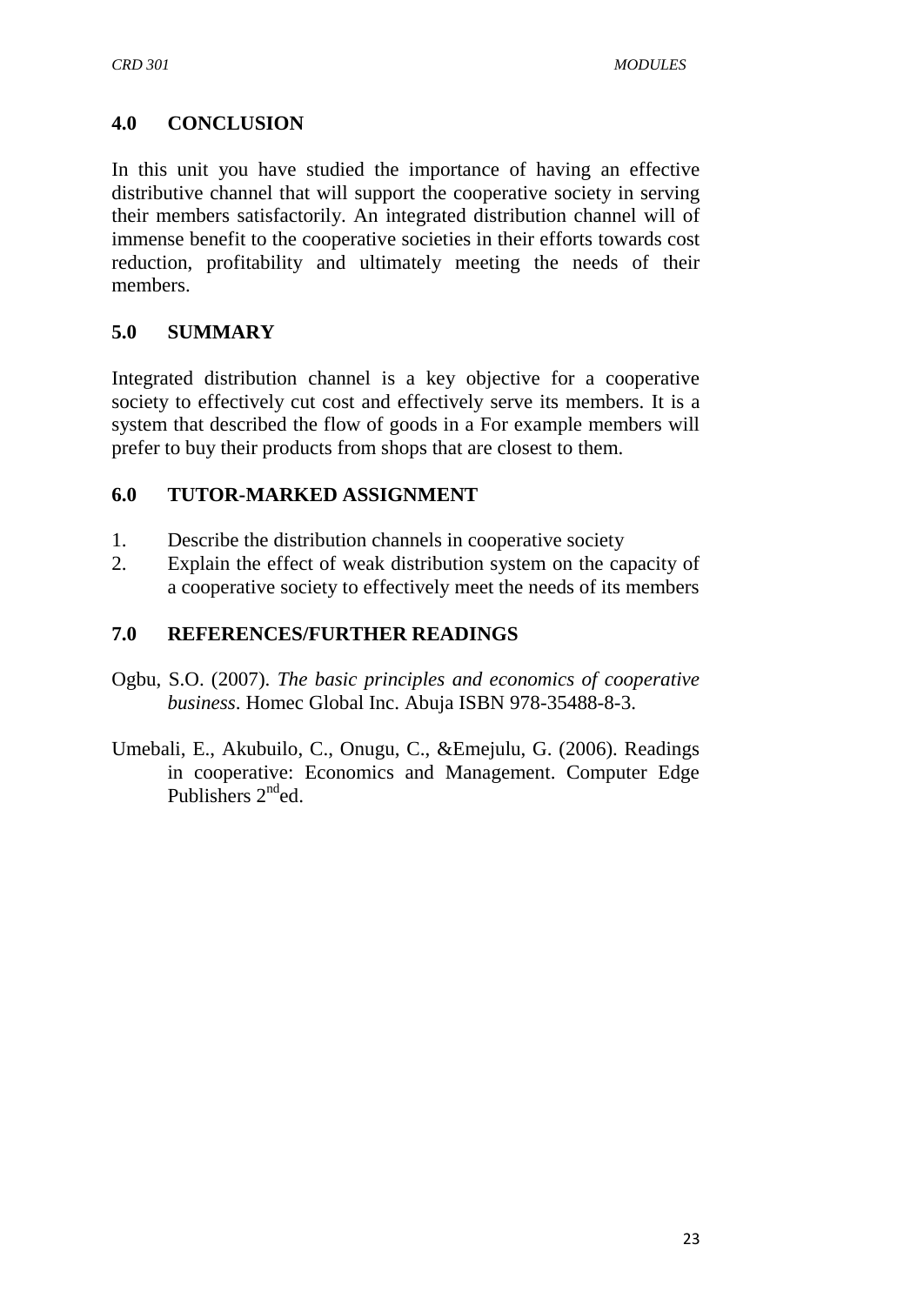## **MODULE 2**

- Unit 1 The Introduction of Consumer Cooperative In Nigeria With The NSCA In 1940. Reasons for Failure of Early Societies
- Unit 2 The Choice Between a "Top-Downwards" and "Bottom-Upward" Organisation Structure
- Unit 3 The History and Strength of Consumer Cooperatives in Nigeria Today
- Unit 4 Organisation Structure of Cooperative Societies in Nigeria
- Unit 5 Organisation and Management of Consumer Cooperatives

## **UNIT 1 THE INTRODUCTION OF CONSUMER COOPERATIVE IN NIGERIA WITH THE NSCA IN 1940. REASONS FOR FAILURE OF EARLY SOCIETIES**

## **CONTENTS**

- 1.0 Introduction
- 2.0 Objectives
- 3.0 Main Content
	- 3.1 Types of Cooperative Societies in Nigeria
	- 3.2 Consumer Cooperatives
	- 3.3 Credit Cooperatives
		- 3.3.1 Agricultural/Farmers" Cooperatives
		- 3.3.2 Housing Cooperatives
		- 3.3.3 Fishing Cooperatives
		- 3.3.4 Worker Cooperatives
		- 3.3.5 Community Co-operatives
		- 3.3.6 Transport Cooperatives
		- 3.3.7 Craftsmen"s Cooperative Societies
	- 3.4 Problems of Early Consumer Cooperatives in Nigeria
	- 3.5 Factors that Militated against the Growth of Consumer Societies
- 4.0 Conclusion
- 5.0 Summary
- 6.0 Tutor-Marked Assignment
- 7.0 References/Further Readings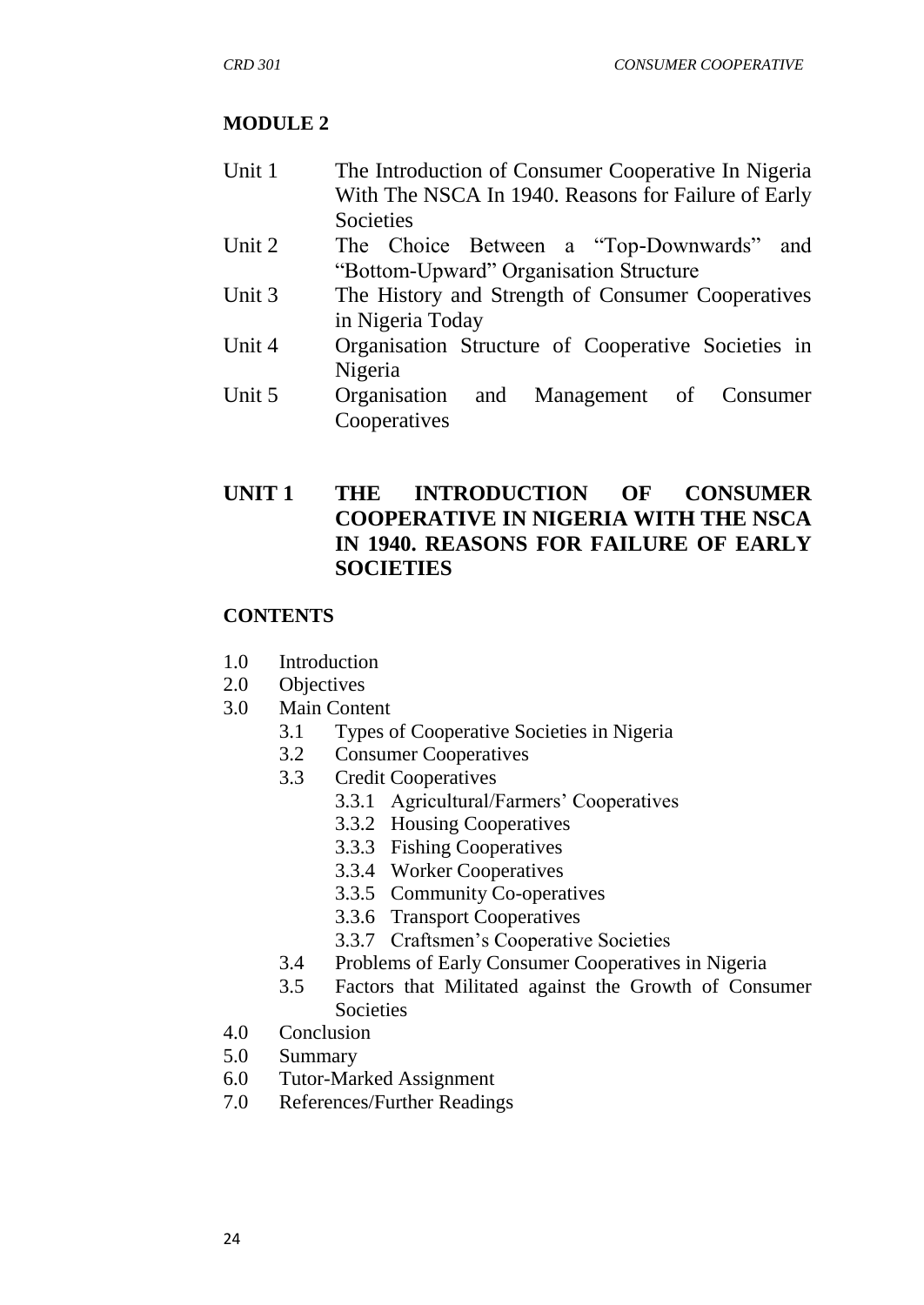## **1.0 INTRODUCTION**

The establishment of consumer cooperative in Nigeria was a product of the war condition occasioned by the scarcity of consumer goods especially imported items. The scarcity led to abuses such as hoarding, high prices, price discrimination and adulteration of commodities. The rationalization of essential commodities especially among the colonial merchant and their local collaborators during the war period was the catalyst for the formation of cooperatives in Lagos because economic abuses helped merchants to make huge profit at the expense of the consumers. It was therefore thought that a well-organized cooperative society could gainfully negotiate with importing firms to secure goods and retail same to their members at lower cost than at market price.

### **2.0 OBJECTIVES**

In this unit, the history of consumer cooperative societies in Nigeria is discussed. After reading this section, the reader should be able to:

- explain the history of consumer cooperative societies in Nigeria
- identify types of cooperative societies in Nigeria
- outline and explain the problems of consumer cooperatives in Nigeria.
- identify and discuss the factors that are mitigating against the growth of cooperatives societies in Nigeria.

## **3.0 MAIN CONTENT**

Consumer cooperative was not anurban affair only because few rural towns also saw the need to form cooperatives to help meet some of their economic needs. In Eastern part of Nigeria, Ogwofia and Owa in the then Udi native authority under the leadership of Colonial Divisional Officer, Mr Chaldwickin 1945 established a cooperative shop. They came together and raise funds to finance the cooperative shop by buying goods from Enugu and retail to members at a moderate price. This society dealt in commodities such as salt, soap, white and khaki drill, matches and Epson salt. In the course of time several other towns like Ondo, Benin and Calabar provinces established their respective cooperative outfits.

The spread of cooperative in the North followed the same pattern. There were two urban cooperatives that blazed the trail in Northern provinces. They are the Garkida cooperative society in Bornu province which started in 1943 with the assistance of the Brethren Mission which supplied some essential items to rural communities and also provide thrift facilities and accumulate funds for community development. The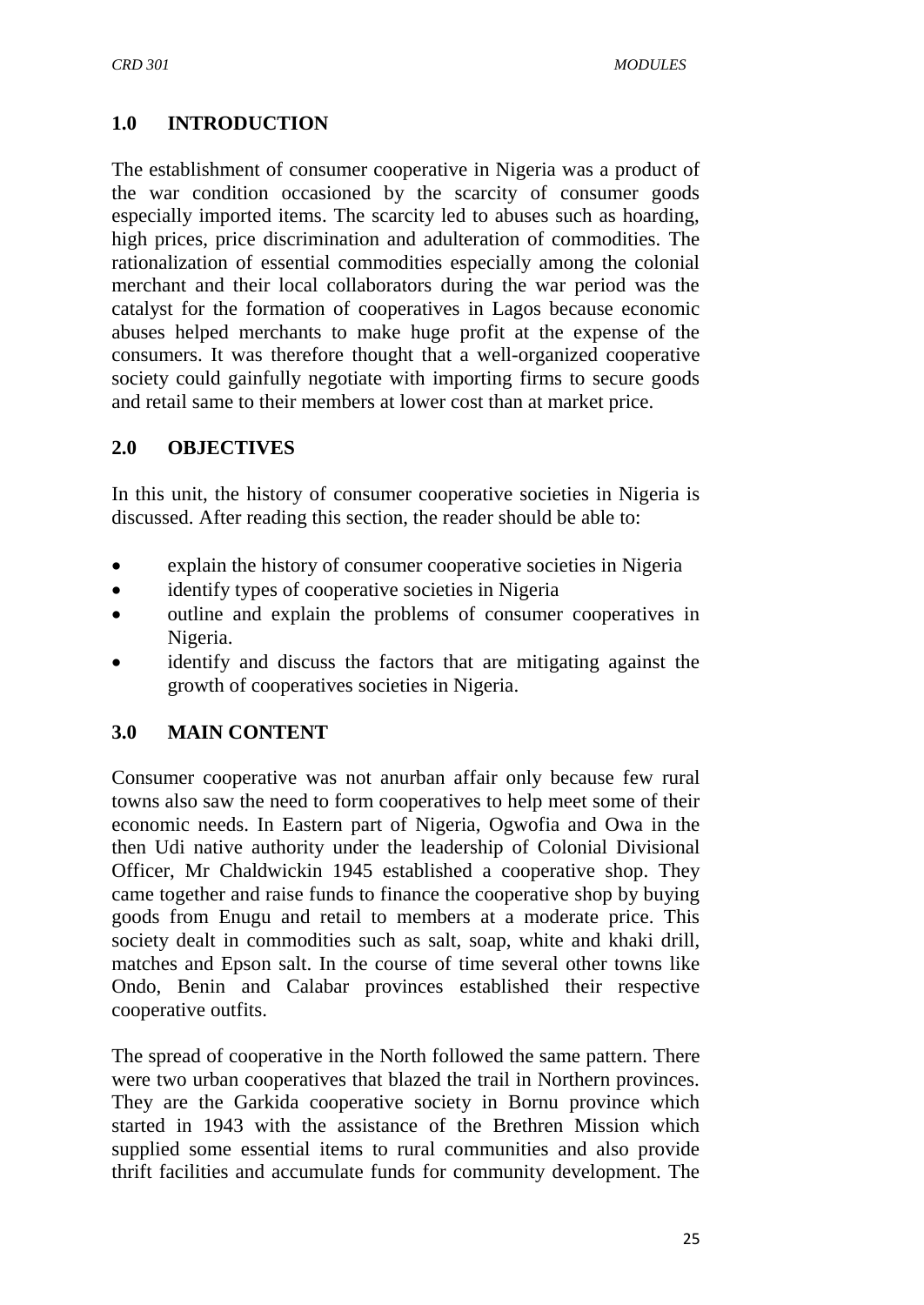other is was the Northern consumer society domiciled in Kaduna which was started by the Enterprise of Clerical and Technical workers of southern origin. This society was started without official backing and it became an example which appealed to others.

## **3.1 Types of Cooperative Societies in Nigeria**

Cooperative societies in Nigeria were introduced by the British during the colonial period. Unlike what was obtainable in the United Kingdom wherein cooperatives emerged as an organized weapon by poor workers, farmers and artisans, Umebali, Akubuilo, Onugu and Emejulu (2014) believed that the emergence of cooperatives in Nigeria was at the instance of the government. This was so because the colonial government needed an organized body through which it can use in stimulating the production, processing and export of cocoa, palm oil, groundnut, cotton and other crops to overseas.

The first cooperative in Nigeria was formed in 1907 when a group of cocoa farmers and merchants in the Agege axis of Lagos came together and formed a sort of a market union named Agege Planters Union (APU). Their primary objective was to bypass the long chain of intermediaries (middlemen) in the cocoa business. The union encouraged farmers to improve on the quality of their cocoa beans by adopting better fermentation processes. Encouraged by the success of the APU, similar organisations around Ibadan, Abeokuta, Ilesha, Akure and other towns in the cocoa producing areas of Western region of Nigeria. Considering the benefits accruing from this organisational initiative, the agricultural department of the then colonial government. Around 1920s started to organize farmers into similar or what some scholars referred to as pseudo-cooperative agricultural associations. In addition to educating farmers on new and improved techniques for the production and processing of cocoa beans for sale, indeed the agricultural associations assumes a critical marketing role for the European export companies.

In view of the pivotal role these unions were playing, in 1935, a Cooperative Ordinance was enacted which was aimed at not only to streamline the activities of the nascent unions, but also made it an offense fir any association not registered under the ordinance to bear the title of "cooperative".

In Nigeria there are of variety associations and other community based organisations whose nature and operations are based on the principles of mutual cooperation and self-help. These include cooperative societies, community development associations, rotating savings and credit associations (isusu), traditional labour cooperative groups (called gayya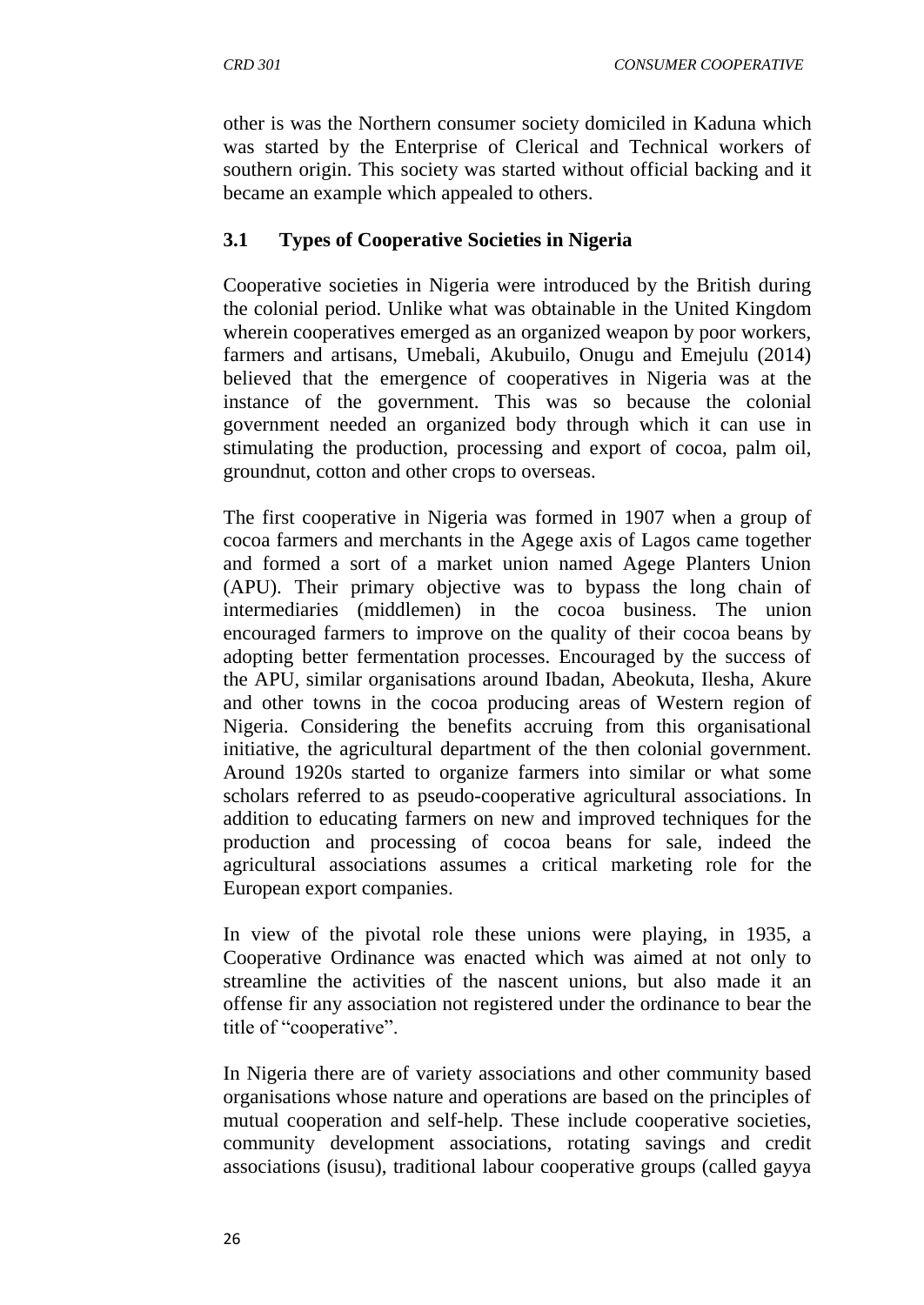in Hausa and aro in Yoruba), age-grade organisations and mutual selfhelp clubs. Although the aforementioned bodies have similar features as cooperative society, but they cannot in real sense be referred to as one. The international Labour Organisation described cooperative as a formal organisation, formed by persons usually of limited means, who have voluntarily come together for the achievement of a common economic and social objectives of its members by making equitable contributions to the risks and benefits undertakings.

Although cooperatives vary in types and membership size, all were formed to meet the specific objectives of the members and are structured to adapt to members" changing needs. The following are basically the common types of cooperative societies in Nigeria.

## **3.2 Consumer Cooperatives**

Its role is to provide affordable price for goods and services which are essential for the overwhelming majority of people. It is crucially important in the case of domestic commodity shortage. However, consumer cooperatives made its debut in during the second world war of the mid-40s. Aniagu in Umebali (2014) believed that the Second World War in its wake brought scarcity of consumer goods especially imported consumer items. He further argued that the scarcity been experienced during the war indeed brought about many abuses as well, such as high prices of goods, hoarding and discrimination and adulteration of products. These abuses enabled merchants to make abnormal profits at the expense of the consumers. It was suggested that a well cooperative could stand-up to the shylock merchants of imported items and negotiate price reduction for their members.

Consumer cooperative cuts across both urban and rural settings in its development process. For example from the Eastern part of Nigeria, it was reported that the people of Ogwofia Owa in Ezeagu Local Government Area were the first community to demonstrate a noticeable intention to set up a consumer shop during the early years of the Second World War. They came together and raised capital to build and finance a cooperative village shop to buy goods at Enugu at a moderate price.

## **3.3 Credit Cooperatives**

Such cooperatives exist for providing savings and loan services to its members. There are such advantages such as convenient collateral for loans, low-interest rates on issued loans, high speed of decision-making on granting of the required amount of money, the minimum difference between interest on deposits and loans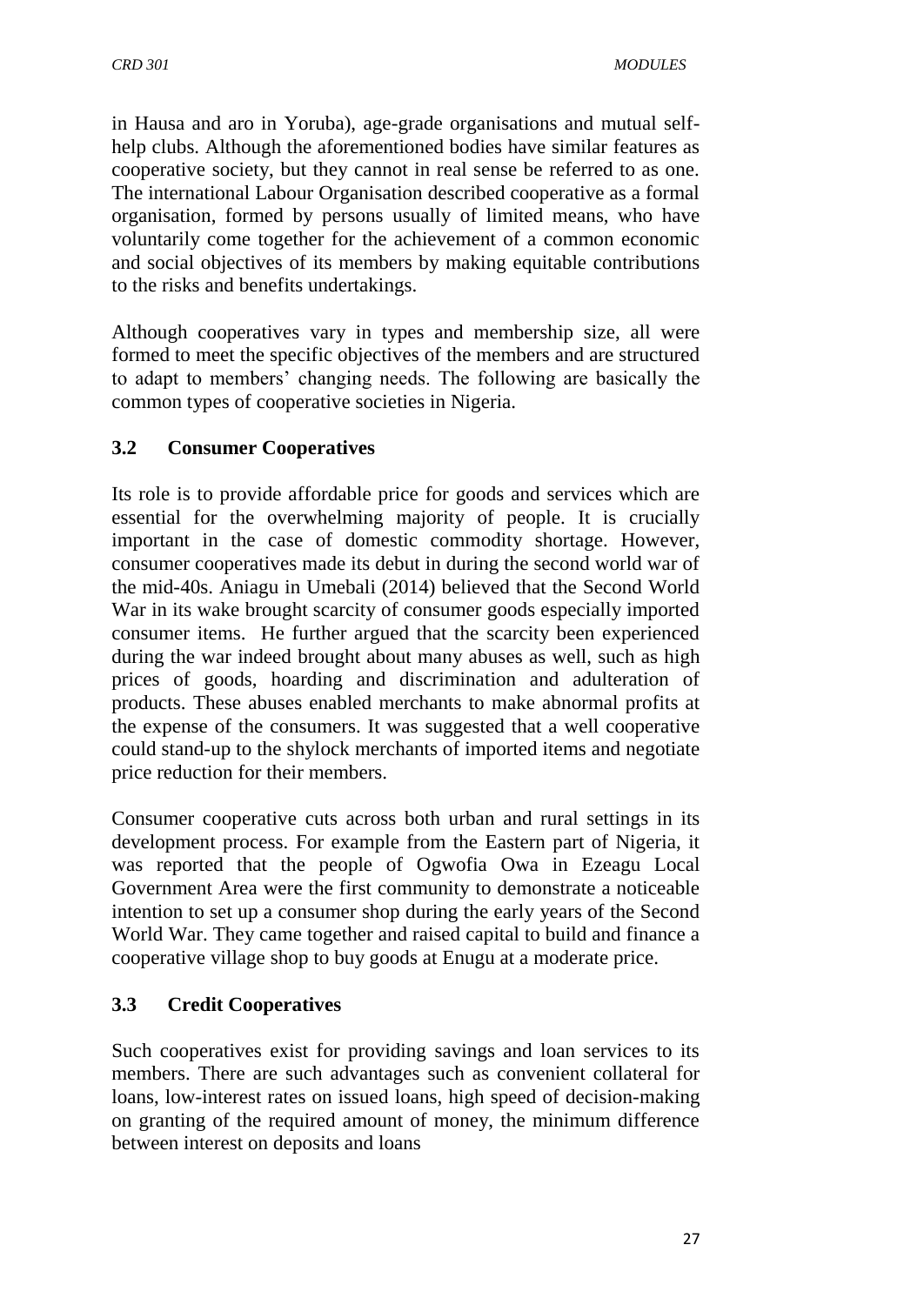## **3.3.1 Agricultural/Farmers' Cooperatives**

In Nigeria, the agricultural sector is the main sphere of production. It involves the overwhelming mass of the population (about 43% of the working population). However, the low level of development of productive forces and the predominance of traditional low productivity types of farming makes this industry the most deprived in the structure of the national economy. This type of cooperatives is the most popular among Nigerians. Two-third of all the cooperatives in south eastern Nigeria are farmers" multi-purpose type. They harmonized the functions of marketing, credit, farming, fishing etc together. They assist their members in input purchase and serve as village bank where farmers can keep saving and also obtain a loan on short term basis at low interest rate. It sometimes undertake marketing function for farmers' members.

World practices show that development of agriculture is largely determined by the use of the benefits of farmers' cooperative society. The development of a system of agricultural cooperation is the question of social, political and economic importance.

## **3.3.2 Housing Cooperatives**

It is a cooperative where every member can buy a piece of land, take part in building houses and make investments on a profitable basis in real estate business. It offers several services to both tenants and owner members. To tenant members they offer services such as providing community services and other common facilities such as gardens, recreation/relaxation centres, central laundry, health centres, nursery schools etc.

To owner member they provide the following services:

- i. Extension services to member by advising them in all the problems involved in house building.
- ii. Technical services such as design and drawing of building plan, quantity survey and site supervision either by the society"s staff or by contracted private Architect and Surveyor.
- iii. Real estate services such as purchase and development of building plots for the owner members.
- iv. The supply of building market cooperative housing societies differ from most other cooperatives in one important characteristics. It is that while other cooperative societies carry on more or less continuous business with their members involving a number of individual's recurrent business transactions, the housing or society is limited to a single transaction, which is the supply of housing or related services. The moment the sale of dwelling units have been wound up, there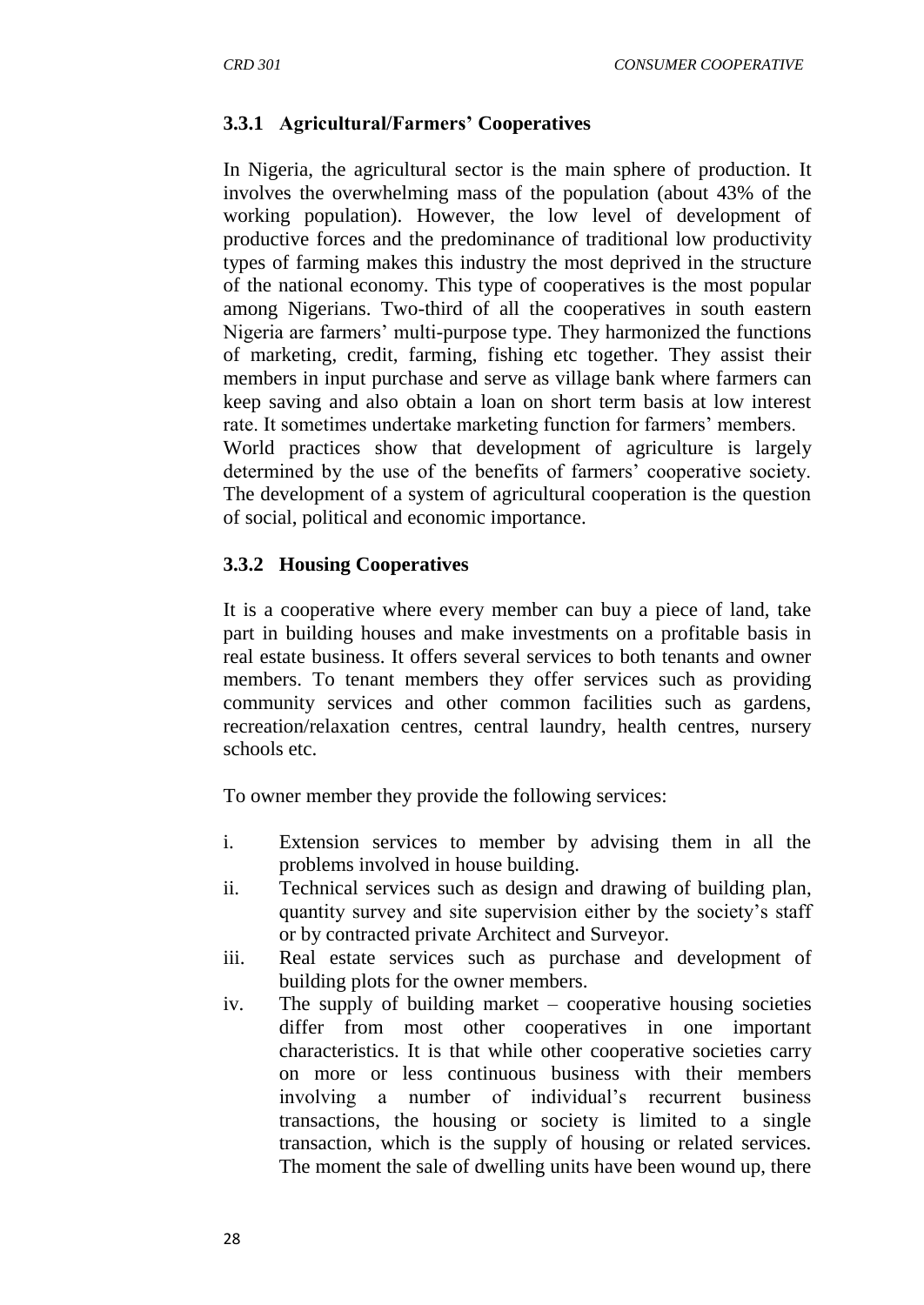is no longer a functional relationship between members and the housing society since the economic aim has been fulfilled.

## **3.3.3 Fishing Cooperatives**

This is usually organized for providing either fresh or processed fish products. There is even a special discount for its members for buying nets and gears. The fact that the prices are reasonable is why it is easy to get into this kind of cooperation.

## **3.3.4 Worker Cooperatives**

A worker co-operative is a co-operative owned and democratically controlled by its employees. There are no outside- or consumer-owners in a worker co-operative. Only the workers own shares of the business. There are several worker owned and controlled co-operative societies in Nigeria.

## **3.3.5 Community Co-operatives**

Community shops are not dissimilar from food co-ops but are often found in more remote villages and provide some of the services of a convenience store but also frequently have cafe, healthcare or library services.

## **3.3.6 Transport Cooperatives**

In practice the term transport cooperative is applied to a number of different ventures such as the:

- i. Cooperative organized by members in need of transport for themselves, such as a bus services arranged by parents in outlying districts to take their children to school.
- ii. Productive societies formed by drivers, mechanics, etc offering transport services to the general public.
- iii. Cooperatives formed by independent transporters for the purpose of increasing the efficiency of their business.

## **3.3.7 Craftsmen's Cooperative Societies**

Many societies of this nature grew especially in Eastern and Western Nigeria. There was the Awka carvers and blacksmith and in Ikot Ekpene there was the raffia workers based in eastern Nigeria. In Western Nigeria there was the Benin then under Western region with Benin bronze and wood workers, Oyo seamstresses and Oyo calabash carvers"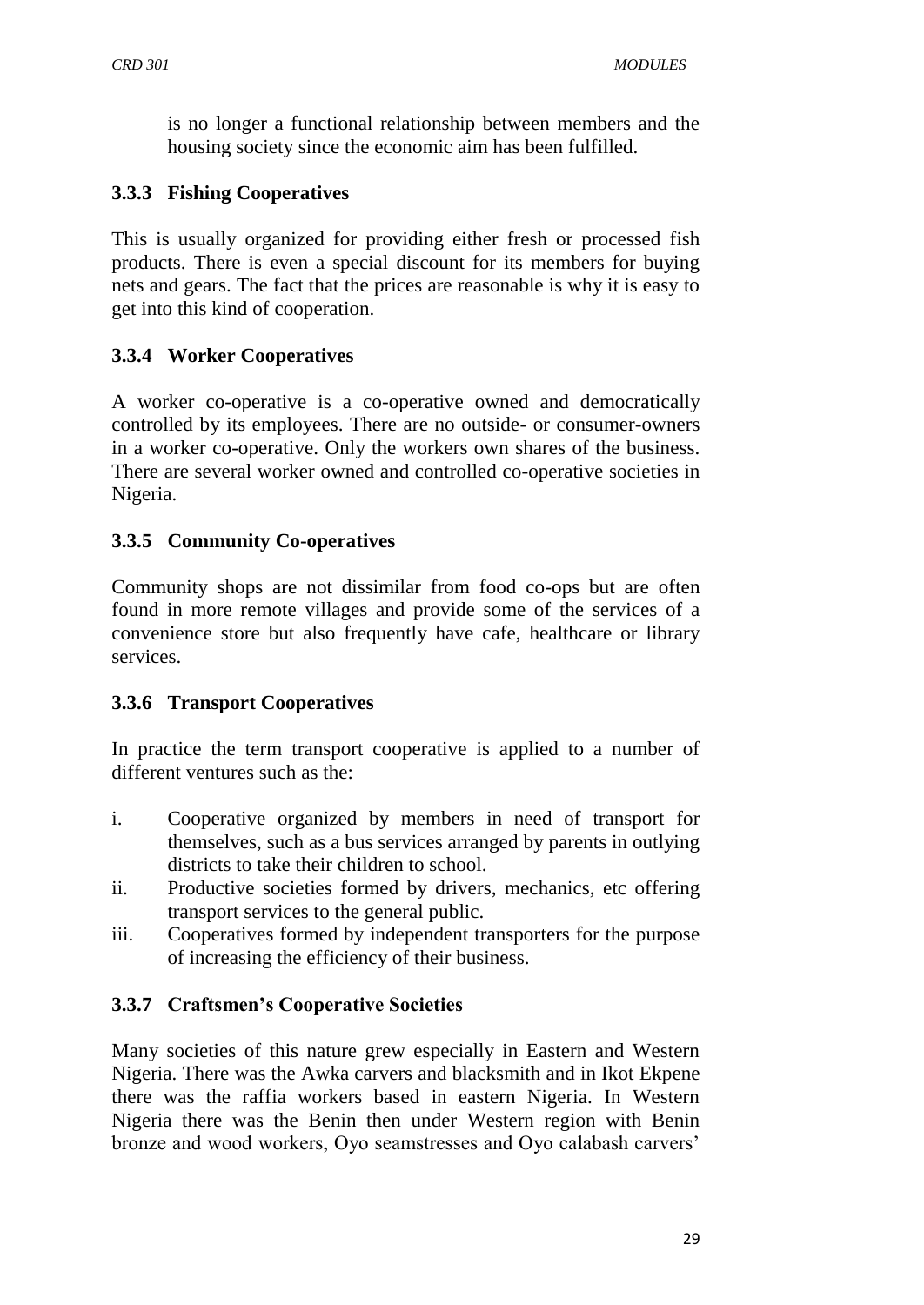societies. Government provided legal recognition, while occasionally provides financial support.

## **3.4 Problems of Early Consumer Cooperatives in Nigeria**

There is a perception in some quarters that consumer movements has not been that successful in Nigeria because as at March 1948, there were 10 consumer cooperative societies flourishing in Nigeria, but were all eventually stifled. The reasons for this state of affair could be attributed to the following:

- 1) The societies were unable to withstand the stiff competition from well-established entrepreneurs especially the Importers who bring in these consumer goods usually want to exchange them for cash crops which they happily shipped overseas to their parent companies.
- 2) Due to the nature and circumstances of surrounding the establishment of such organisation, it was not long before the problems of management manifested. This problem it was assumed was due to the hurried manner the cooperatives were started.
- 3) It was reported that most members were ignorant of the basic cooperative principles and proper structure and administration of their societies.
- 4) They sold goods in their shops at the lowest possible prices not minding what is competitors prices are in the local market
- 5) Their rivals allowed market forces to determine the prices of their goods, but this was not applicable in running of the cooperative shops.
- 6) The cooperatives inability to obtain goods at wholesale prices which compelled them to buying from middlemen at retail/semi retail rate and reselling to members often at a loss or the barest minimum profit.

Meanwhile, the indigenous consumer cooperative which functioned like village shops had same problems especially in eastern Nigeria. It was the Gorkida consumer society formed in August 1942 with membership of 200 that became the most successful. The story was not different in western Nigeria where the experiment to use marketing unions to trade in consumer goods failed.

In 1940, the Nigerian Cooperative Supply Association (NCSA) was formed. The idea was well intended because the NCSA was to supply societies nationwide with stationery and equipment such as weighing scale and create export bags. However, these lofty ideals became farfetched because people came to realize that establishing and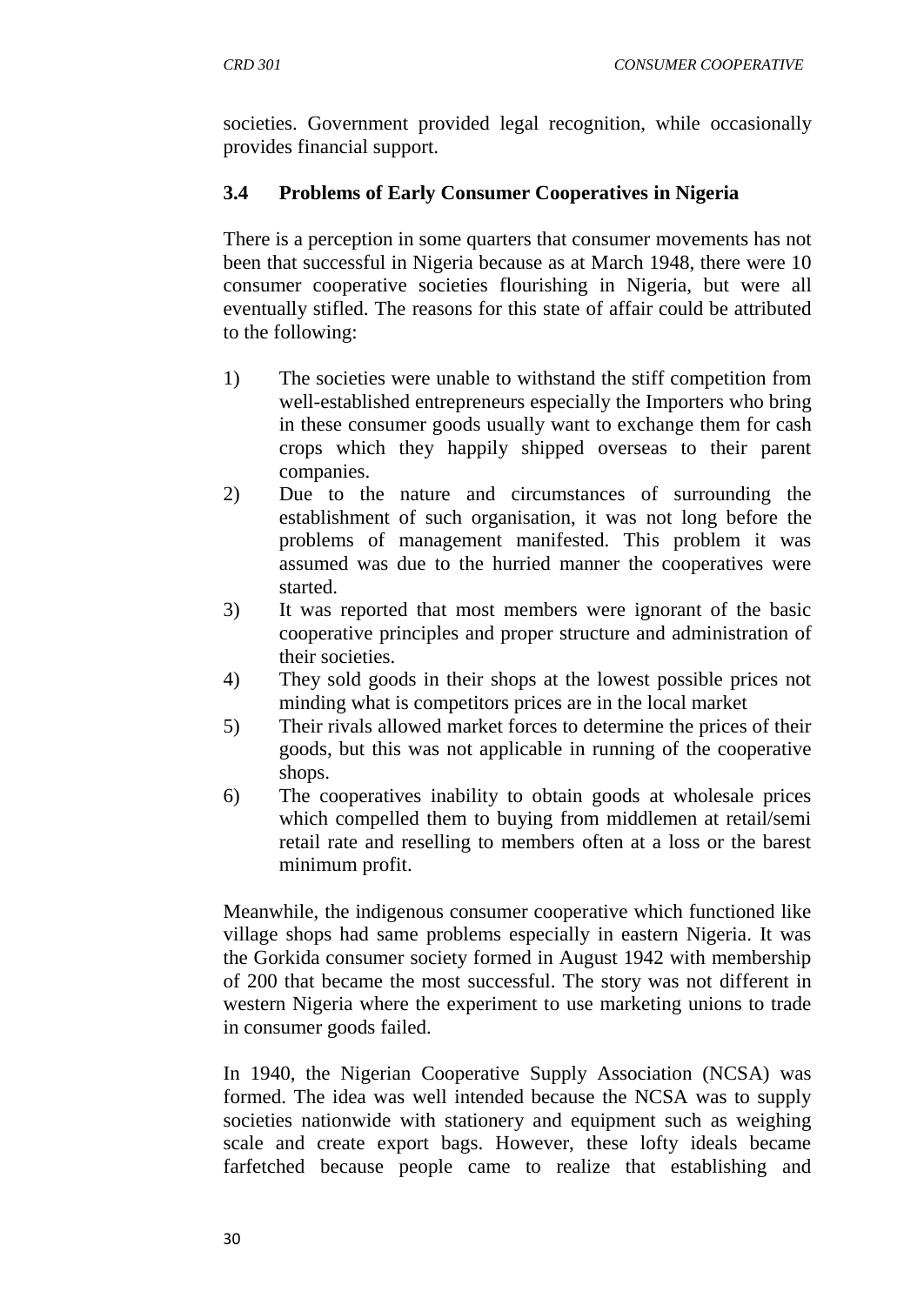managing consumer cooperatives was more difficult than they had anticipated. In no time caution and pessimism set in. Nonetheless, things started looking up when upon the creation of NCSA, it commenced massive importation of goods into the country. The abundance of goods led to credit sales to societies. The attendant result was more failure.

## **3.5 Factors that Militated against the Growth of Consumer Societies**

The following are factors which negatively affected consumer cooperatives in Nigeria:

- a) Nigeria"s economy is predominantly agriculture based and less industrialized. This indicates that most of the consumable goods are imported.
- b) Consumer cooperatives in Nigeria do not stand on a solid economic ground. Its existence in Nigeria was directed at solving scarcity problems. So, if there is no scarcity, no need for consumer cooperative.
- c) Strong cartel and monopoly formed by expatriate firms usually work against cooperative societies.
- d) There are insufficient trained manpower to run the affairs of consumer cooperatives societies.
- e) High level of illiteracy and ignorance made it difficult to create a good sense of loyalty to their local cooperative shop
- f) Consumer societies faced stiff competition from prospective members.

## **4.0 CONCLUSION**

In this unit, you are exposed to the history of consumer cooperatives in Nigeria and the common types of cooperative societies. The importance of consumer cooperatives especially the role it has played in improving the standard of living of its members cannot be discounted. The unit concluded by identifying those factors mitigating against the growth of consumer cooperatives in Nigeria.

## **5.0 SUMMARY**

The unit explained the historical evolution of cooperative societies Nigeria and the problems they confronted in their early stage of development. It also identify the various types of consumer cooperatives in Nigeria. The section also identified and described the factors that have mitigated against the growth of consumer cooperatives in Nigeria.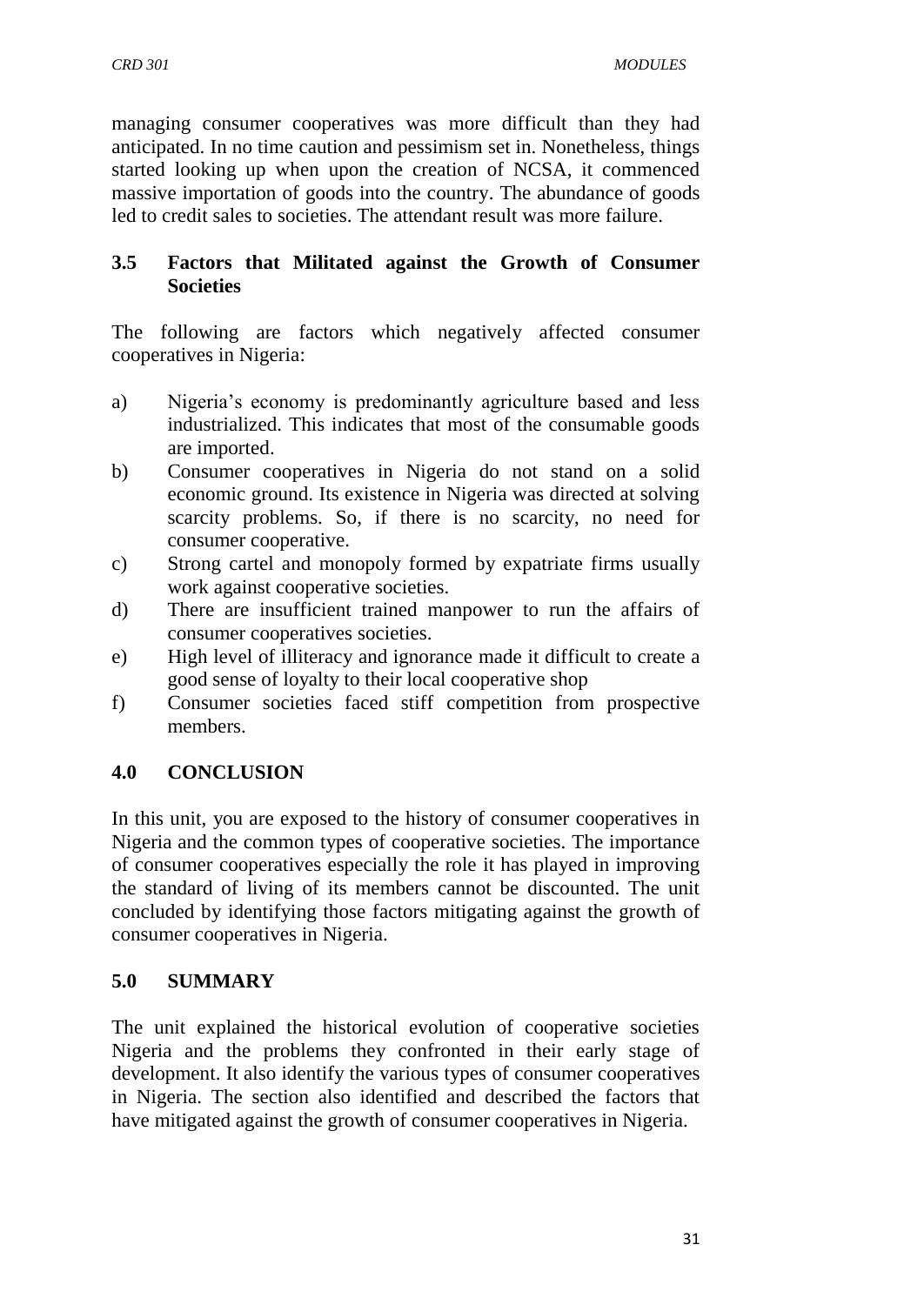## **6.0 TUTOR-MARKED ASSIGNMENT**

- 1. Identify and describe the types of cooperatives in Nigeria.
- 2. Outline and discuss those elements responsible for the poor growth of consumer cooperatives in Nigeria.
- 3. Clearly explain the challenges that confronted early cooperative organisations in Nigeria.

## **7.0 REFERENCES/FURTHER READINGS**

- Amahalu, A.C (2006). Understanding some aspects of cooperation. 3rd ed. Don-Ell Publishers, Enugu.
- Ogbu, S.O. (2007). *The basic principles and economics of cooperative business*. Homec Global Inc. Abuja ISBN 978-35488-8-3.
- Umebali, E., Akubuilo, C., Onugu, C., & Emejulu, G. (2006). *Readings in cooperative: Economics and Management*. Computer Edge Publishers  $2<sup>nd</sup>$ ed.
- Yahaya, I. (2001). The Cooperative Movement and poverty alleviation programme. *Nigeria Journal of cooperative studies, 1(*1).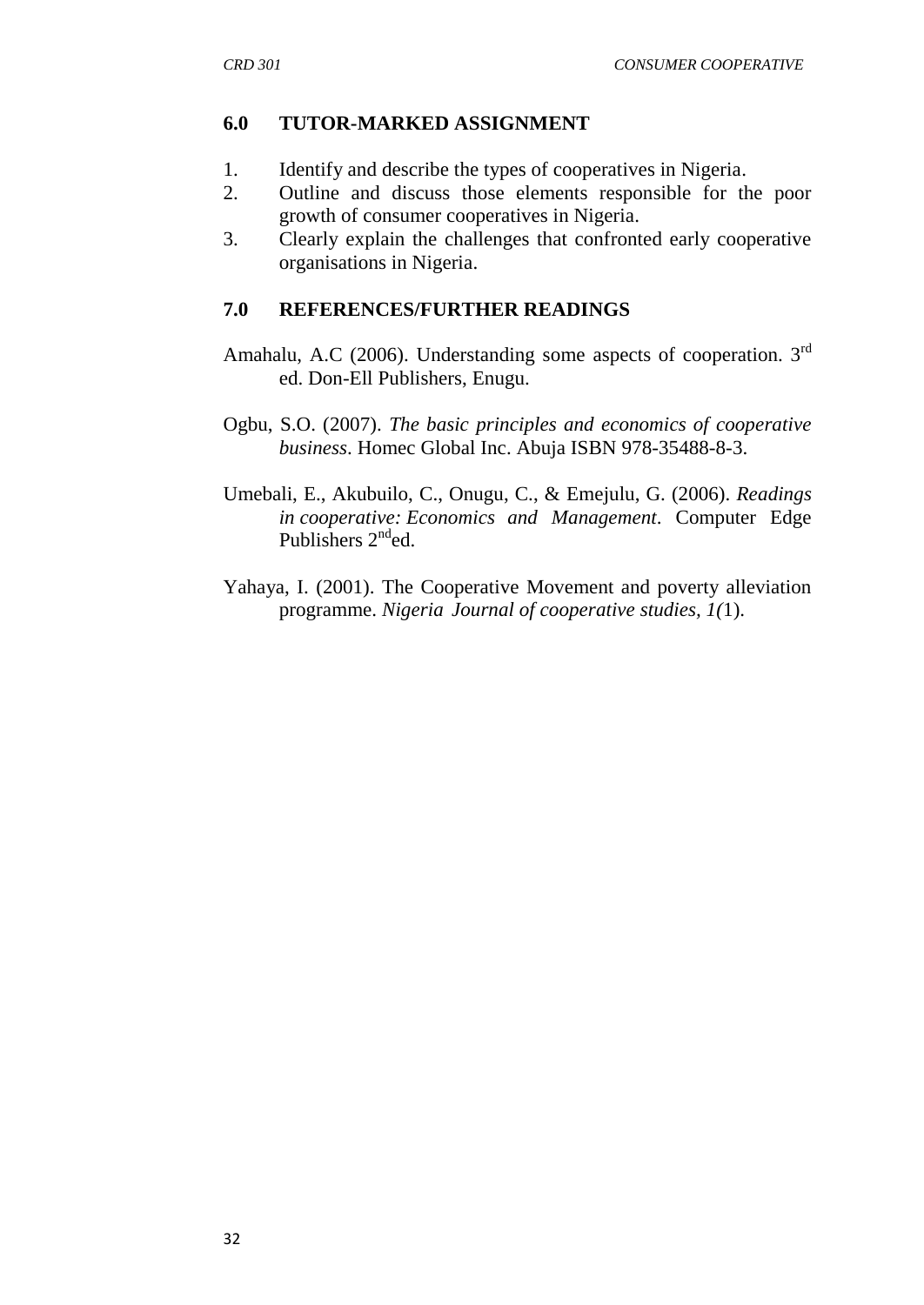### **UNIT 2 THE CHOICE BETWEEN A "TOP-DOWNWARDS" AND "BOTTOM-UPWARD" ORGANISATION STRUCTURE**

## **CONTENTS**

- 1.0 Introduction
- 2.0 Objectives
- 3.0 Main Content
	- 3.1 History of consumer cooperative in Nigeria
	- 3.2 Organisation and Management of Consumer Cooperative
	- 3.3 Functions of Consumer Cooperatives of Consumer Cooperatives
- 4.0 Conclusion
- 5.0 Summary
- 6.0 Tutor-Marked Assignment
- 7.0 References/Further Readings

### **1.0 INTRODUCTION**

The presence of financial institutions in rural areas will have positive effect on rural development. Besides community banks, there is need to establish rural bank branches to encourage rural investments through disbursement of loans. Micro-finance banks should have more presence in the rural areas to help develop the economic activities in the rural settings. There is therefore the need in addition to cooperative societies, the need to form groups such as youth clubs, women organisations, committee of friends etc with development oriented objectives.

### **2.0 OBJECTIVES**

At the end of this unit, the reader should be able to:

Describe top-downwards and bottom-upwards organisational structure. Explain the differences between the two approaches Outline the strengths and weaknesses of each approach

### **3.0 MAIN CONTENT**

### **3.1 Top Downwards and Bottom Upwards Structure**

In dealing with the rural dwellers, it is better to adopt the bottom upwards approach. It gives those I charge the opportunity to ascertain the feelings of the masses as against the top downwards where the decision was taken and handed down to the rural dwellers. If the option of top downward is preferred the fate and choice of the rural dwellers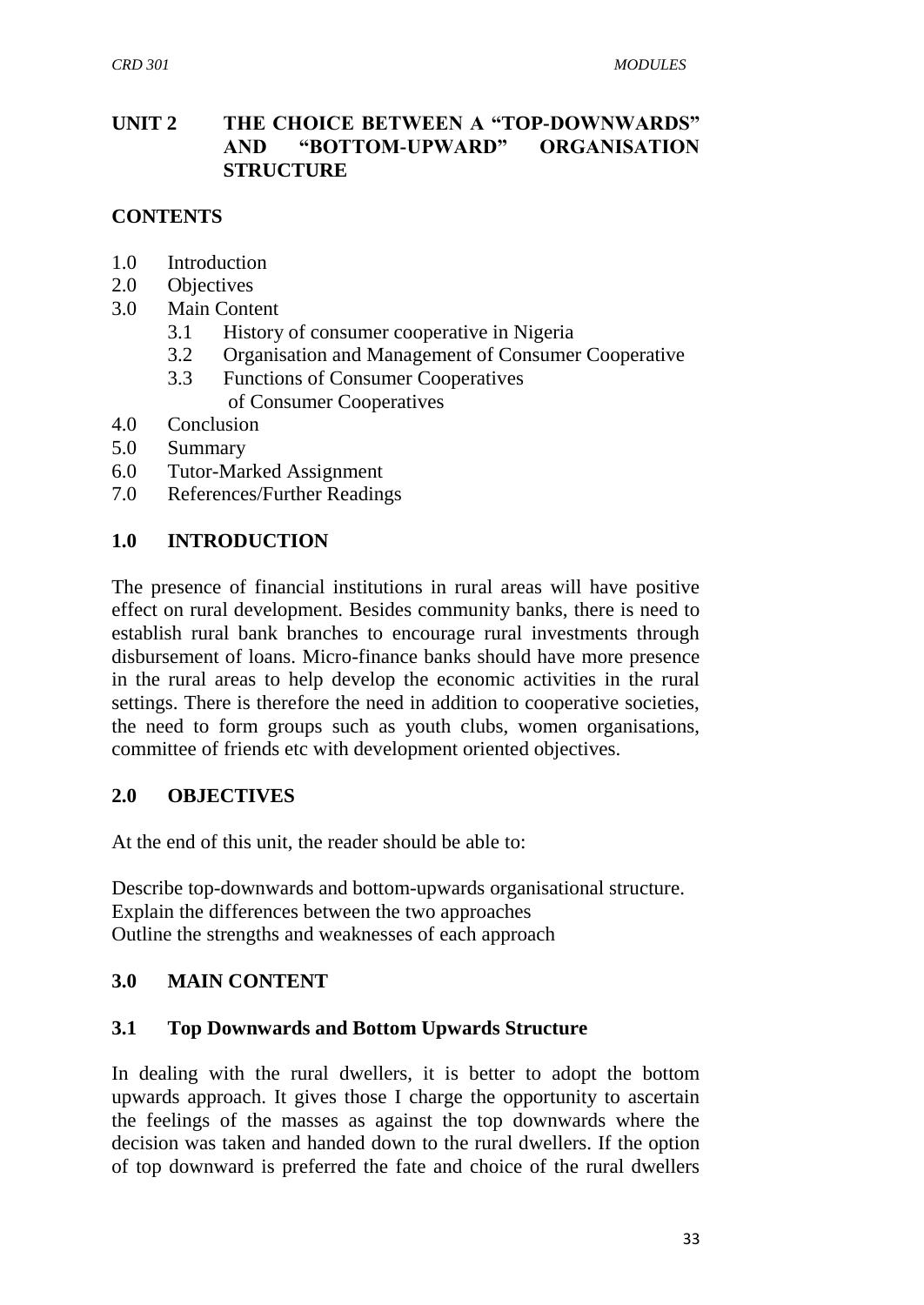will not be considered and such efforts can be frustrated in the end. The bottom upwards is therefore the preferred choice because of its ability to better galvanize support towards the attainment of the declared objectives.

The bottom-up philosophy which can be likened to democratic approach is also relevant to organisations in the sense that if policies and decisions are made at the top level without allowing contribution or participation from those in the lower cadre, there is a likelihood that such decision will not be implemented effectively. In fact such decisions are often greeted with apathy and in some cases suffer from sabotage from those who fell alienated. To this extent it is important for organisations to embrace collectivism by ensuring that majority of the people are carried along in the decision making process for it to be effective. People who have participated in a process are more likely to have a buy-in and be ready to defend it at all times. It makes for harmony and solidarity.

Some advanced economies such as Japan and Germany are reported to have largely adopted this bottom-up approach which obviously has served them well. In other words bottom-up or democratic approach will help an organisation to build team spirit that is critical to galvanizing the organisation to greater height. It also help in directing individual efforts towards a common goal since everyone will show commitment since they have participated in taking the decision.

On the contrary, top downward approach although might have a few merit, but is often derided for it capacity in creating apathy and disillusionment amongst the staff of an organisation. Similarly, top down approach demotivates and stifle creativity by not allowing those in the lower cadre to express themselves in the governance structure of the organisation. It could be harmful to the overall well-being of the organisation if staff have a feeling that they are not recognized or considered worthy enough to be consulted in matters in which they are the ones who will implement.

### **4.0 CONCLUSION**

The two approaches have their merits and demerits. It must be acknowledge that some situation might favour top downward approach especially when it concerns strategic decision making, but nonetheless its drawbacks are more than its benefits. Creating a team approach is the new strategy in management that has proven to be successful. The bottom-up is better suited to creating a team spirit than the top downward for the reasons already discussed. It is to this extent, we suggest that the bottom-up should be embrace in view of its numerous advantages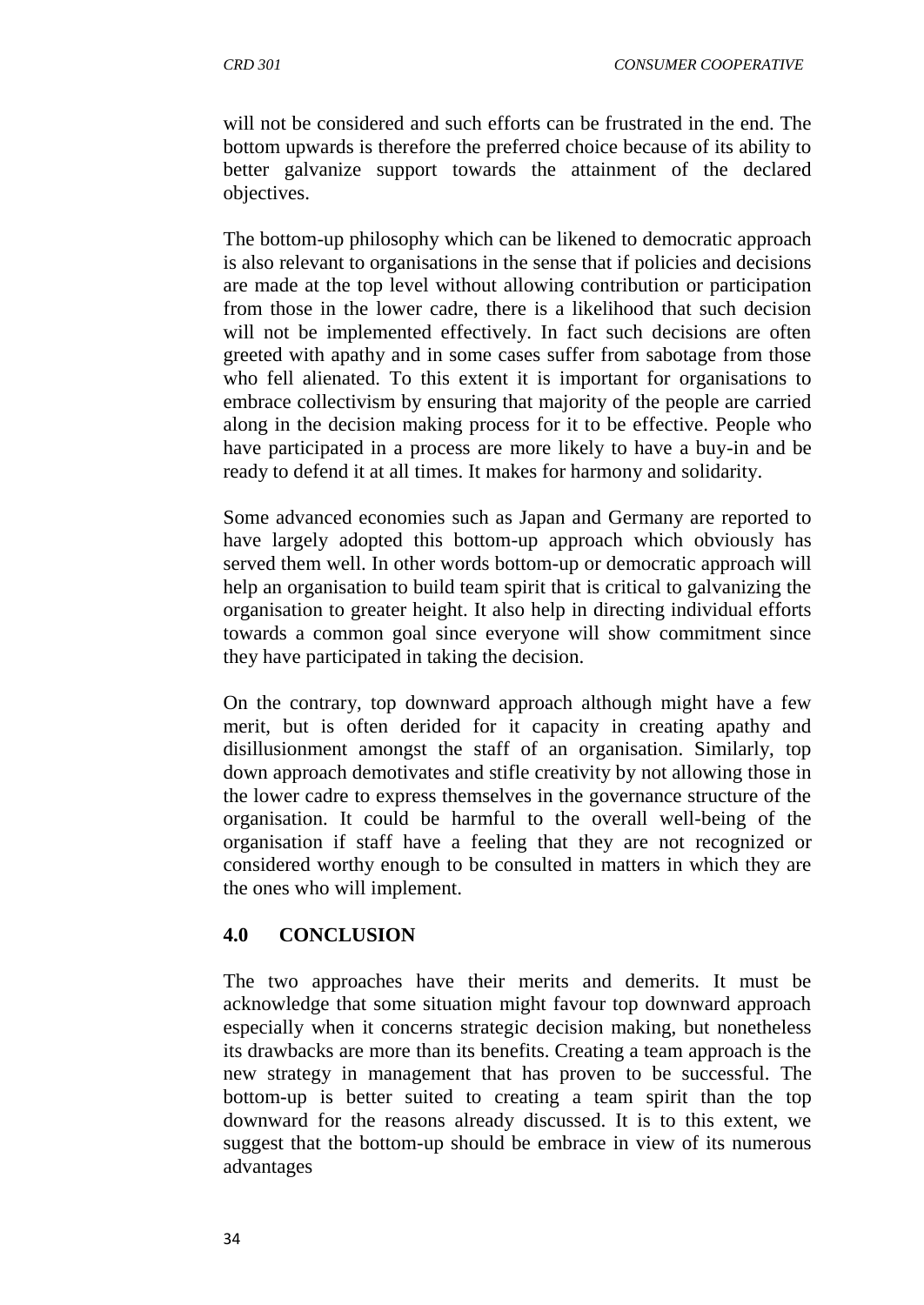## **5.0 SUMMARY**

This unit has discussed the top-downwards and the bottom-upwards organisation structure and their inter-relatedness. Each of the approaches has its advantages and disadvantages depending on the situation. However, it is important for managers to carefully analyze a situation before adopting the approach that will better provide the desired outcome. Nonetheless, the bottom-upwards appears to be superior due to its capacity for creating team approach.

## **5.0 TUTOR-MARKED ASSIGNMENT**

- 1. Carefully explain what you understand by top-upwards and bottom-downwards organisation structure?
- 2. Outline and discuss the weaknesses and strengths of each approach.

## **7.0 REFERENCES/FURTHER READINGS**

- Nwaoke, N. M., & Umebali, E.E. (2005). *Cooperatives: A Historical Perspective.* Computer Edge Publishers, Ejigbo, Lagos.
- Olayide, S.O., Ogunfowora, O., Essang, S., & Idachaba, F.S (1981). *Elements of Rural Economics*, Ibadan University Press, Ibadan.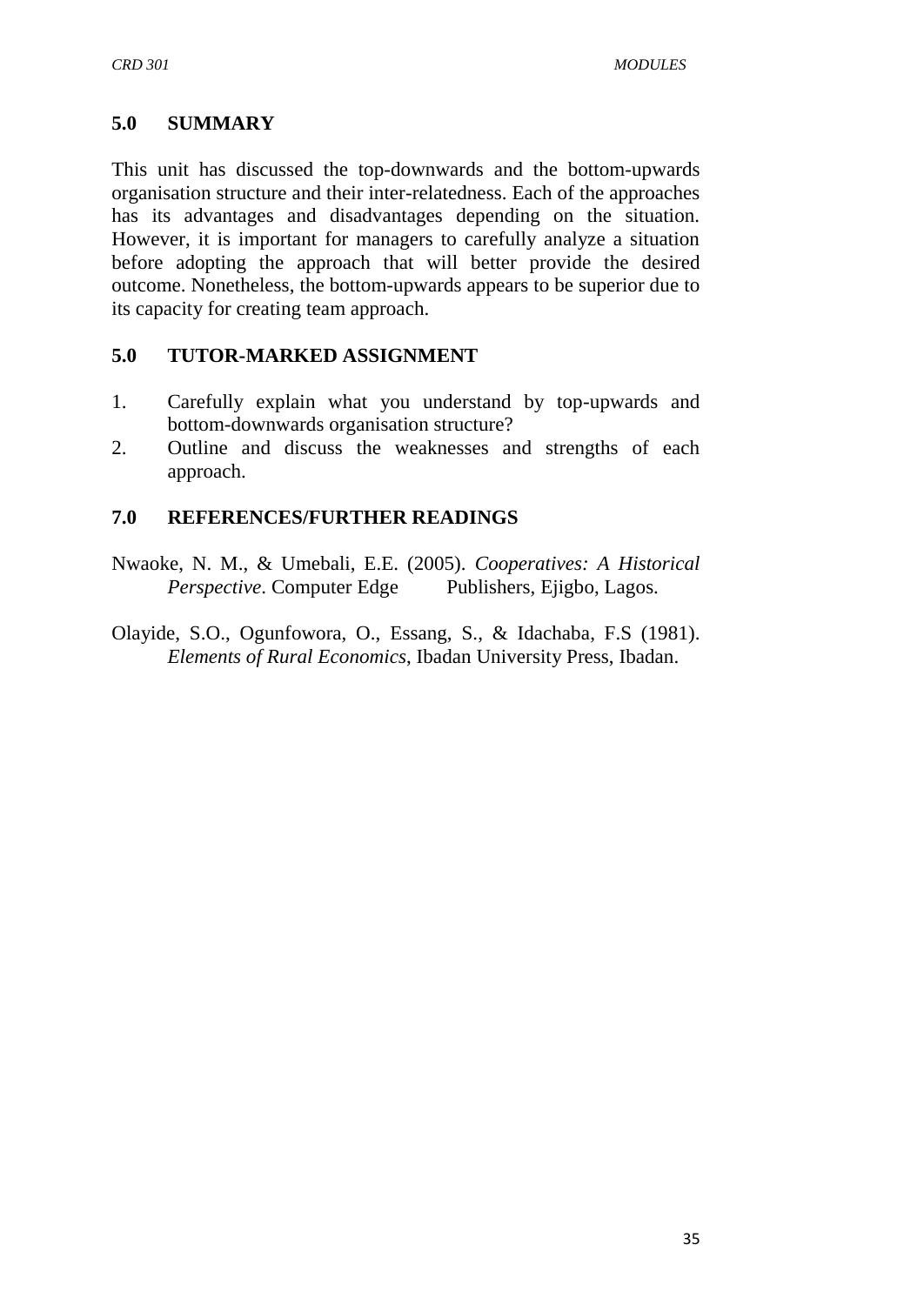#### **UNIT 3 THE HISTORY AND STRENGTH OF CONSUMER COOPERATIVES IN NIGERIA TODAY**

#### **CONTENTS**

- 1.0 Introduction
- 2.0 Objectives
- 3.0 Main Content
	- 3.1 Top Downwards and Bottom Upwards Structure
- 4.0 Conclusion
- 5.0 Summary
- 6.0 Tutor-Marked Assignment
- 7.0 References/Further Readings

#### **1.0 INTRODUCTION**

The establishment of consumer cooperative in Nigeria was a product of the Second World War conditions. The war brought in its trail scarcity of consumer goods especially imported consumer items. But not long after the war ended the societies collapsed. This was because, immediately after the war conditions would return to normal and the consumer and the consumer cooperative would have no relevance any more.

#### **2.0 OBJECTIVES**

At the end of this unit,, you should be able to:

Explain the history and strength of consumer cooperative in Nigeria today

Describe the functions of consumer cooperatives Discuss the problems confronting consumer cooperatives

#### **3.0 MAIN CONTENT**

#### **3.1 History of consumer cooperative in Nigeria**

In eastern region of Nigeria, the first ever recorded consumer cooperative started in Ogwofia, Owa in then Udi native authority. However, as at March 1948 there were 10 consumer cooperative shops already flourishing but all these societies were stifled. This was because these societies were unable to withstand the fierce competition from well established companies.

Within the same period under review, that is around the mid-40s there were about 13 cooperative consumer shops in Northern Nigeria. These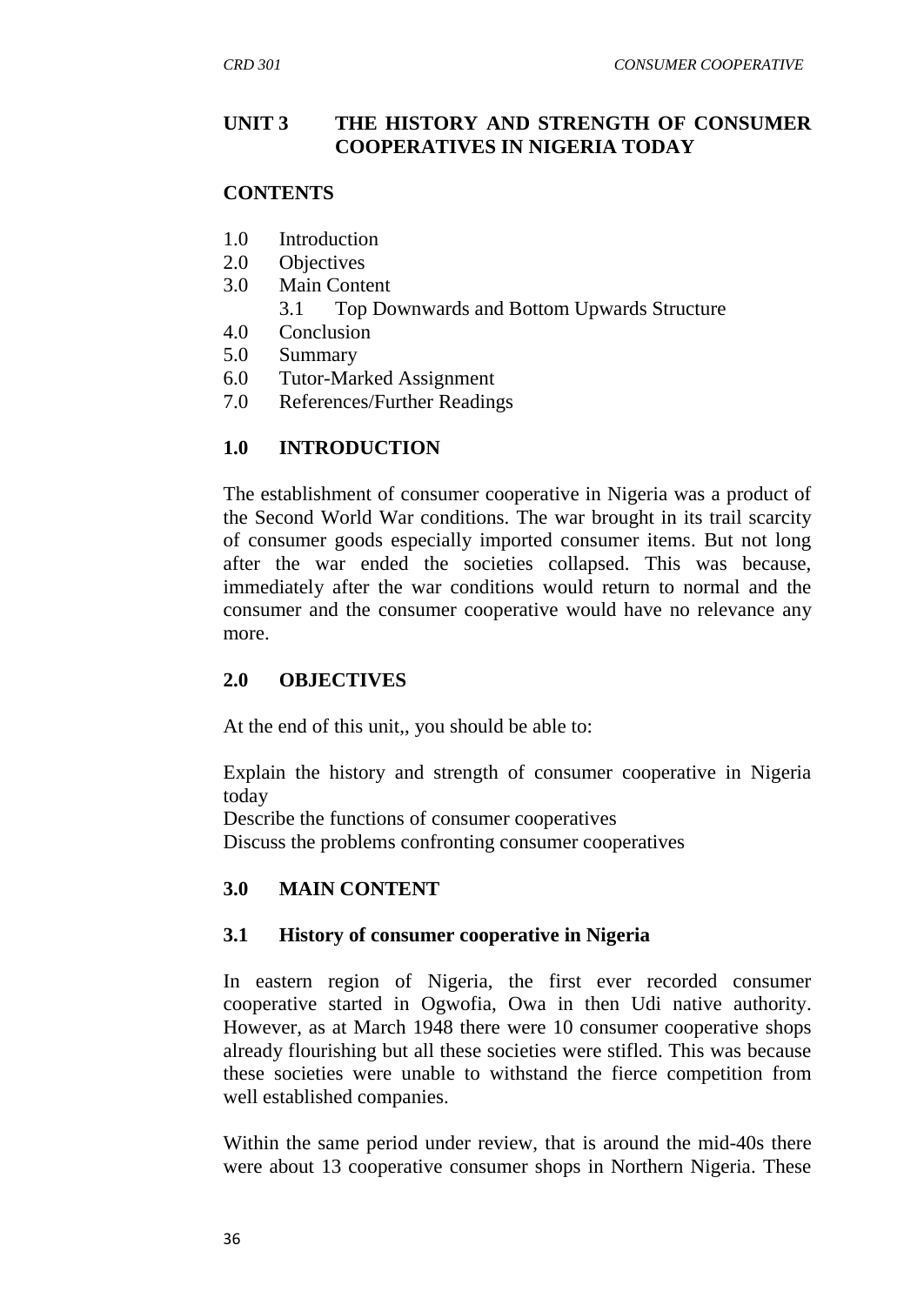shops can be categorized into two; those caring for the urban dwellers and those looking after the rural dwellers.

Meanwhile the indigenous consumer cooperatives which operated like village shops had some problems in the east. It was the Gorkida consumer cooperative established in 1942 with 200 members that became most successful.

The story in the Western Nigeria was not different from what was obtainable in other parts of the country. The experiment to use marketing unions to undertake trading in consumer goods failed woefully.

# **3.2 Organisation and Management of Consumer Cooperative**

The responsibility of managing cooperatives in entrusted to the management committee or board of directors. The members of the committee are elected through a democratic process of voting. A general meeting is summoned and notice of the meeting is sent out in good time to all members informing them of the meeting, the time and place where the meeting will take place. During the meeting, members are allowed to discuss all matters concerning the election. Every member qualified to vote must be allowed to exercise his right without hindrance. It is one man one vote. The members must also[have the right to be involved in other decision making such as determining the credit limit of the society and members appointment to certain categories of staff (top management).

Furthermore internal democracy is another key part of cooperative management. This allow members to delegate power to certain officials and still retain the power to withdraw same through a resolution. Therefore, to ensure democratic control, the members must have access to certain books and documents of the society, have the right to information and be allowed to exercise their control. In addition, periodic and final accounts and reports should be made available to the members. The accounts and operations of the societies must be audited and the report submitted to members.

### **3.3 Functions of Consumer Cooperatives**

The effects of the activities of consumer cooperative had micro economic effects with socio-political implications. Onah (2000) believed that on the social aspect the principles of democracy and equity according to which cooperative societies operated created a sense of dignity in the members. Irrespective of a member's age, sex, race or social background, irrespective of the volume of business transactions a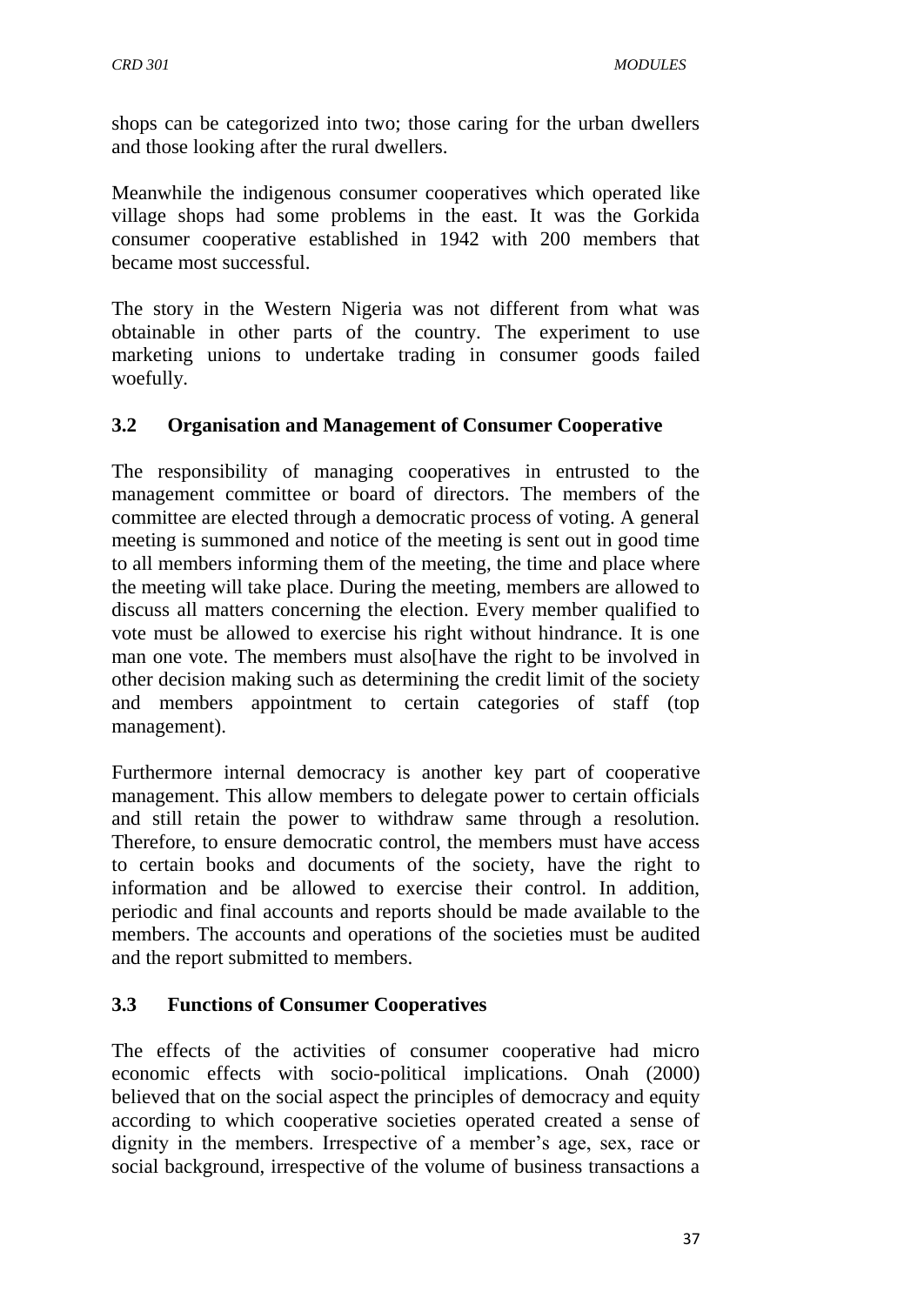member undertakes, when members meet in their cooperative meeting to take a decision on the fortunes of the cooperative, they meet as persons on the basis of equality, one man one vote. This cooperative principle is structured to afford every member a sense of pride and importance which may take the drabness out of his life.

When consumer cooperative operate efficiently, they have the effect of raising the standard of living of the members/customers, making the retail trade competitive. Some of the specific functions of consumer cooperatives are:

- 1) Ensuring fair and reasonable price for good and services
- 2) Ensuring the scale of goods with accurate weight and measure
- 3) Making goods available to a cross section of the community
- 4) Ensuring the sale of pure and unadulterated goods
- 5) Helping the government in its distribution policy
- 6) Protecting consumer interest especially during periods of scarcity of goods, trade malpractices by traders and uncontrollable inflation.
- 7) Helping to educate consumers
- 8) Ensuring competition.
- 9) Offering credit sales to their members.

### **3.3.1 Problems of Consumer Cooperatives**

The question often asked is why do consumer cooperatives do better in advanced economies than in developing countries such as Nigeria. Yahaya (2001) is of the view that consumer cooperatives in Nigeria have not done well because her economy is predominantly agriculture driven. This can be explained in terms of internal and external factors:

- Little need for consumer cooperative
- Low purchasing power
- Higher overhead cost and stiff competition from small retailers
- Unavailability of some cooperatives due to their smallness
- Poor management and organisation
- Lack of supportive loyalty of members and general awareness on the part of the public
- Over-dependence of societies on private manufacturers and producers for the supply of goods
- Over-dependence of the country as whole on importation
- Over-dependence on manufactured goods instead of on basic need items most of which can be produced locally
- Too much government involvement in the affairs of cooperatives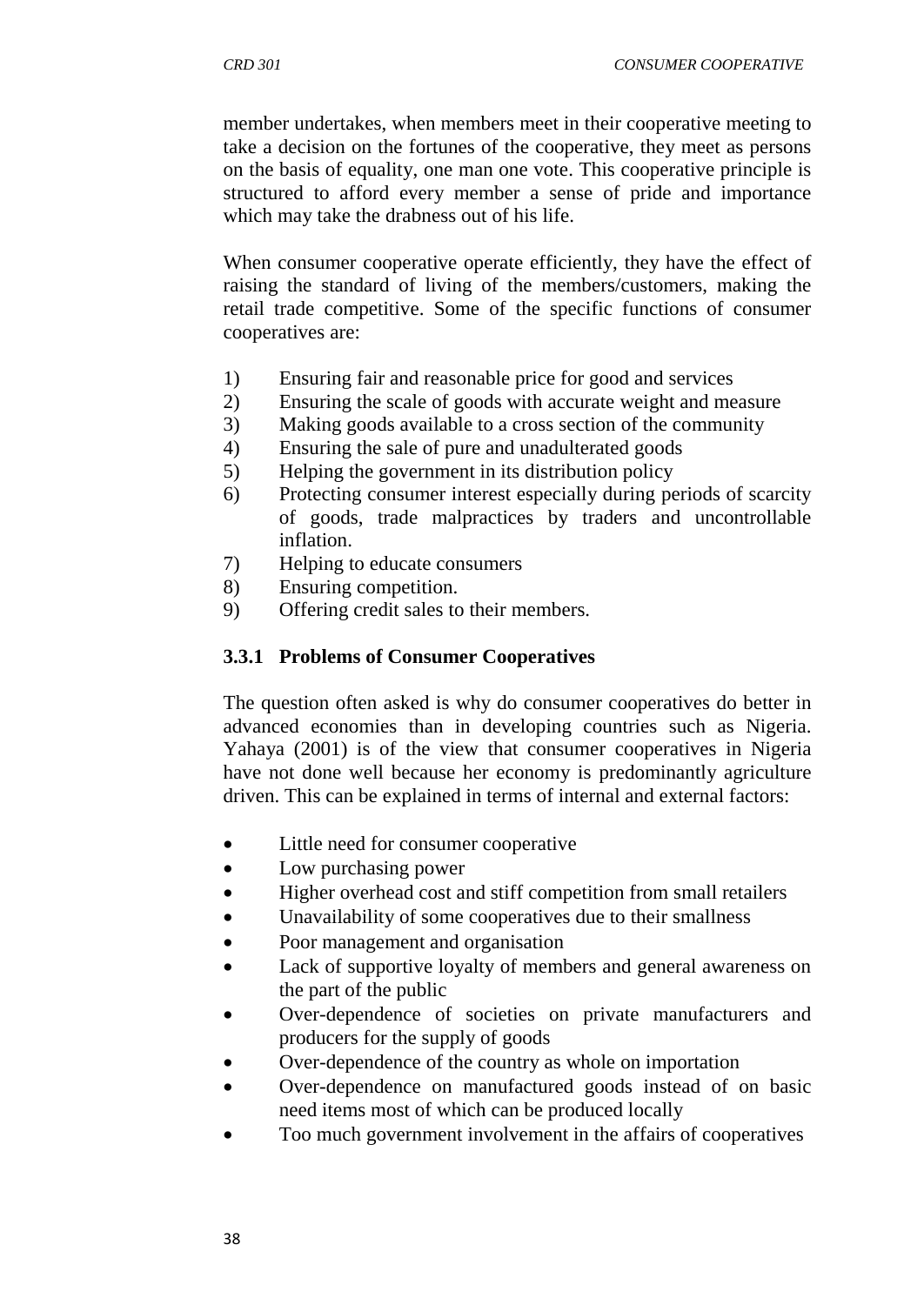- Corruption of government cooperative officials and cooperative officers and employees
- Stiff competition from well managed big stores
- Poor financing.

## **4.0 CONCLUSION**

In this unit we have learnt the history and strength of consumer cooperative societies in Nigeria. You are now also conversant with the functions and problems of consumer cooperatives. Discussions on the organisation and management of consumer cooperatives have helped thrown more light on how they can be better managed for successful delivery on their mandate.

## **5.0 SUMMARY**

This unit was focused on the history and strength of consumer cooperative in Nigeria. The section successfully traced the historical evolution of consumer cooperatives and also explained the functions they perform. The unit further discussed the problems confronting them and also explained how they are organized and managed.

## **6.0 TUTOR-MARKED ASSIGNMENT**

- 1. Explain the functions of consumer cooperative in Nigeria
- 2. Describe the challenges confronting consumer cooperative societies
- 3. How are consumer cooperatives organized and managed?

# **7.0 REFERENCES/FURTHER READINGS**

- Okechukwu, E. (2001). Making Cooperative societies viable through effective management. *Nigeria Journal of Cooperative Economics and management 1*(1) Jan – Jun.
- Okeke, E.U (2001). Cooperative Movements: Meaning, Origin and Ideology. *Nigeria Journal of Cooperative Economics and management 1*(1) Jan – Jun.
- Onah, R. (2000). Financing cooperatives and fund management. *Contemporary issues in Local Government Administration and Rural Development in Nigeria*. Computer Edge Publishers, Enugu.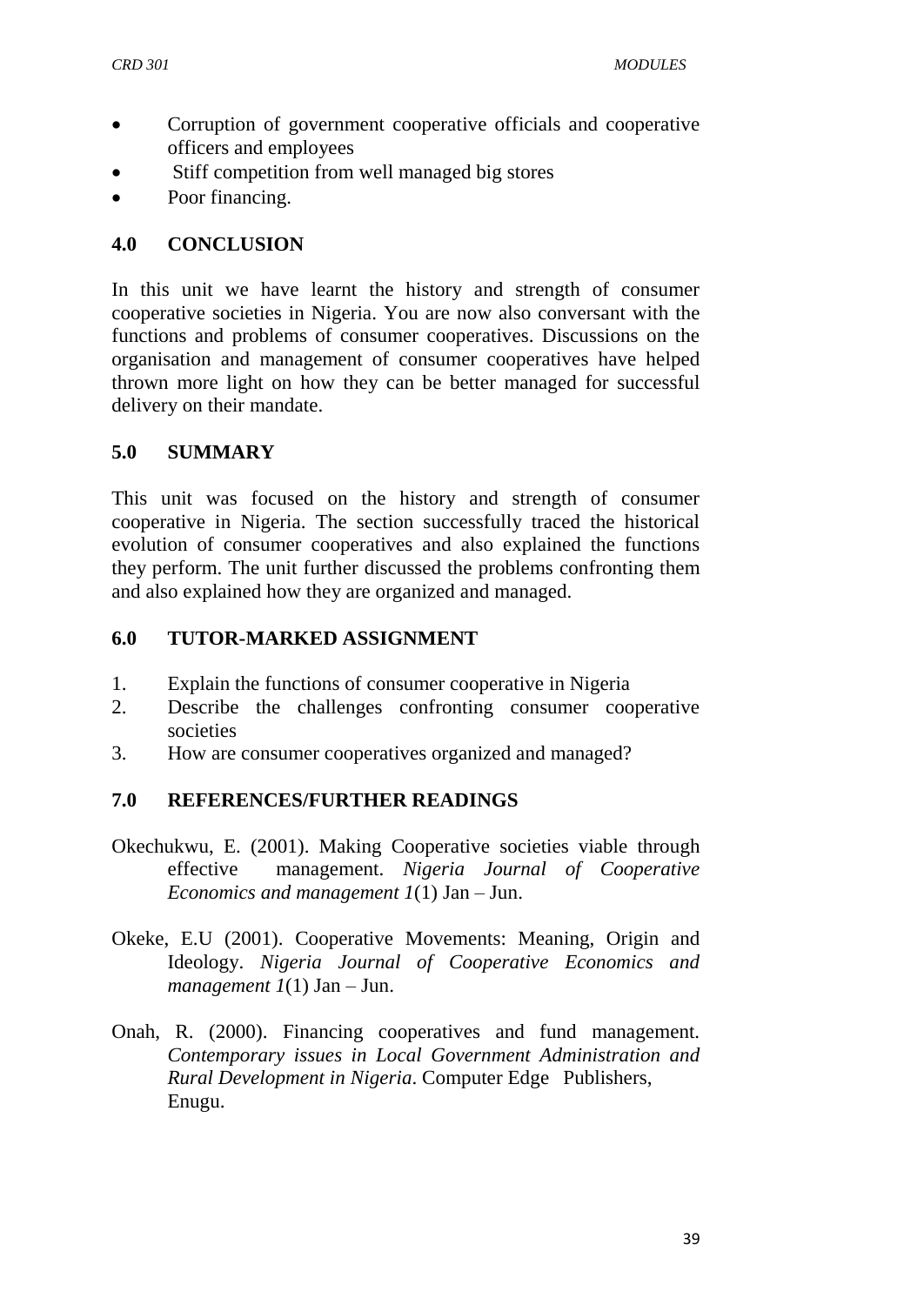- Umebali, E., Akubuilo, C., Onugu, C., &Emejulu, G. (2006). *Readings in cooperative: Economics and Management*. Computer Edge Publishers  $2^{nd}$ ed.
- Yahaya, I. (2001). The Cooperative Movement and poverty alleviation programme. *Nigerian Journal of cooperative studies 1*(1).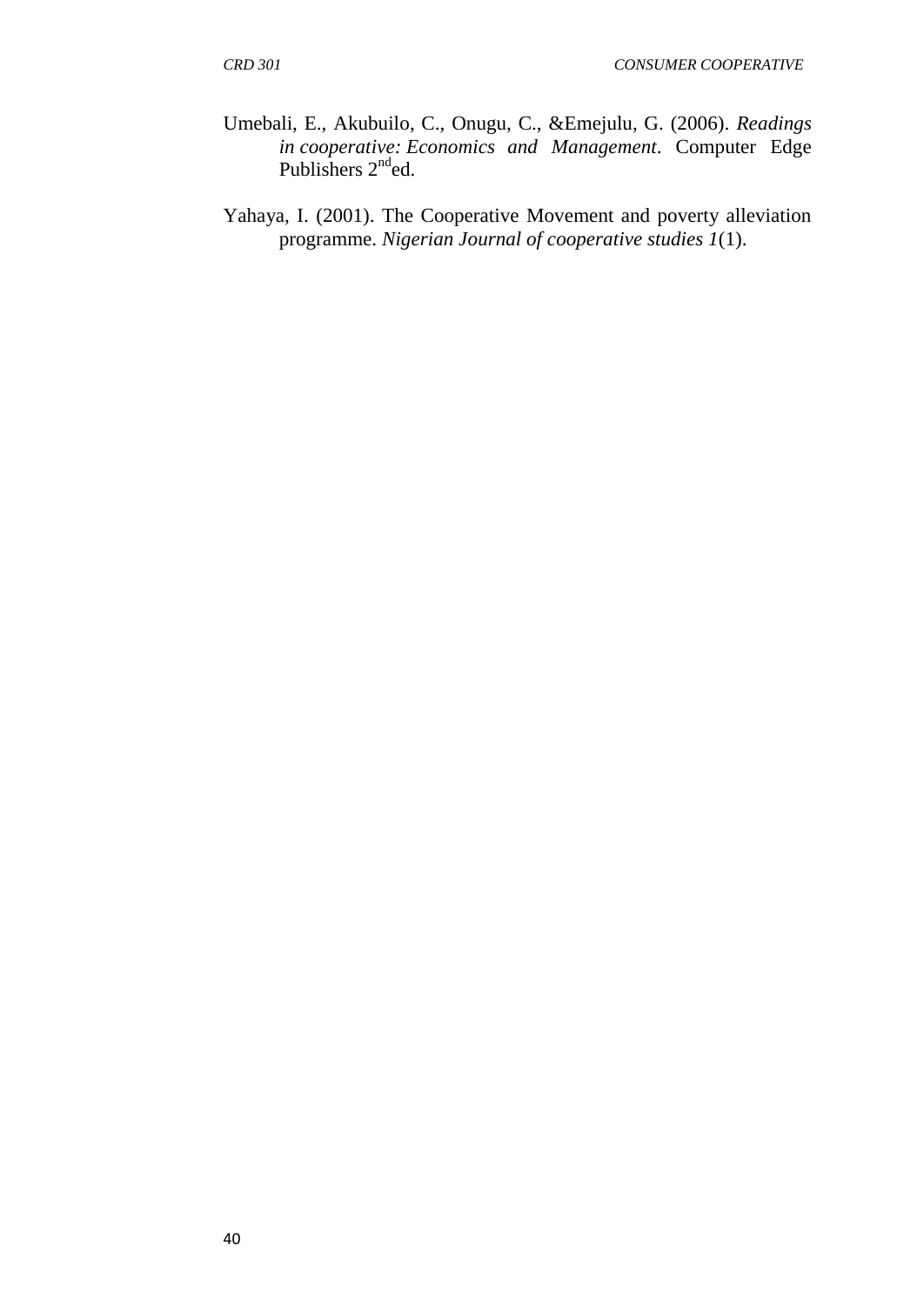## **UNIT 4 ORGANISATION STRUCTURE OF COOPERATIVE SOCIETIES IN NIGERIA**

## **CONTENTS**

- 1.0 Introduction
- 2.0 Objectives
- 3.0 Main Content
	- 3.1 The Consumer Approach
	- 3.2 Wholesale Societies
	- 3.3 Retail Societies
	- 3.4 The Producer Approach
- 4.0 Conclusion
- 5.0 Summary
- 6.0 Tutor-Marked Assignment
- 7.0 References/Further Readings

### **1.0 INTRODUCTION**

It is difficult to have a uniform classification that will be accepted by all as there is no fixed method of classifying cooperative societies. In this section therefore, various approaches will be discussed to help enhance understanding of the topic. Ordinarily, it is possible to classify cooperative societies as either consumer or producer. This is to enable us identify members as either providing daily needs or services or helps members improve their well-being through production.

#### **2.0 OBJECTIVES**

At the end of this study session, the readers should be able to:

- Explain what an organisation structure means
- Describe the various types of categorizations

### **3.0 MAIN CONTENT**

#### **3.1 The Consumer Approach**

In the consumer approach, two types are prevalent. These are:

- i. Goods
- ii. Services

Under goods, we have

a) Wholesale societies and;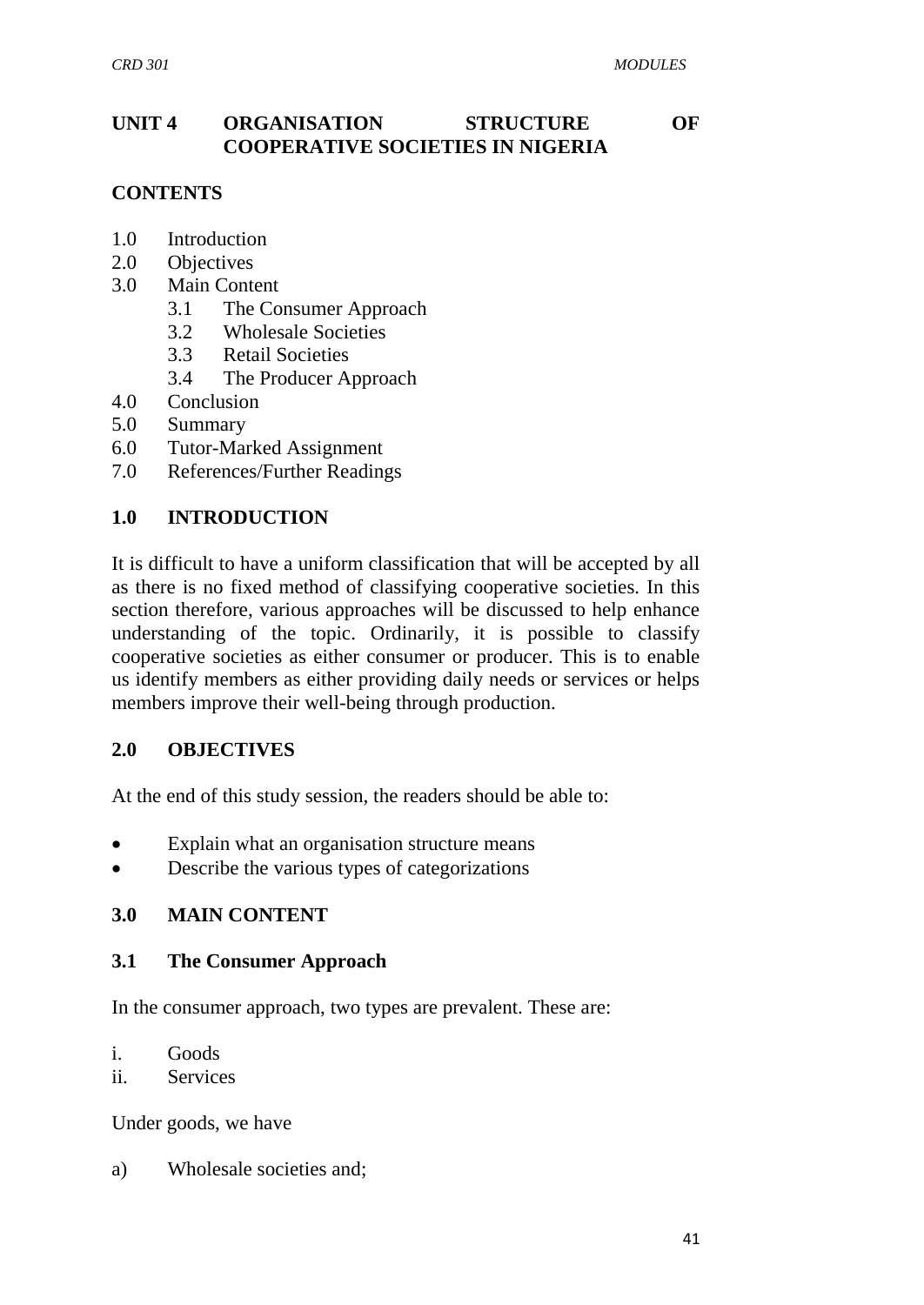b) Retail societies

## **3.2 Wholesale Societies**

These are tertiary or secondary cooperatives with affiliates. The main objectives of these type of societies is to pull resources of affiliate members by buying in bulk from producers. Some in advanced economies even go as far as importing scarce goods from abroad.

## **3.3 Retail Societies**

These are basically primary cooperatives with individuals as members. They sell to members in small quantities.

In the category of services, there are cooperatives established by individuals who wishes to meet their socio-economic need through their membership of cooperative societies. Some of the services availed to members include:

- a) Housing
- b) Telephone
- c) Banking
- d) Recreation
- e) Insurance

### **3.4 The Producer Approach**

This is a type of cooperative where members are producers and not consumers. Due to the flexible nature of cooperatives, producers leverage on it to increase their relevance and earning capacity. Membership of this type of cooperatives is often found in agricultural driven economies prevalent is developing countries. This is so because the producers are farmers who farm on fragmented small scale farms using poor and archaic farming tools such hoes and cutlasses etc. To this end they form cooperative societies to improve their productivity and proficiency as was practiced by cocoa farmers in the old western region of Nigeria.

It is also possible for producers to be manufacturers in non-agricultural sector or industrial sector with membership cutting across artisans and industrialists. In essence they use membership of cooperative society to further their socio-economic well-being.

Under this category are producers in agriculture and non-agricultural sectors. Under the agriculture sector are: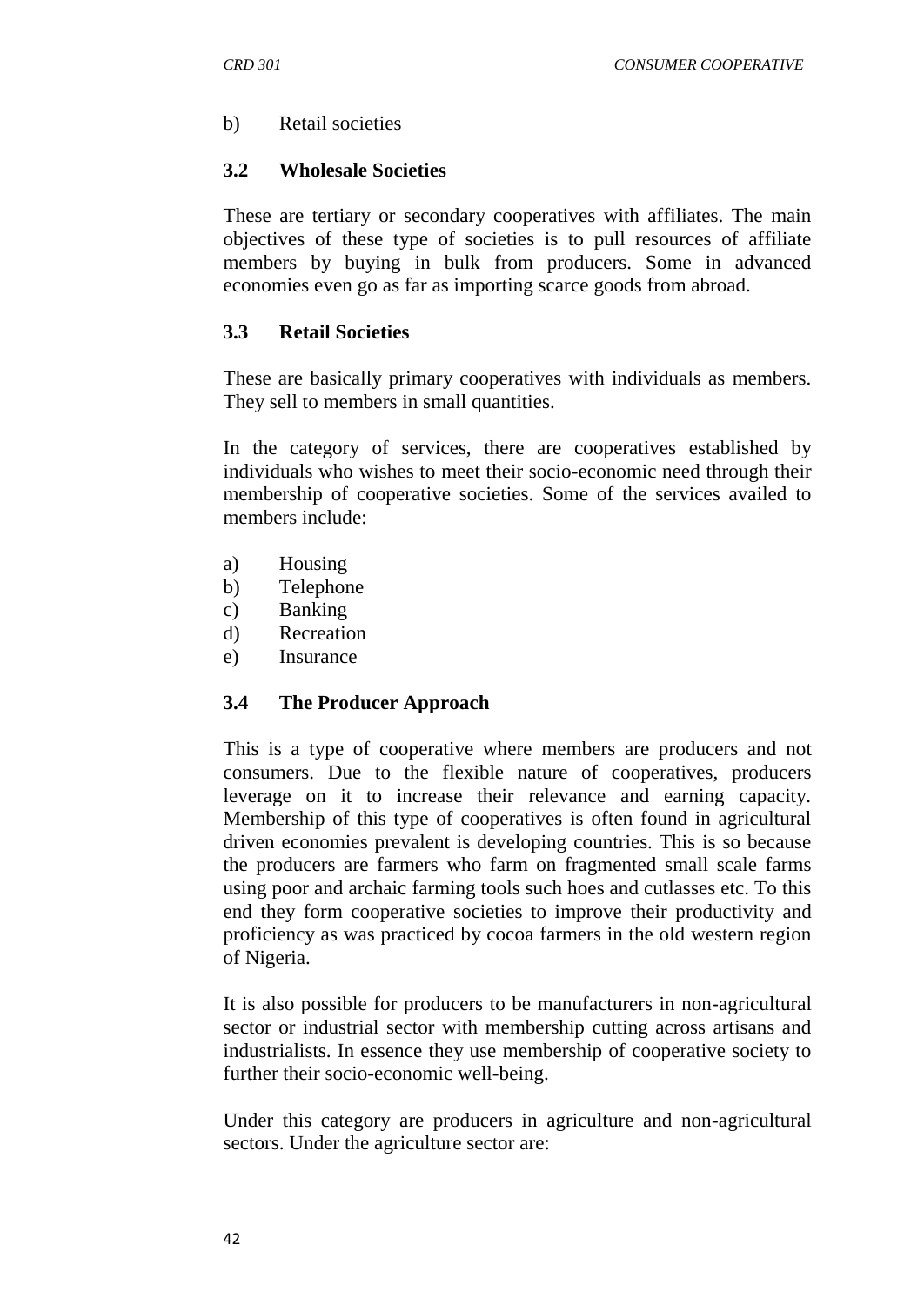- a) Supply cooperatives
- b) Purchasing cooperatives
- c) Marketing cooperatives
- d) Credit cooperatives
- e) Fishery cooperatives
- f) Insurance cooperatives
- g) Farming cooperatives
- h) Production cooperatives.

Others in non-agricultural sector includes:

- a) Industrial cooperatives
- b) Artisans cooperatives
- c) Credit cooperatives
- d) Builders cooperatives
- e) Manufacturers cooperatives

However, scholars such as Onuoha suggested that five categorizations based on economic zones such as:

- 1. Production
- 2. Processing
- 3. Sales
- 4. Purchasing
- 5. Services.

Onuoha further argued that all cooperatives can be categorized under any of the categories listed above. A further breakdown into subdivisions. For example in production you have the following:

- 1. Livestock
- 2. Fishing
- 3. Lumbering
- 4. Mining

Under processing, you have:

- 1. Mills
- 2. Gin
- 3. Diary
- 4. Butchery

Sales has only marketing; while purchasing has consumers and supply cooperatives. The last category which service has the following:

1. Credit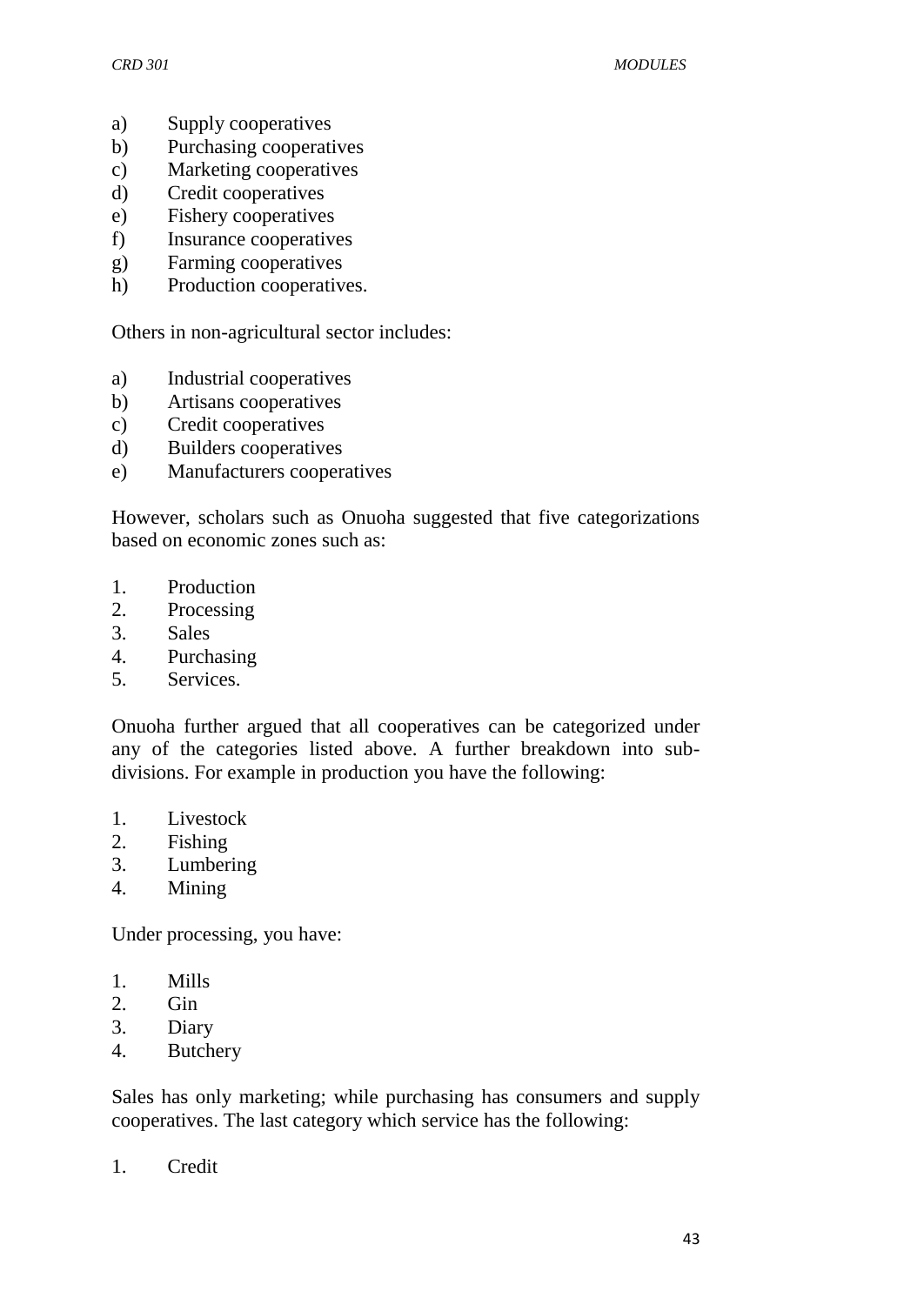- 2. Banking
- 3. Insurance
- 4. Housing
- 5. Transport
- 6. Health
- 7. Education
- 8. Electricity
- 9. Recreation

Classification criteria – there are about 10 criteria for classifying cooperative societies. These are by:

1) Legal status

| (a) | Registered cooperative – liability limited by shares |  |
|-----|------------------------------------------------------|--|
|     | Liability limited by guarantee                       |  |
|     | Unlimited liability                                  |  |
|     | (Formal society)                                     |  |
| (b) | Unlimited liability<br>Unregistered cooperative -    |  |
|     | (Informal society)                                   |  |

- 2) Functions performed
	- a) Productive cooperative ordinary productive cooperative Full productive cooperative
	- b) Auxiliary cooperative Multi-purpose cooperative
- 3) Geographical area of operations
- a) Urban
- b) Rural
- c) Semi-urban
- d) Maritime

It is important to emphasize that readers should understand that while some types of cooperative excel in each of this areas, consumer cooperative do well in urban areas while Artisans seems to blossom in the semi-urban areas. Equally, fishery will easily do well in the maritime sector, while agriculture will excel in the rural areas.

- 4) Economic function performed
- a) Production (i) extractive (farming, mining, fishing, forestry, livestock etc
- (ii) Craft or Artisan cooperative (iii) manufacturing small, medium and large scale.
- b) Processing mills, gins cosmetics etc
- c) Sales (i) marketing cooperatives (ii) collective bargaining cooperative
- d) Purchasing of producer's goods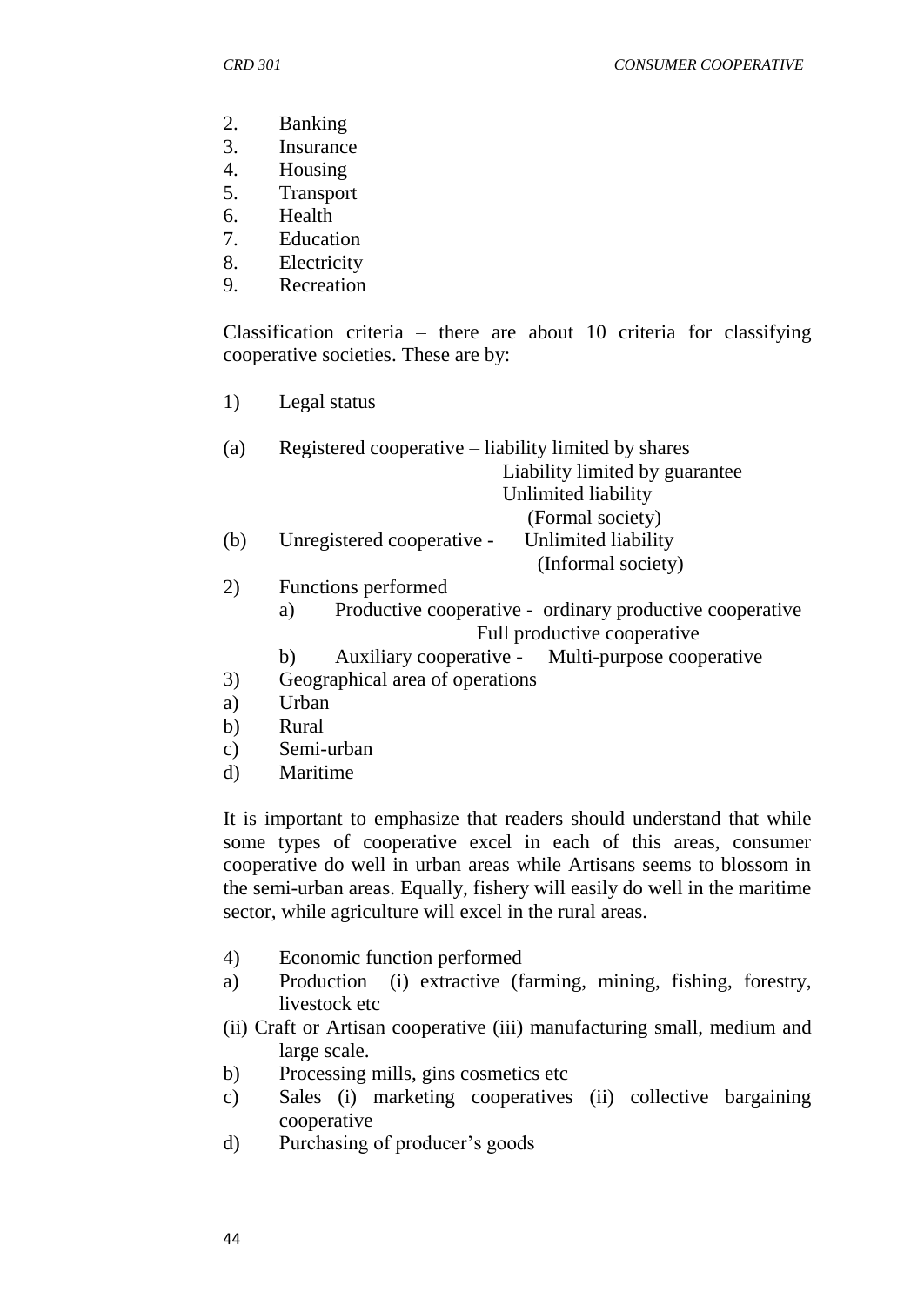## **4.0 CONCLUSION**

This unit has exposed us to the various categorization of organisation structure in consume cooperatives. The various categorizations and criteria made it easier to differentiate and understanding them. Thesecategorization include producers and consumers approaches. Of significance is the economic functions performed by each of the elements identified.

### **5.0 SUMMARY**

In this unit we have discussed organisation structure. The various approaches of categorization were also highlighted. Indeed several categorization were identified which covered the consumer and producer approaches. Also covered were the classification criteria for the classifications. Wholesales and retails societies were outlined and discussed.

#### **6.0 TUTOR-MARKED ASSIGNMENT**

- 1. Outline the various categorization of organisation structure
- 2. Explain the differences between the consumers and producers approach
- 3. Discuss the legal status of registered and unregistered cooperative society

### **7.0 REFERENCES/FURTHER READINGS**

- Mutalla, B. (1977). The development of Cooperative Movement and Banking in Nigeria. *The Nigerian Trade Journal* July/September edition
- Ogbu, s., &Ottah, J. (2006). *Fundamental principles and Economics of Cooperative business*. Homec Global Inc, Abuja
- Onuoha, E. (1998). *The cooperative identity*, Amazing Grace printing company, Enugu
- Umebali, E., Akubuilo, C., Onugu, C., &Emejulu, G. (2006). *Readings in cooperative: Economics and Management*. Computer Edge Publishers  $2<sup>nd</sup>$ ed.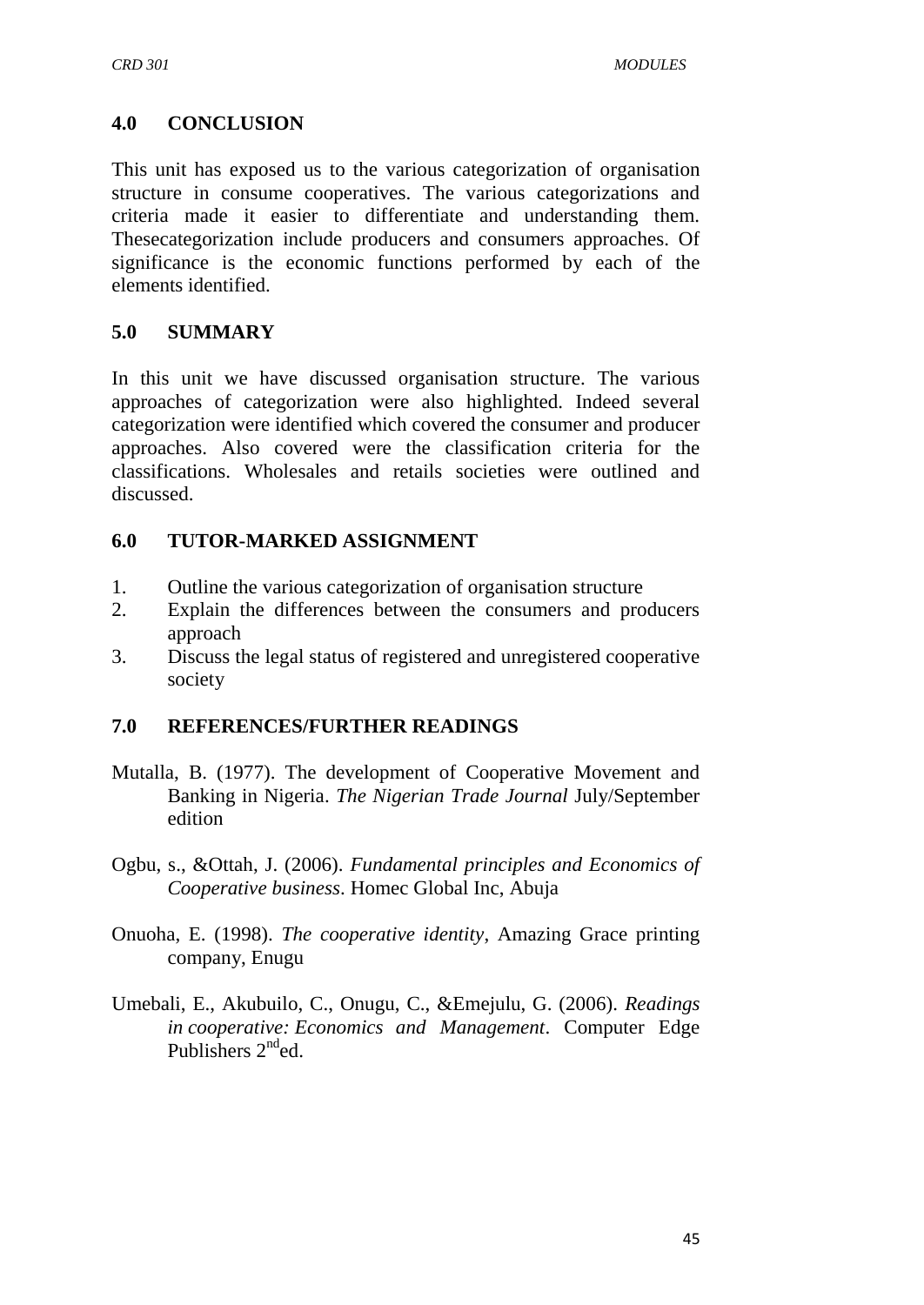### **UNIT 5 ORGANISATION AND MANAGEMENT OF CONSUMER COOPERATIVES**

#### **CONTENTS**

- 1.0 Introduction
- 2.0 Objectives
- 3.0 Main Content
	- 3.1 The Nature of Cooperatives
	- 3.2 Management of Cooperatives
	- 3.3 Elements of Cooperative Management
- 4.0 Conclusion
- 5.0 Summary
- 6.0 Tutor-Marked Assignment
- 7.0 References/Further Readings

### **1.0 INTRODUCTION**

Cooperative management can be described as the act of combining ideas, processes, materials, facilities, and people to effectively provide the services to meet members-owners expectations. It sometimes demands the creation of a unique business model, which is based on its peculiar characteristics which have their roots in the template designed by Rochdale pioneers several years ago. Therefore, the roles of management in cooperative requires formulating, and executing policies, operating efficiently, providing goods and services, keeping the cooperative financially sound so as to adequately meet the objectives for which it was created.

### **2.0 OBJECTIVES**

At the end of this unit, you should be able to:

- The nature of cooperative societies
- Management of cooperatives
- Elements of cooperative management
- The functions of each organ of the cooperative

### **3.0 MAIN CONTENT**

### **3.1 The Nature of Cooperatives**

Cooperatives were first introduced into Nigeria during the colonial period. The British colonial masters who introduced cooperatives already had a good knowledge of its operation through the cooperative movement and equitable society of Rochdale Pioneers who had its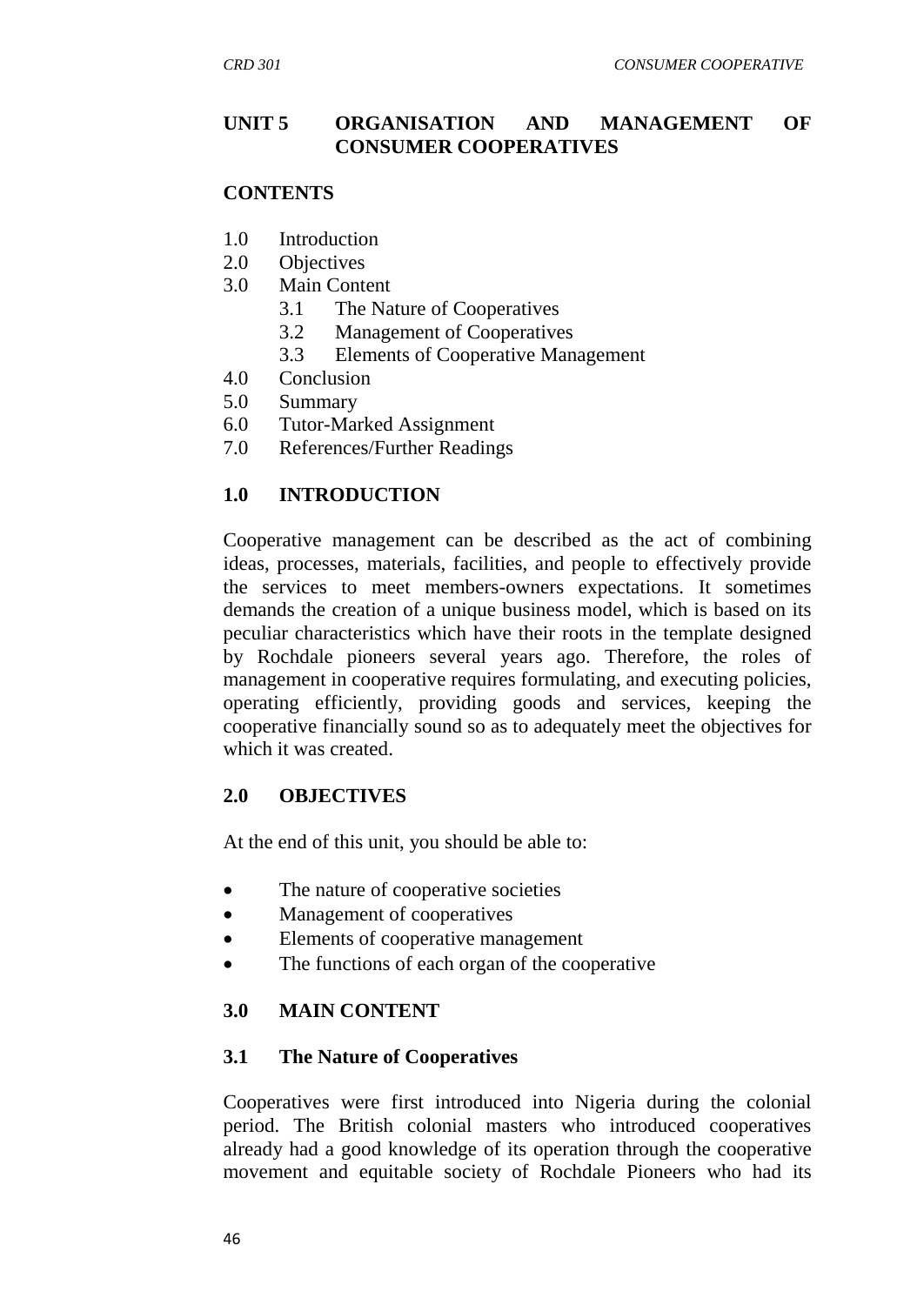origin in Britain in 1844. However, unlike the British whose cooperatives emerged as a weapon of the peasants such as farmers and artisans, cooperative societies in Nigeria owe their origin, objectives and pattern of development to the benevolence of the government. The colonial government introduced cooperative society into Nigeria as part of its overall policy of stimulating the production, processing and exporting of cocoa, palm oil, groundnuts and other crops to Europe.

This historical antecedent Umeabali et al (2014)noted has left the Nigeria cooperative movement with three essential legacies. First, the Nigeria cooperative society has remained essentially a government affairs, wherein the government is often the one initiating, spreading, mobilizing and organizing the people into cooperatives for their own benefits and to also help achieve the socio-economic policies of the government. Second, the cooperative movements has remain largely a rural affairs with agricultural cooperatives of various types forming the bulk of registered cooperatives. This situation has tended to a wrong signal that only the rural farmers need cooperative society. Third, there seems to be very little interest from the generality of Nigerians in forming cooperatives based on self-help. To this extent the Nigeria cooperative movement appears weak and lethargic in pursing self-help, independence and self-reliance which is the bedrock of cooperative societies generally.

# **3.2 Management of Cooperatives**

Cooperative management can be described as the act of combining ideas, processes, materials, facilities, and people to effectively provide the services to meet members-owners expectations. It sometimes demands the creation of a unique business model, which is based on its peculiar characteristics which have their roots in the template designed by Rochdale pioneers several years ago. Therefore, the roles of management in cooperative requires formulating, and executing policies, operating efficiently, providing goods and services, keeping the cooperative financially sound so as to adequately meet the objectives for which it was created.

Meanwhile, managing a cooperative remains a challenging undertaking. This is because it goes beyond just managing of resources and business operations as is common with other types of business, but includes dealing with challenges arising from cooperative unique characteristics. In cooperatives, members are both owners and also patron, consequently special relationships and problems often arise with respect to responsibilities of the members and board of directors.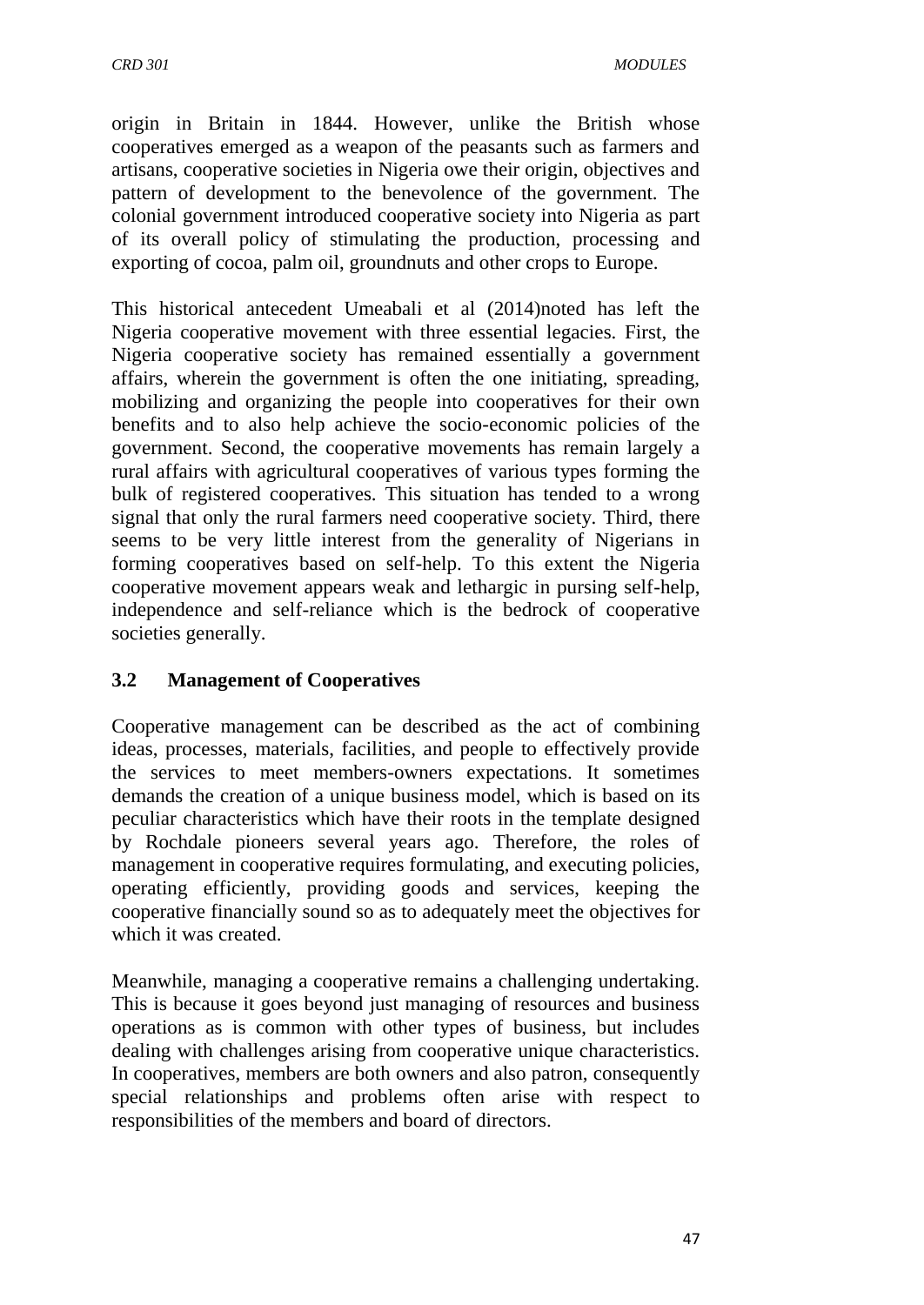To successfully manage a cooperative society, the following skills and competences must be acquired by a cooperative manager that desired to be effective on the job.

- 1. Ability to adjust decision making process to suit a business where owners are also patrons
- 2. Ability to deal with complex issues of equitable treatment of owners – patrons
- 3. Ability to work in a service oriented organisation
- 4. Competencies in appreciating the managerial implications of business ownership and control peculiar to cooperative.

## **3.3 Elements of Cooperative Management**

Generally speaking, cooperative management is carried out by three major components. These are:

- a. Member
- b. Board of Directors
- c. Hired Management

#### **A. Members**

These are individual/group who have joined the cooperative right from inception or were admitted after the cooperative was registered. Members have interest and responsibilities in the broad management of the cooperative. They are both the owners and patrons and responsible for its operations.

Each members is required to gives its full support and cooperation and offer continuous loyalty by living up to his membership agreement. Members are also expected to show concern for the management of the cooperative and its policies.

Some of the major management responsibilities of members are:

- i. Adopt and amend bye-laws that cover all the control and rules of operations of the cooperative
- ii. Select competent board of directors (who must fairly represent the interest of the management
- iii. Study major issues and cast votes (eg adoption of long range plans, major expansions in facilities, change in capital structure, adoption of marketing contracts etc)
- iv. Required the management to make complete, accurate and detailed accounts of each member"s business and to make prompt returns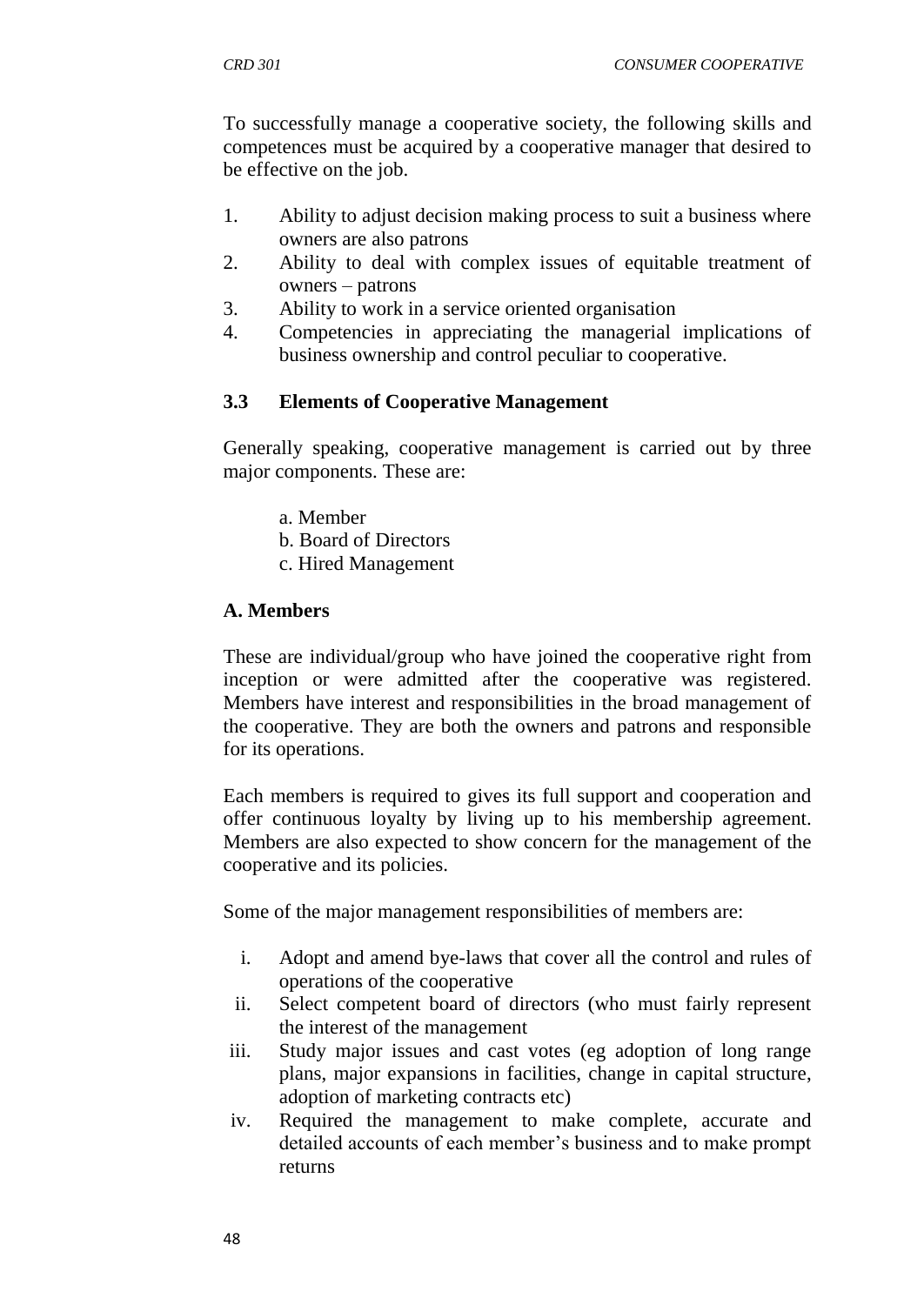v. Examine or request an audit of the books, records and property of the cooperative.

In order for the members to exercise their rights, they must take action in properly called meetings. The bye-laws should specify the procedure of calling meetings. The annual general meeting, or a special meeting called meeting is regarded as the proper time for legislation and policy making by members.

# **B. The Board of Directors (Executive/Management Committee)**

This refers to a group of elected members of a cooperative who are vested with all the corporate powers other than those deliberately conferred on members. Their powers and responsibilities are set forth in the cooperative bye laws. Directors (Exco members) occupy a position of trust, responsibility and liability. They are subject to legal actions resulting from gross negligence, fraud and dishonesty. It is therefore very important they are good leaders and have a philosophy and purpose in sync with that of the cooperative. Their major functions are:

- i. Establishment of business objectives and policies which are in line with the bye laws and programmes adopted by the membership
- ii. Function as trustees for the membership in safeguarding the assets in the cooperative
- iii. Adopt long range plans
- iv. Employ competent managers and other officers and delegate authority and responsibilities to them
- v. Pressure the cooperative character of the organisation
- vi. Control the local operations of the cooperative in a business-like manner
- vii. Attend board meetings regularly
- viii. Distribute net margins and or savings made by the cooperative equitably
	- ix. Provide tools for effective communications
	- x. Employ qualified auditors to make an independent audit
	- xi. Provide indiscriminate leadership
- xii. Patronize the cooperative
- xiii. Keep informed (attend meetings, read magazines and papers, study reports, observe compilation, inspect cooperative's asset etc)

Meanwhile, the following considerations are important when electing members of the Board (Executive Committee).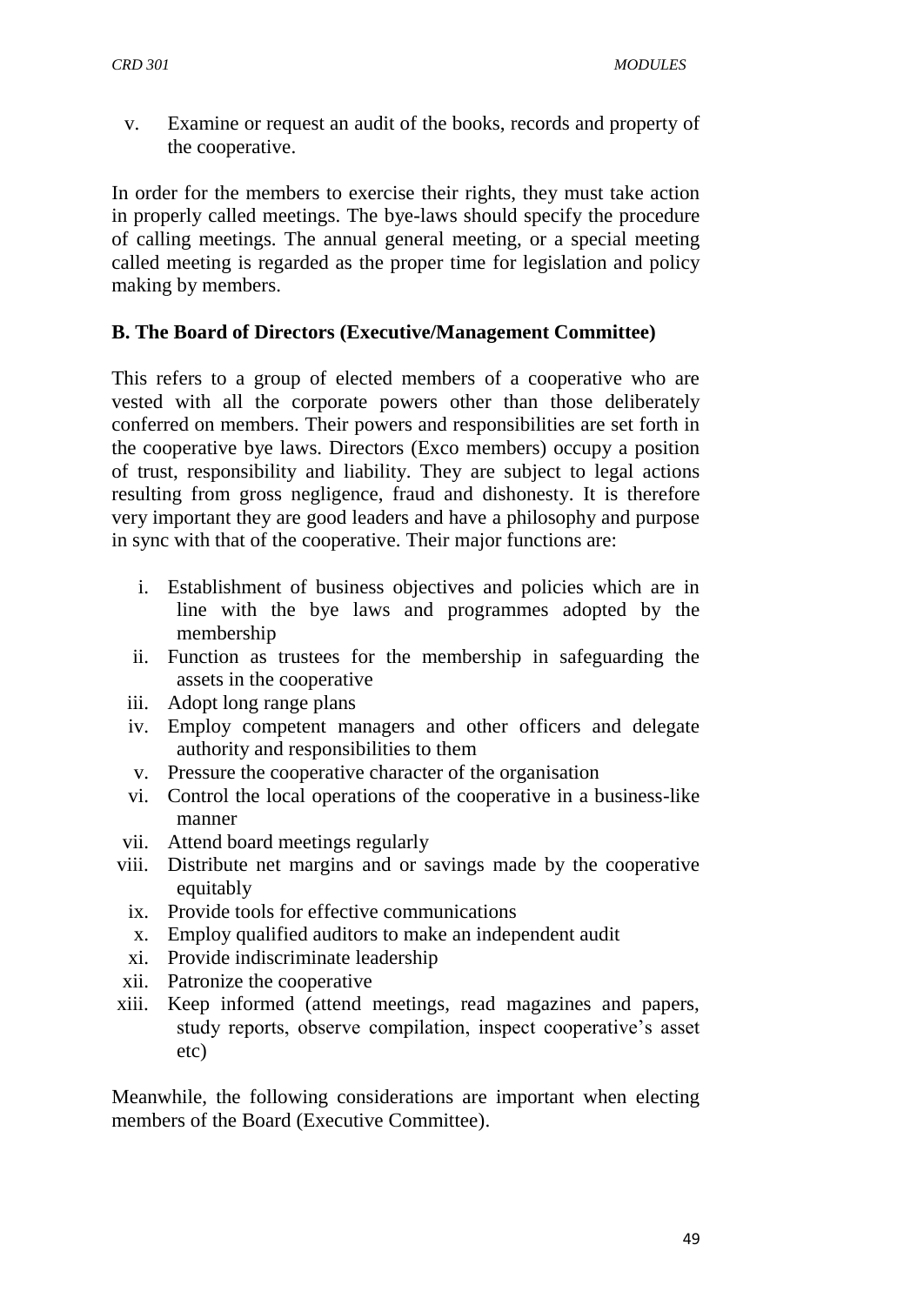- **a) Personal characteristics:** This talks about integrity and the strength of character to resist undue pressure, good inter-personal relation, fair-mindedness and good judgement, loyalty, ability to communicate and express ideas clearly and emotional stability.
- **b) Business characteristics:** Entrepreneurial skills which is necessary to manage the business successfully, knowledge of cooperative business, leadership abilities, knowledge and understanding of finance and ability to relate information to affairs of the business.

In essence, to have an effective management, the board of directors of a cooperative must be honest, selfless, level-headed, progressive, punctual, innovative, knowledgeable and above all respectable.

- **c) Directing:** This refers to the day-to-day implementation of detailed activities. It is the process of instructing employees/members on what to do and when to do it. Basically directing involves assigning duties, delegating the necessary authorities, creating the desire for success, setting targets to be achieved and ensuring that the job is executed perfectly.
- **d) Coordinating:** This is basically a communication function. It is fitting together all the components of an organisation/corporation such as people, facilities and other resources to achieve a seamless operation.
- **e) Controlling:** This consists of checklist of expected outcomes to ensure that plans are being followed as intended. Control is not primarily to prevent certain activities from being carried out, but to serve as yard-stick for measuring the progress of the business. Therefore, control is a complementary function to other functions of the board of directors (or a manager).

### **C. The Cooperative Manager (Hired management)**

- a) He must know his job. In other words he must grounded in knowledge of his job. He must have the capacity to adjust decision-making to a business where patrons or suppliers are also members and be able to deal with complex issues to achieve an equitable treatment of owners/patrons
- b) He must be a good administrator  $-$  this is to say he must understand various efficient methods of doing the job; delegate responsibilities while maintaining authority; work in a service oriented organisation.
- c) Must have the education and experience that go with the job
- d) Must have thorough understanding of the operations of cooperatives. Understand the purpose of the business/service, understand his position between the Board and the members; promote the cooperative to non-members.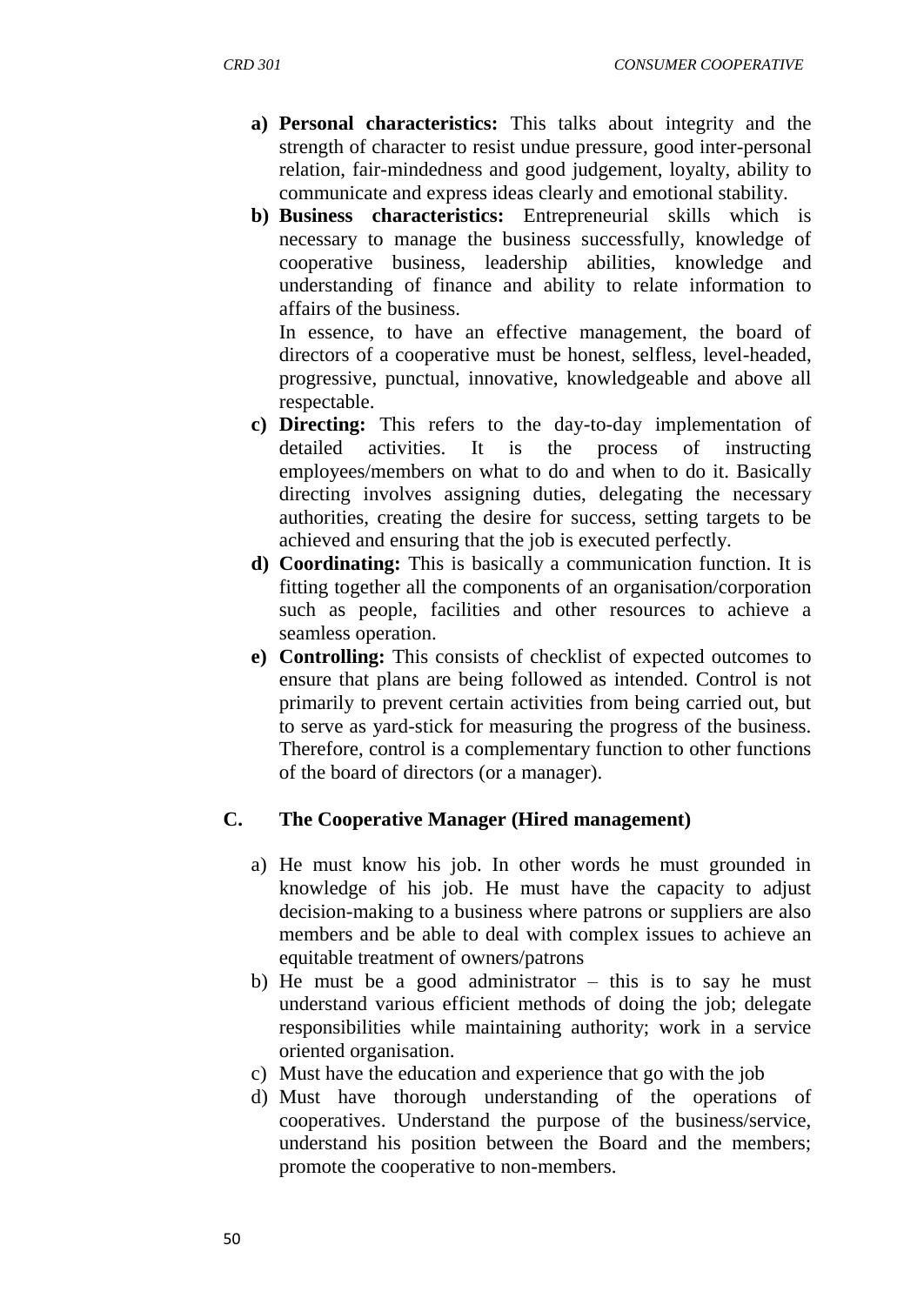- e) Must have the ability to go along with the clients, Board of Directors, supervisory committees, members, other groups and other individuals or stakeholders connected with the cooperative
- f) Must realize the managerial implications of business ownership and control techniques unique to cooperatives.

## **4.0 CONCLUSION**

This unit has explained the nature, management and elements of consumer cooperative management. Indeed the management of cooperative is key determinant of whether consumer cooperative will be successful. It is due to this imperative that the functions of each organ of the cooperative was outlined and discussed.

### **5.0 SUMMARY**

The unit discussed the nature, management and key elements of cooperative societies. It highlighted their functions to help us understand the role each one of them is expected to play. The skills and competences expected from those who which to be elected officials of the cooperative or manage its affairs were discussed in detail.

## **6.0 TUTOR-MARKED ASSIGNMENT**

- 1. Outline and discuss the elements of consumer cooperative
- 2. Enumerate and explain the qualities expected from those to be elected into the board of cooperative societies
- 3. Clearly explain the major responsibilities of members of a cooperative society.

### **7.0 REFERENCES/FURTHER READINGS**

- Adeyeye, A. (1978). *Cooperative Movement in Nigeria, yesterday, today and tomorrow,* Ibadan, University Press
- Ogbu, S.O. (2007). *The basic principles and economics of cooperative business*. Homec Global Inc. Abuja ISBN 978-35488-8-3
- Okeke, E.U (2001). Cooperative Movements: Meaning, Origin and Ideology. *Nigeria Journal of Cooperative Economics and management 1*(1) Jan – Jun
- Umebali, E., Akubuilo, C., Onugu, C., &Emejulu, G. (2006). *Readings in cooperative: Economics and Management*. Computer Edge Publishers  $2^{nd}$ ed.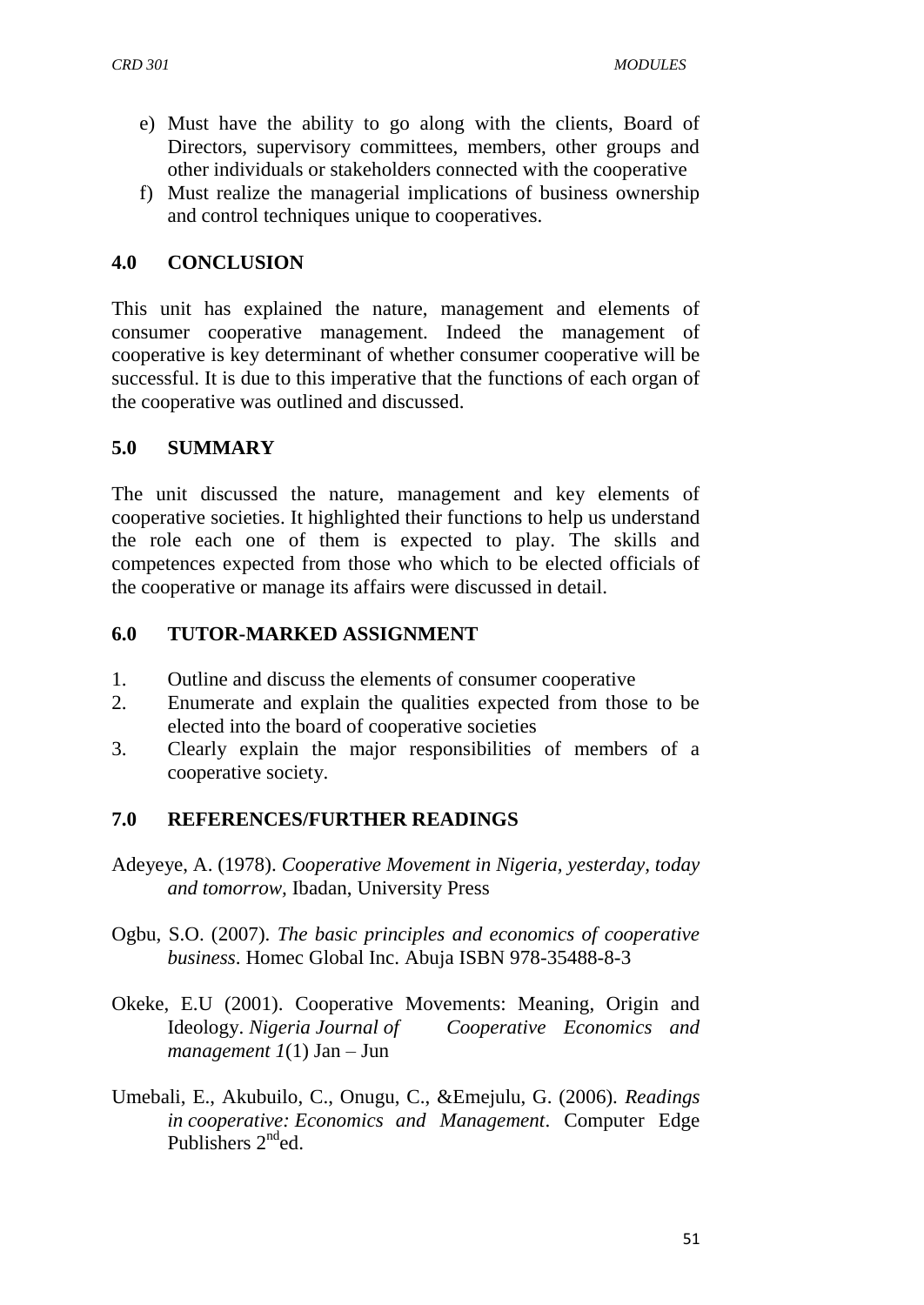## **MODULE 3**

- Unit 1 Selling, Financing, Pricing and Salesmanship
- Unit 2 Book-Keeping in a Consumer Cooperatives
- Unit 3 Distribution of Surplus
- Unit 4 General Meetings: Committee Meetings, Functions of the General Manager
- Unit 5 Duties of Secondary and Apex Consumer Societies. Case Study Guides to Case Study for Examination Purposes And Class Discussions

## **UNIT 1 SELLING, FINANCING, PRICING AND SALESMANSHIP**

# **CONTENTS**

- 1.0 Introduction
- 2.0 Objectives
- 3.0 Main Content
	- 3.1 Pricing
		- 3.2 Salesmanship
		- 3.3 Selling
			- 3.3.1 Selling Process
		- 3.4 Financing
		- 3.5 Sources and Methods of Cooperative Financing
	- 3.6 Share Capital
		- 3.6.1 Capital reserve
		- 3.6.2 Borrowed Capital
	- 3.7 Trade Credits
- 4.0 Conclusion
- 5.0 Summary
- 6.0 Tutor-Marked Assignment
- 7.0 References/Further Readings

# **1.0 INTODUCTION**

In this unit we are going to look at the supply problems display, selling, stock-keeping, financing, pricing and salesmanship in the context cooperative organisation.

# **2.0 OBJECTIVES**

At the end of this unit, you should be able to: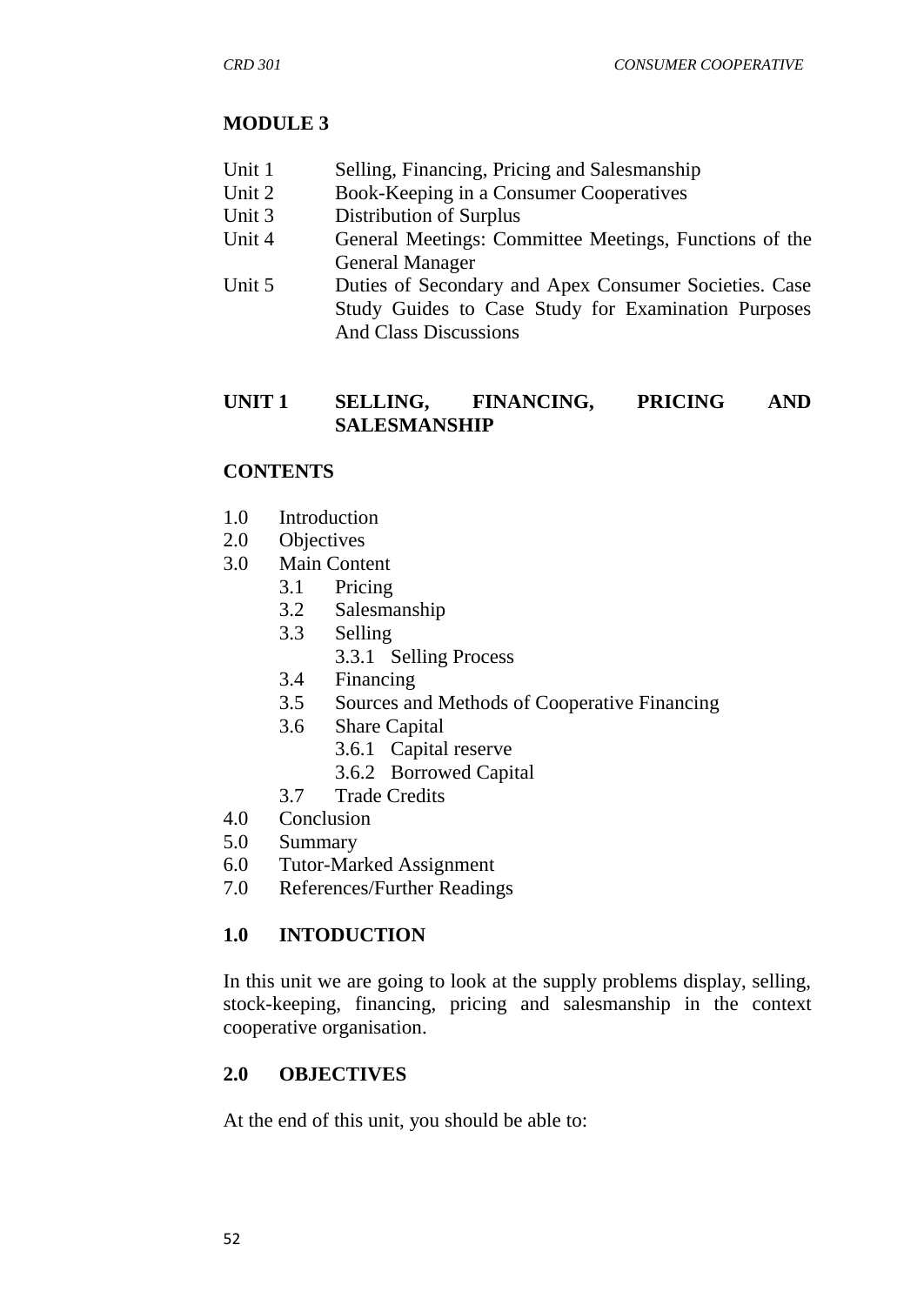- Explain the meaning of supply problems display, selling, stockkeeping, financing, pricing and salesmanship.
- Understand how this variables operate in a cooperative setting

# **3.0 MAIN CONTENT**

### **3.1 Pricing**

Price is a critical factor in ay economic activity. The importance of price has always been recognized. In micro economic theory or price theory, is essentially devoted to the study of those factors that determine what price to charge for a good or service.

Pricing Agbonifor, Ogwo, Nnolim and Nkamnebe (2007) said can be define as "the process of price determination or price fixing". Pricing is a key activity in any free enterprise economy. Pricing is important to both the seller and the buyer of a product. To a seller price is very important in several interrelated ways. For example the price of a product determines what quantity can be sold at given time. Similarly, the price of a product helps to determine the revenue accruing to the seller. Furthermore, price has an effect on the profit or loss margin of the seller. In essence the higher the price the higher the profit margin, given that all other things remain equal.

### **3.2 Salesmanship**

Salesmanship is a key skill adopted in personal selling. In other words Salesmanship is the tactics of convincing a buyer to buy a product or service. According to Ifezue (1999) "Salesmanship is the effort of the sellers to provide the buyers with important product information aimed at motivating and persuading them to take favourable buying decisions concerning a product. Salesmanship involves persuading people to buy what you are selling by making them wanting it and helping them make up their minds as fast as possible. A salesman must have the ability to explain a product features adequately to buyers by focusing on the product benefits to the buyer. Salesmanship can be executed through the application of selling techniques and advertising. However, it must be pointed out that while advertising brings buyers to the product, personal selling brings the products to the buyers.

A salesman man have the following qualities

- i. Education
- ii. Honesty
- iii. Good appearance
- iv. Good temperament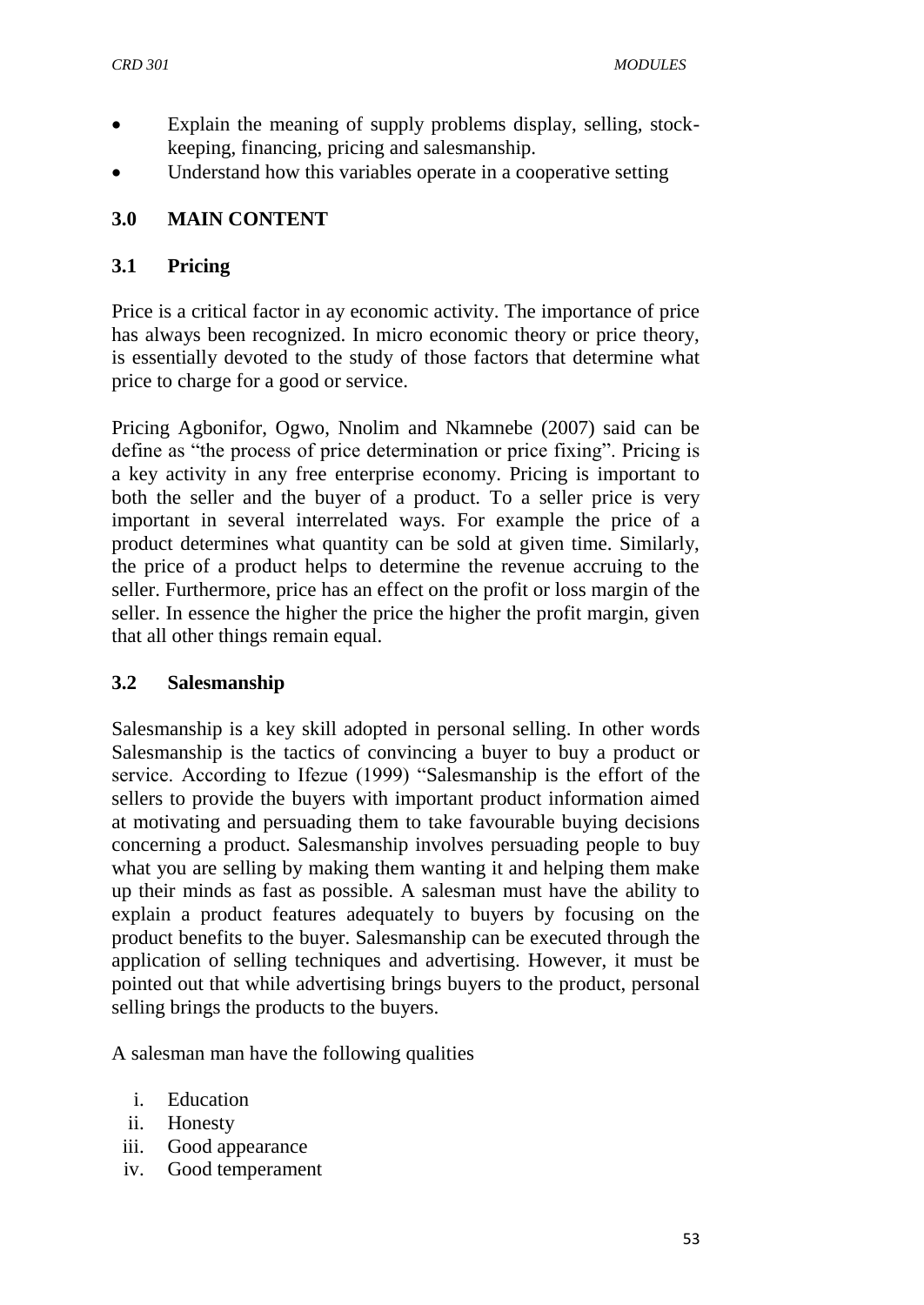- v. Loyalty
- vi. Initiative
- vii. Commitment

## **3.3 Selling**

This refers to those activities directed majorly at immediate exchange. It is the responsibility of the sales personnel to ensure that the company"s products are sold.

# **3.3.1 Selling Process**

The personal selling process represents the various stages a salesman has to go through before actualizing the sale of his goods. The number of stages a sales person passes through in selling his products depends on the nature of the product and the selling situation that the sales person is being confronted with. Several marketing scholars have come up with various versions of personal selling process. However, for the purpose of this module, we shall list the stages of personal selling adopted by (Eniola & Olutade, 2013). The processes which must be followed in the order listed are:

- 1. Prospecting
- 2. Pre-approach
- 3. Approach
- 4. Presentation demonstration
- 5. Objection (NO/Acceptance (YES)
- 6. Closing sales
- 7. Follow-up

### **3.4 Financing**

Finance is very critical to any organisation, cooperative societies inclusive. There is no gainsaying that without financial capability and by extension supported by effective financial management the programmes and policies of the cooperative may not be able to be implemented.

Adequate financing of a cooperative business ensures and guarantees the continuity of the enterprise. It also helps the organisation to plan ahead in investing in other areas such as stocks, in human development and other viable business interest.

# **3.5 Sources and Methods of Cooperative Financing**

Cooperative societies need funds or capital to finance their fixed and capital assets, pay for services and other commitments. Lack of funds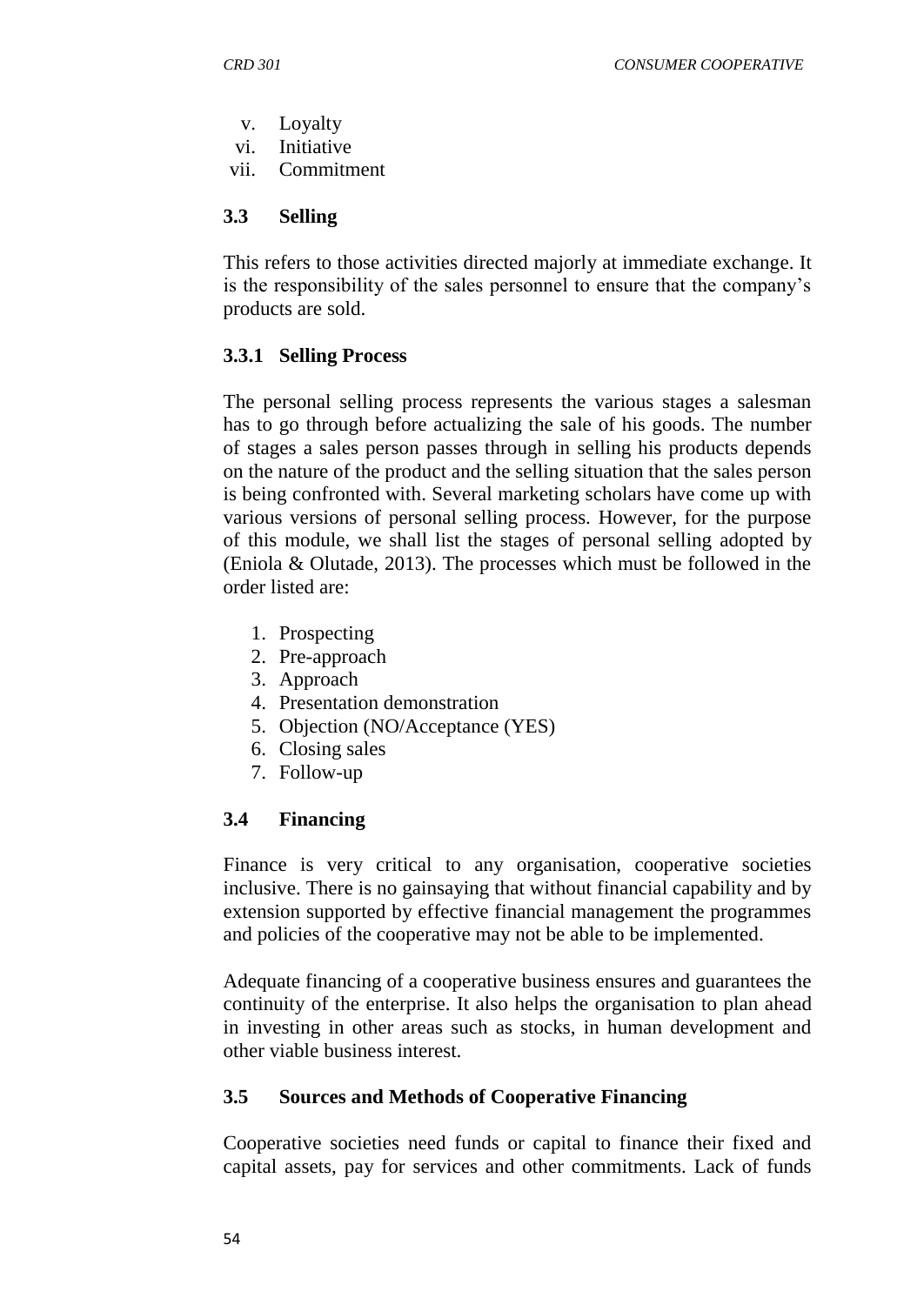has been identified as a major constraint of cooperative business in most developing countries including Nigeria.

There are different sources of finance available to cooperative societies. These sources can be classified as **owned and borrowed capital**. Owned capital this is sourced from within the cooperative organisation while borrowed capital is from outside the cooperative or third party. Amahalu, (2003) noted that the ability of a cooperative organisation to meet its long term and short term capital requirements is a function of the extent to which it can raise money from other sources. The sources cooperatives often turned to for financial help vary from country to country. For example Rochdale Pioneers believed in accumulating sufficient share capital while Raiffeisen credit societies depends exclusively on borrowed funds and had no shares at all Onuoha (1996).

Owned capital is made up of share capital otherwise known as Equity or risk capital and capital reserves. Owned capital is that part of a cooperative"s financial resources which remains in the society and is not repayable at any future date with the exception of the share capital contributions which is repayable on member"s withdrawal or expulsion (Helm, 1998)

### . **3.6 Share Capital**

This is the money contributed by members of the cooperative when they join the society and by any subsequent payment. Share capital enables the cooperative to be functional. In Britain, share capital is a prerequisite for membership.

# **3.6.1 Capital Reserve**

This is an example of self-finance or also called common or social capital. It is the fund created and maintained within the cooperative business enterprise for different reasons but essentially as a buffer against unforeseen circumstances. Reserves can either statutory or voluntary. Statutory reserve are backed by relevant cooperative law. It is compulsory whether members like it or not. On the other hand voluntary reserve derives its existence from the free will of members who maintain them as a result of their conviction as to the advantages and its necessity. Voluntary reserve is an addition to the statutory reserves and it is created after the statutory reserves are met.

# **3.6.2 Borrowed Capital**

This is sourced from outside the cooperative such as from a third party. The need for it often arises due to the limitations of share capital and reserve capital. It does not remain permanently in the cooperative and it is repayable at a pre-determined interest and date.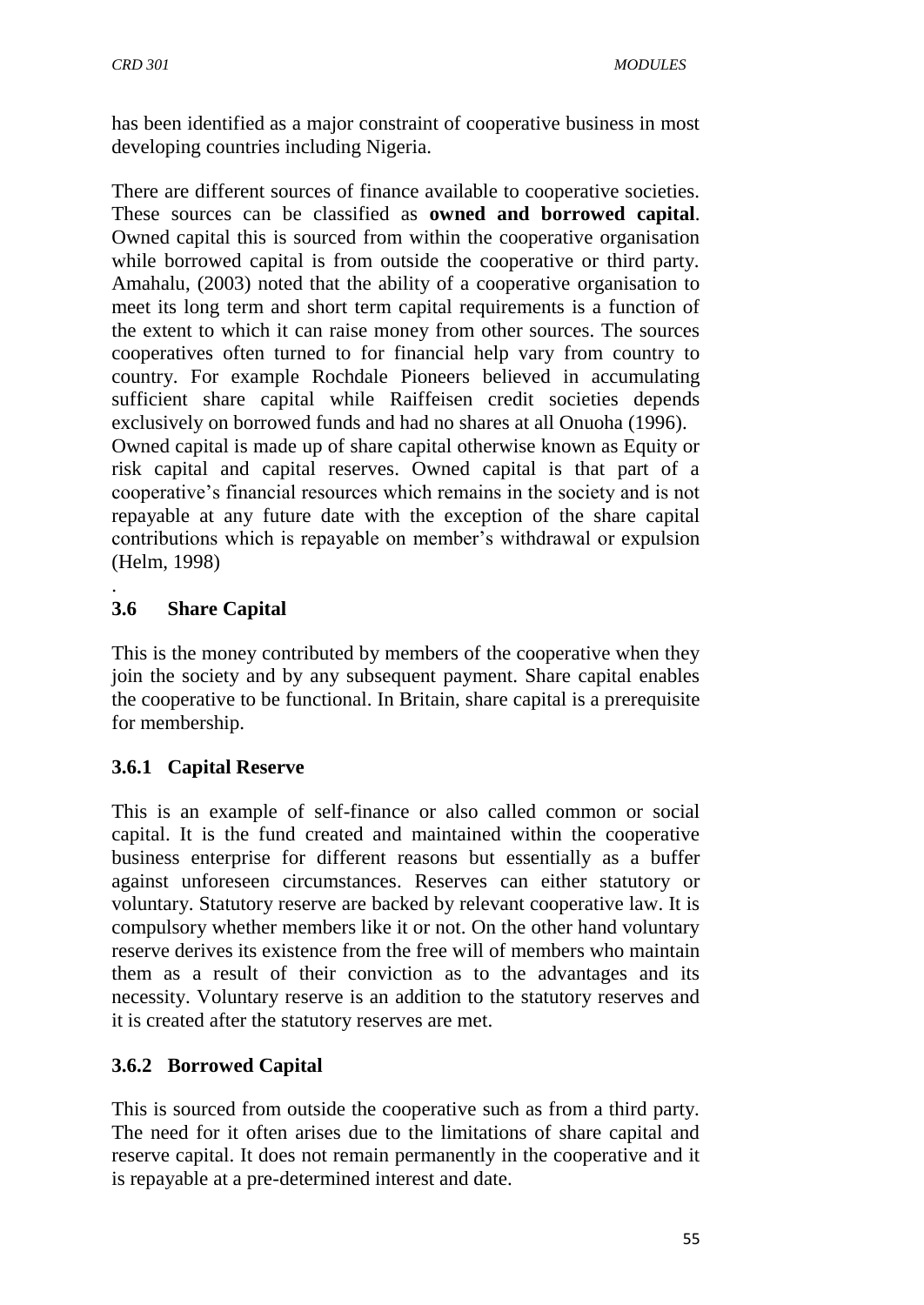## **3.7 Trade Credits**

This is an option whereby instead of a cooperative paying cash for the goods and materials procured, it gets credit facility form her customers. It is an arrangement that allows a cooperative delay payment until future date.

### **4.0 CONSLUSION**

Selling, salesmanship, pricing and financing as are key ingredients for a cooperative have been discussed. It is important for cooperative to continually improve on them so as to better serve her members.

### **5.0 SUMMARY**

Various key elements of cooperative such as selling, pricing, salesmanship and financing have been discussed. For example the unit outlined the various financing options opened to a cooperative organisation which it can take advantage of to help it be successful. Understanding of pricing mechanism is also noted. Salesmanship and selling are other key areas which every cooperative should pay attention to.

#### **6.0 TUTOR-MARKED ASSIGNMENT**

- 1. Write short notes on salesmanship, pricing and financing
- 2. Outline and discuss sources of financing available to a cooperative
- 3. List five qualities of a salesman.

### **7.0 REFERENCES/FURTHER READINGS**

- Agbonifoh, B., Ogwo, E., Nnolim, D., & Nkamnebe, A. (2007). Marketing in Nigeria: Concepts, Principles & Decisions, 2<sup>nd</sup>ed, Afritowers Books Benin-City.
- Amahalu, A. (2003). *Marketing cooperatives for Nigeria Tertiary Institutions,* I.T.C Publishers, Enugu
- Eniola, V. &Olutade E. (2013). *Principles of Selling*. Lagos Philglad Publishers
- Helm, C. (1998). *Economics of Cooperative Enterprises*, London.
- Onuoha, E. (1996). *How to organize a viable cooperative society*, John Best Publishers, Enugu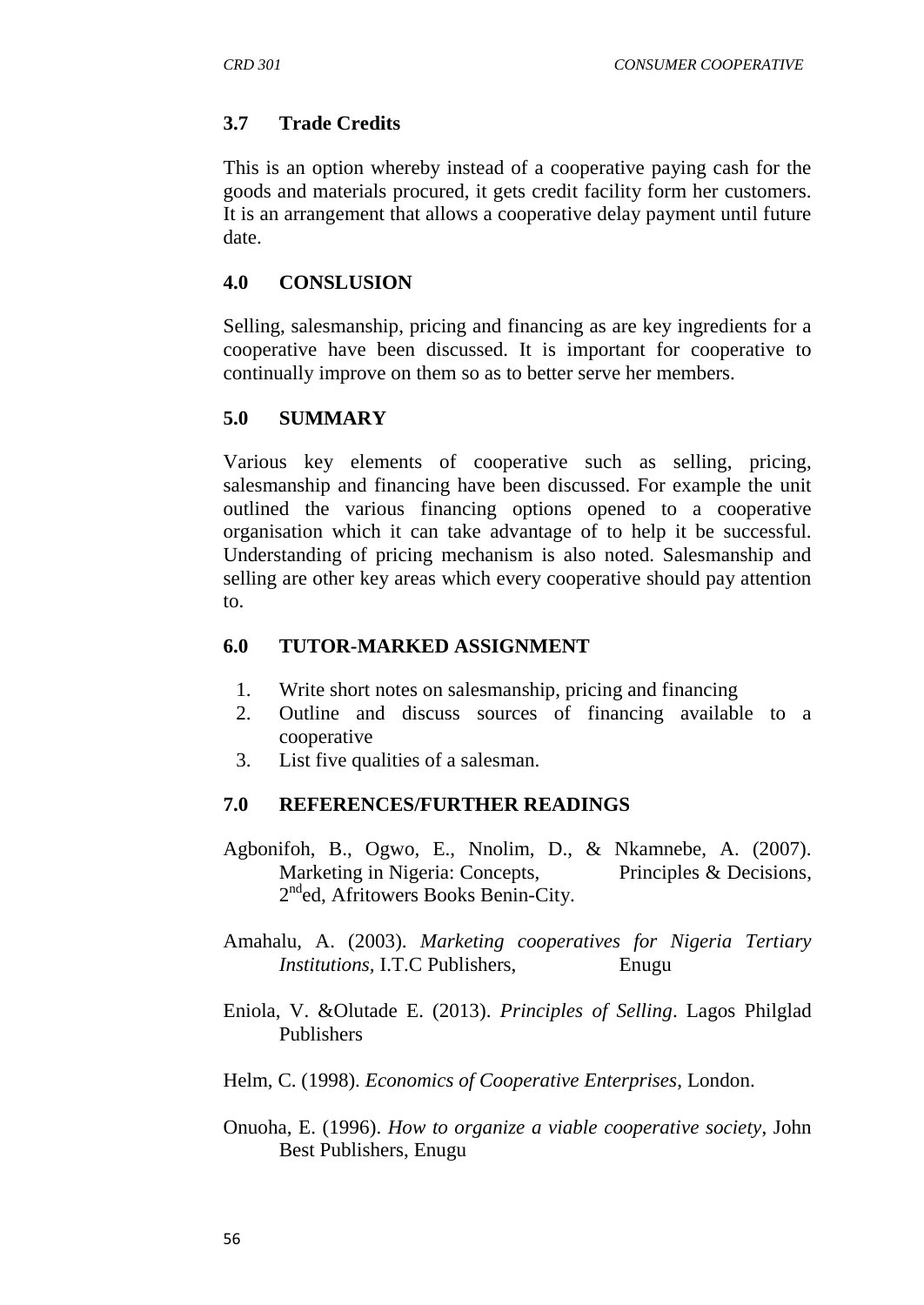## **UNIT 2 BOOK-KEEPING IN A CONSUMER COOPERATIVES**

## **CONTENTS**

- 1.0 Introduction
- 2.0 Objectives
- 3.0 Main Content
	- 3.1 Legal provisions Relating to Accounting in Cooperative Business
	- 3.2 Level of Accounting in Cooperative Societies
	- 3.3 Accounting Books and Records Kept by Cooperative **Societies**
	- 3.4 Importance of Accounting to Cooperative Societies
	- 3.5 Nature of Cooperative Audit
	- 3.6 Cooperative Audit Compared to Audit of other Business **Organisations**
- 4.0 Conclusion
- 5.0 Summary
- 6.0 Tutor-Marked Assignment
- 7.0 References/Further Readings

#### **1.0 INTODUCTION**

Book-keeping in cooperative society is statutory. Rule 8 of the cooperative laws, rules and bye-laws mandates all cooperative businesses to keep accounts of their transactions and to maintain such books as prescribed by the Director of cooperative or Chief Registrar.

#### **2.0 OBJECTIVES**

At the end of this unit, the reader should be able to:

- The importance of book-keeping in consumer cooperative
- The legal requirement of book-keeping in cooperatives
- The various types of accounting records in use in a consumer cooperative
- The benefits of conducting audit in cooperative societies.

### **3.0 MAIN CONTENT**

### **3.1 Legal provisions Relating to Accounting in Cooperative Business**

Furthermore, rule 15 also stipulates that annual accounts are expected to be prepared by the cooperative societies in order to reflect the trading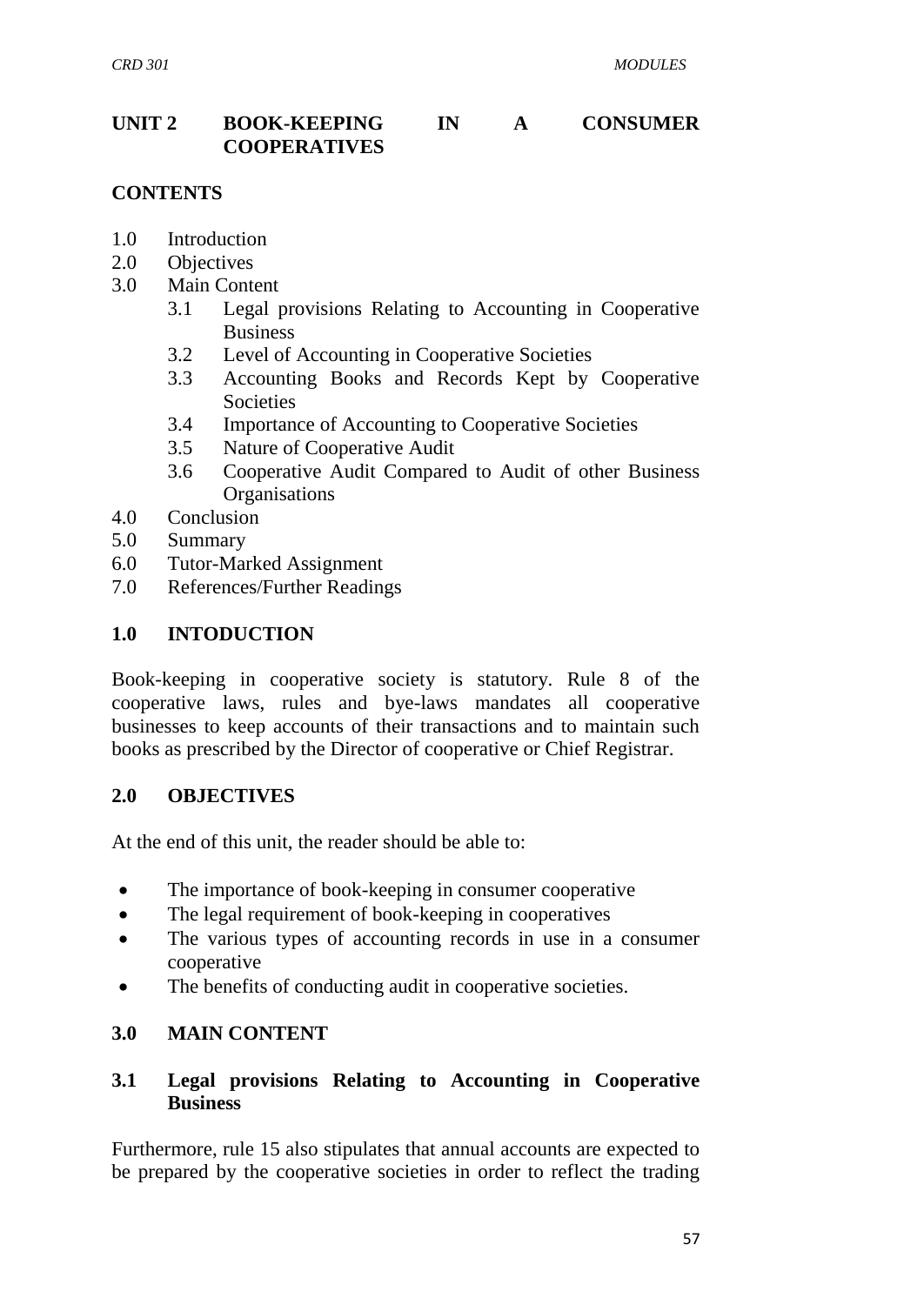operations, income and expenditure or the profit and loss accounts, the balance sheet and other financial information as may be required by the Chief Registrar. The fore-going has indicated the importance the governing law placed on cooperative societies to keep proper and up to date accounting books. Adeleye (1976) observed that the primary objective of cooperative accounting system is not for profit measurement, but assessment and accountability of the resources available for cooperative activities.

## **3.2 Level of Accounting in Cooperative Societies**

The level of accounting in cooperative organisations depends on the type and volume of businesses for which the organisation is involved. For example in a credit cooperative society whose functions is usually to give loans to members, collect savings etc. The accounting level is that of income and expenditure accounts and balance sheet. These accounts deal only with nominal items involve expenses incurred and income earned.

Equally, in a produce marketing organisations whose functions involve bulk buying and selling of members products, the accounting level is that of trading, profit and loss accounts and balance sheet. Here, the profit and loss accounts will contain other expenses and income which are not reflected in the trading account during the accounting period and also contains nominal charges such as depreciation and provision for depreciation. This is also applicable to consumer organisation.

In a manufacturing cooperatives, there are three sets of accounts plus the balance sheet. These are manufacturing, trading and profit and loss accounts. Similarly, in a multi-purpose cooperative organisations, which are involved in several activities as their functions, there is need to segregate different accounts into different activities in order to judge the trading or operational performance of each activity. According to Nnadi (1991), "accounting is a language used to communicate financial and other information to all the interested parties. Thus business enterprises use accounting to plan, control their business activities and to report to owners, creditors, labour unions and government agencies". To this end the accounting information contained in the arranged system according to the nature of each type of cooperative organisation helpsmembers and non-members to make sound economic decisions and make predictions. Meanwhile, Nwokedi (1985) observed that although cooperatives societies are not created to make profit in the business sense, however, it is important they do not depend wholly on the funds from contribute by members, but should be organized in such a way that their activities will generate profit for the their owners. To this end, it is helpful there is an accounting system that provide members the information that will help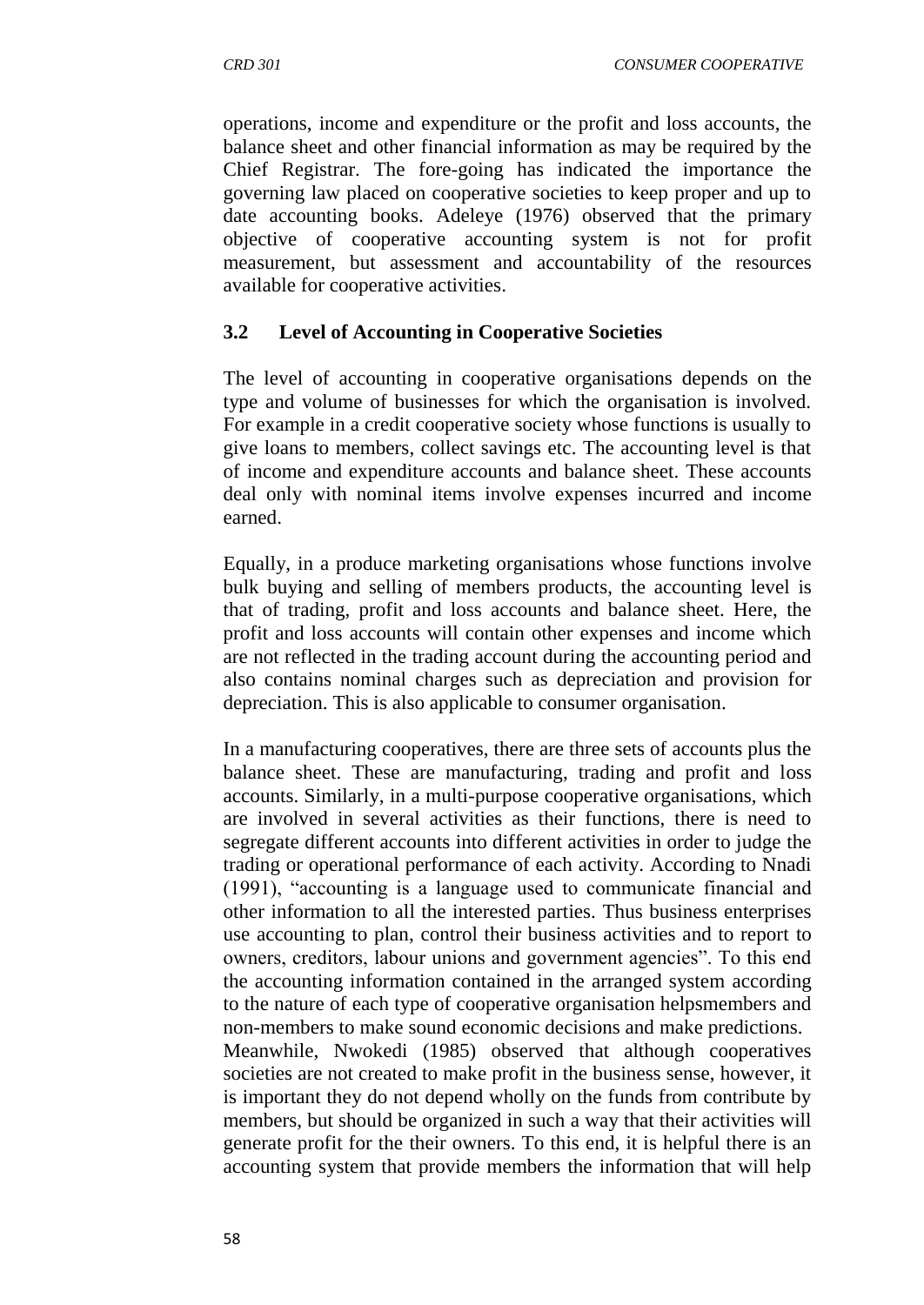them evaluate the business success in making profit like other businesses.

Arising from the foregoing, Adeyeye (1976) suggested that financial reporting for cooperatives should:

- 1) Cooperative reports should assist members in fulfilling their duty to be accountable to each other and should enable users to assess that accountability. Cooperative accounting should assist in evaluating the operating results of the cooperative entity for the year.
- 2) They should assist users in assessing the level of services that can be provided by the cooperative entity and its ability to meet its obligations when due.

# **3.3 Accounting Books and Records Kept by Cooperative Societies**

Berko (1991), believed cooperative accounting systems have several unique characteristics which are based on the nature of the business they do. To meet their objectives, various types of accounting records are operated to record their transactions for easy understanding, interpretation of the data captured therein. The books include:

- 1) Cash receipt bool
- 2) Produce receipt book
- 3) Payment vouchers
- 4) Cash book
- 5) Monthly analysis book
- 6) General ledger
- 7) Personal ledger
- 8) Journal book
- 9) Purchase book
- 10) Sales book
- 11) Loan bonds
- 12) Loan register
- 13) Members passbook
- 14) Patronage register

These records help the cooperative society to evaluate their economic resources as a business concern and to members as owners in decision making.

# **3.4 Importance of Accounting to Cooperative Societies**

Accounting play an important role as a process of identifying, measuring and communicating economic information expressed in terms of money,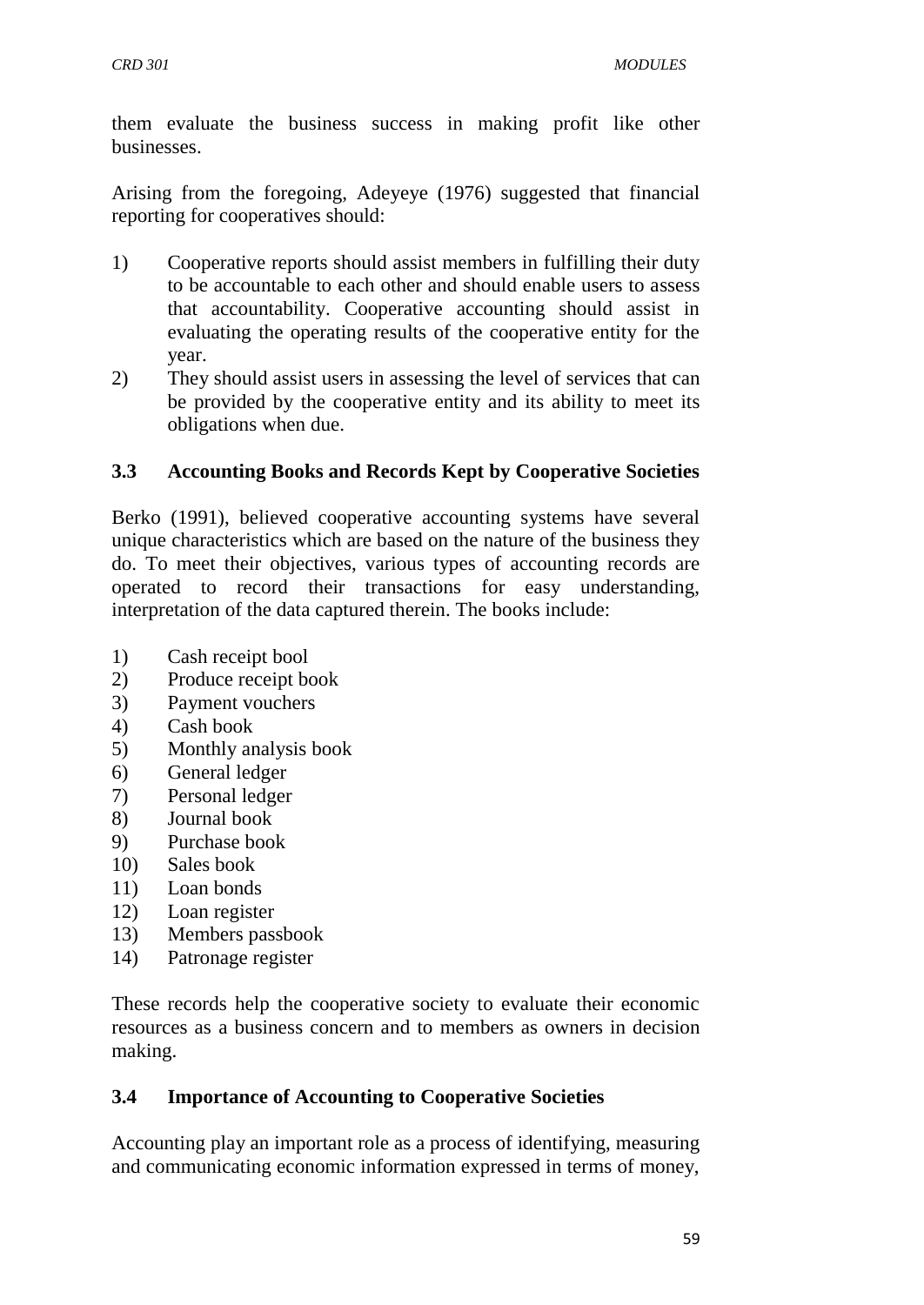to enhance better judgement and decision by users of the information. The relevance of accounting cooperative societies can be seen in the impact it has on cooperative business. Conducting a business requires several transactions and every transaction affects the financial position of the business. Some of the usefulness of cooperative accounting are:

- 1) In cooperative business where loans are granted to members, there is need to use accounting to value loans given to members especially those issued in kind as cash. There is need to determine the amount of loan issued, amount repaid and the outstanding balance at any given time.
- 2) The monetary value of produce sold or marketed in a produce marketing cooperative can be ascertained thorough accounting. Similarly, in a processing cooperatives, the importance of accounting is manifestly shown when the cooperative measures and value paddy rice from members for processing or where it buys for resale. It is through cooperative accounting that we can determine the income generated from sales and expenses incurred, thereby making it possible for the cooperative to adjust and re-adjust for efficiency.
- 3) In consumer cooperative, accounting helps to determine the quality and value of goods bought for resale. Stock books are maintained and all incidental cost recorded in order to know how the business of the cooperative has been fairing and the issues that need attention, if necessary as it relates to the business. Equally, where members are expected to receive patronage rebate from profit made, there is need to maintain records of purchases for easy patronage payment.
- 4) Cooperative organisations are expected to operate at a margin or surplus. To determine if this outcome has been achieved is dependent on well the accounting details of the cooperative are articulated.
- 5) It helps to determine the appropriation of profit or disposal of surplus. Indeed the importance of this cannot be understated because cooperatives are established to ensure equity and comply with statutory requirements. In preparing accounts of cooperative organisation, provision of cooperative law with respect to reserve funds stipulate that 25% of the surplus of the cooperative is transferred to the reserve fund account. To comply with the provision, it is important to keep proper accounting details of the cooperative activities because such funds can be invested elsewhere to generate income for the organisation.
- 6) Activities of the cooperatives are under the watchful eyes of the Chief Registrar of cooperative societies who is a representative of the government. To ensure effective control of this functions, annual accounts prepared by cooperatives are sent to his office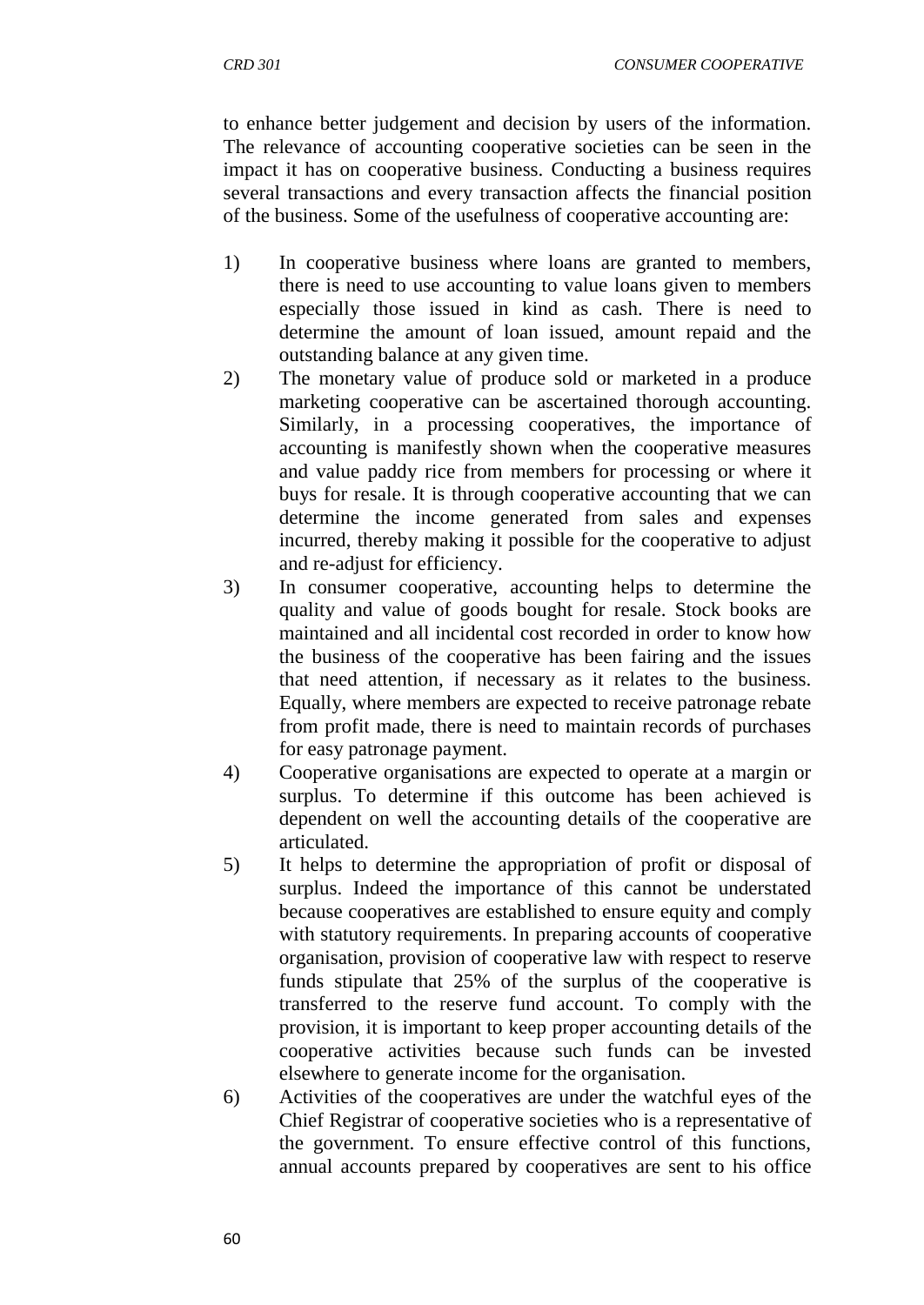for evaluation and approval. Thus, the Chief Registrar, obtains accounting information about the cooperative. The financial details sent to the Chief Registrar helps to evaluate the performance of the societies.

- 7) Statistical information such as information on the shares, loans, working capital help management to plan, to attract more members to the cooperative and aid in national planning. All these can be provided or made available if proper account are kept by cooperative societies.
- 8) Cooperative accounting helps to ensure accountability of the management committee to the shareholders/members and to others who may have some contacts with the cooperatives.

However, where a cooperative organisation fails to keep financial accounts of its activities section 40 of the cooperative law empowers the Registrar to audit or cause to be audited by some persons authorized by him by general or special order in writing the accounts of every registered society at least once in every year.

Auditing Aguolu (1998) says is the independent examination of the financial statements of an organisation with a view to expressing an opinion as to whether these statements give a true and accurate view of the financial transaction of the organisation in consonance with the relevant laws.

# **3.5 Nature of Cooperative Audit**

The primary focus of audit as postulated by Okoye (1998) is to examine all available and relevant evidence that relates to financial statement with the intent of reporting whether the said accounts give the required information and in the manner prescribed by law. In cooperative societies, the nature of audit work is guided by cooperative law 40(2). The section states that audit of cooperatives activities shall include an examination of any overdue debt and valuation of the assets and liabilities of the registered society. Similarly, section 40 sub-section 3 of the law also stipulates that the Chief Registrar and every other person appointed to audit the accounts of a society shall have power to:

- a) Summon at the time of the audit any officer, agent, servant or member of the society whom he has reason to believe can provide material information in regard to any transaction of a society or the management of its affairs; or
- b) Acquire the production of any book or document relating to the affairs of, or any cash or securities belonging to the society by the officer, agent, servant or member in possession of such boo, document, cash or securities.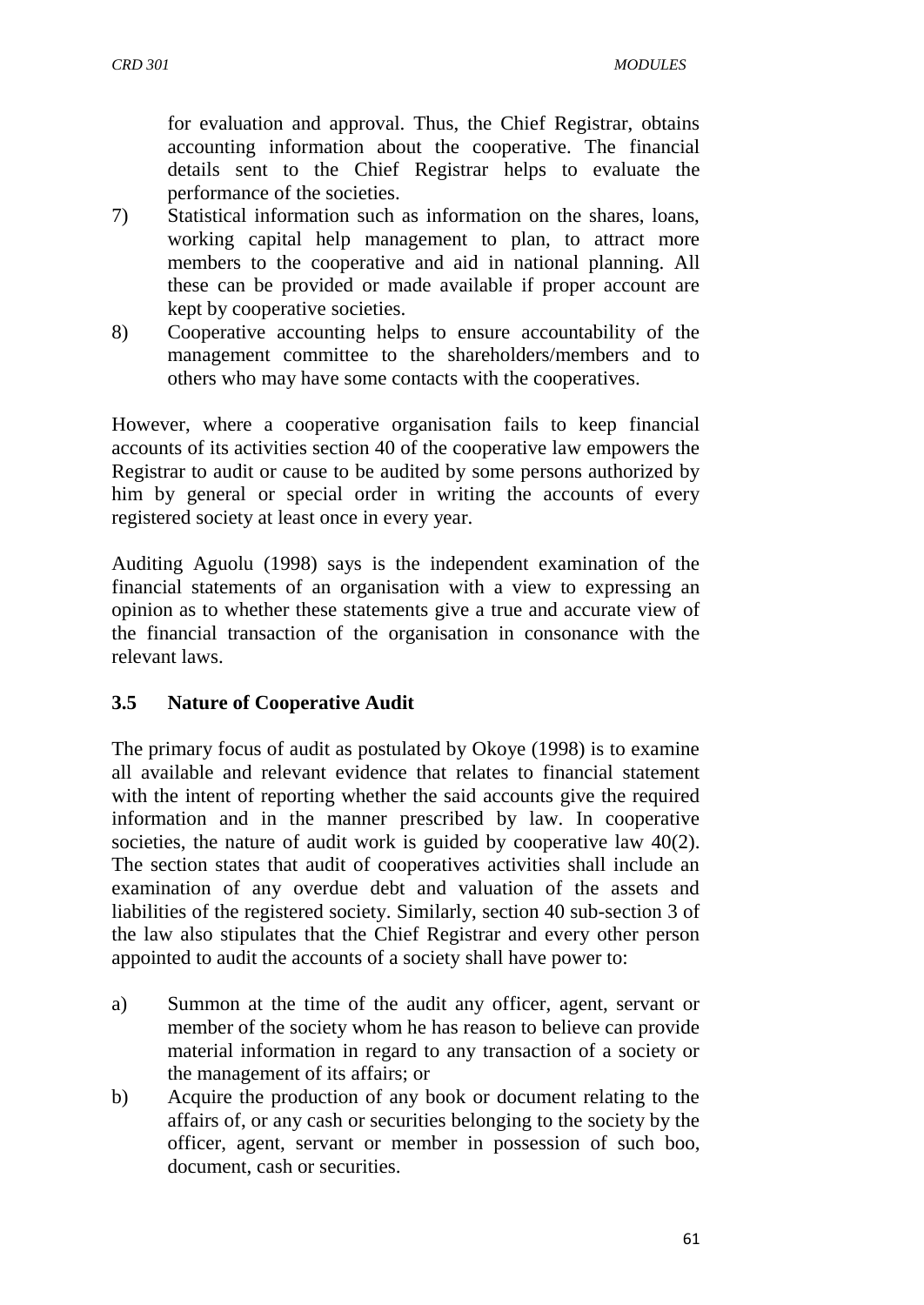Therefore, any officer, servant or member of a registered society willfully, neglecting or refusing to do any act of provide any information, or providing information known to be false or without reasonable excuse for disobeying any summons, requisition or order under subsection (3) shall be guilty of an offence punishable on conviction to a fine or imprisonment.

The nature of cooperative audit is conventional and is performed by an independent statutory authority directly attached to the Chief Registrar of the cooperatives. In recognition of this fact, the cooperative law gives a special status to the auditor to guarantee his independence and performance. Cooperative societies rules38(2) stipulates that any contravention reported by the auditor shall be notify to the Chief Registrar of the cooperative organisation concerned and such audit report or notification shall be considered at the meeting of the general management committee after its receipt and read out at the next general meeting of the cooperative society.

## **3.6 Cooperative Audit Compared to Audit of other Business Organisations**

The appointment of cooperative auditor is governed by section 40 of the cooperative which empower the Chief Registrar of the cooperative organisations to audit and report on the accounts and events of cooperative businesses which are entrusted to him to supervise. However, in other statutory audits, the appointment of an auditor of a limited liability company is governed by section 357 of the Companies and Allied Matters Act of 1990 (CAMA) which provides as follows:

- a) Every company shall at each annual general meeting (AGM) appoint an auditor or auditors to audit the financial statements of the company and to hold office from the conclusion of that annual general meeting until the conclusion of the next meeting
- b) At any annual general meeting, a retiring auditor, however, appointed, shall be reappointed without any resolution being passed.

On the qualification of the person to be appointed as auditor, cooperative law does not specified the qualification necessary to be so appointed. It only say that the Chief Registrar or any person authorized by him by a general or special order in writing shall audit the accounts at least once in every year. Therefore, for a person to be qualify to be appointed by the Chief Registrar such an appointee shall not be a staff in the Chief Registrar"s office. In effect the law provides that a person shall not be qualify to be appointed as an auditor of a company unless he is a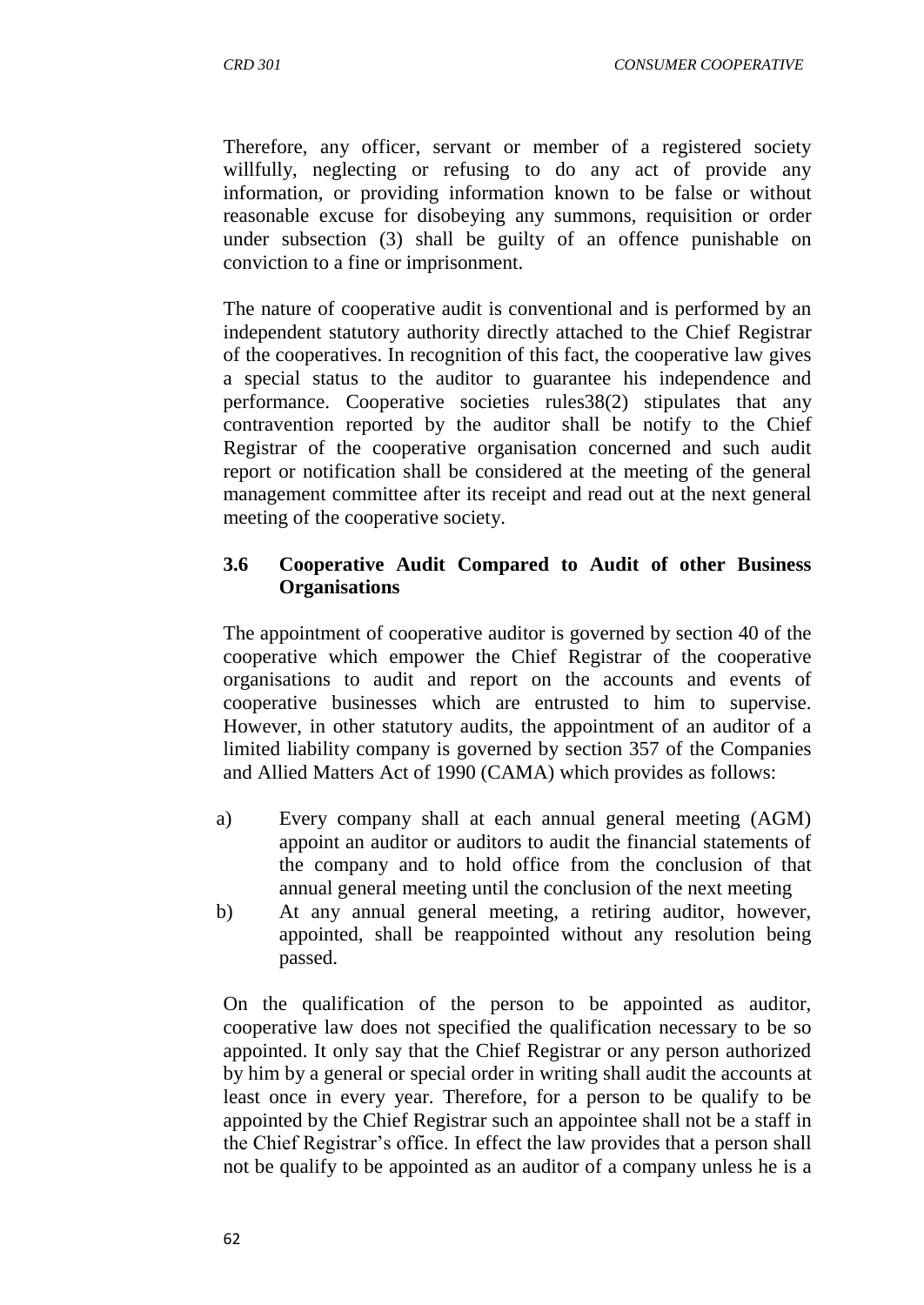member of a body of Accountants in Nigeria established by an act or decree.

With respect to the powers of the auditor Law 41(1) stipulates that the Registrar and every other person appointed by him on his behalf under the provision of this section shall at all reasonable times have access to all the books, accounts, documents and securities of a registered society and shall be entitles to inspect the cash in hand and every officer of the society is required to provide such information as regards to any transactions and workings of the society as the person undertaking such inspection may require. But in the case of a limited liability company, the auditors have some duties assigned to them under the Companies and Allied Matters Act (1990).He is required to make a true and fair report of the financial activities. If he is negligent in any way and fails to discover that the financial statements contain matters that are untrue or do not fairly represent the position, then he may be legally required to make good any losses suffered by persons who have acted in reliance to the false statements. To ensure the proper performance of its duties, the act confers on the auditor extensive rights and protection. However, the act does not specifically confer on the auditor any powers except to the extent that he may include any matters in respect of which he has doubts in his report.

With respect to report, cooperative auditors report to the Chief Registrar at the end of their assignments, while the auditors of other business organisations report to the Board of Directors. Section 359(3) of CAMA 1990 provides that every public liability company shall establish an audit committee comprising an equal number of Directors and representatives of the shareholders of the company subject to a maximum number of six members. The committee will examine the auditor's report and make recommendations thereon to the AGM as he thinks appropriate for consideration.

### **4.0 CONCLUSION**

Since cooperatives are not intended to make profit, but a surplus, they however, lack the taxing capacity of a government. Taxing requires that the revenues of a cooperative at least equals its expenses over the long run, hence the need for cooperative accounting helps members to evaluate the management performance while he society as whole use it for outside business contacts. Thus, there is need to use it to help improve the predictive power in cooperative business by giving a picture of the financial condition and performance of the cooperative over time and often reveals the direction of future trend. To this end cooperatives, as an enduring group of people or persons who interact in a particular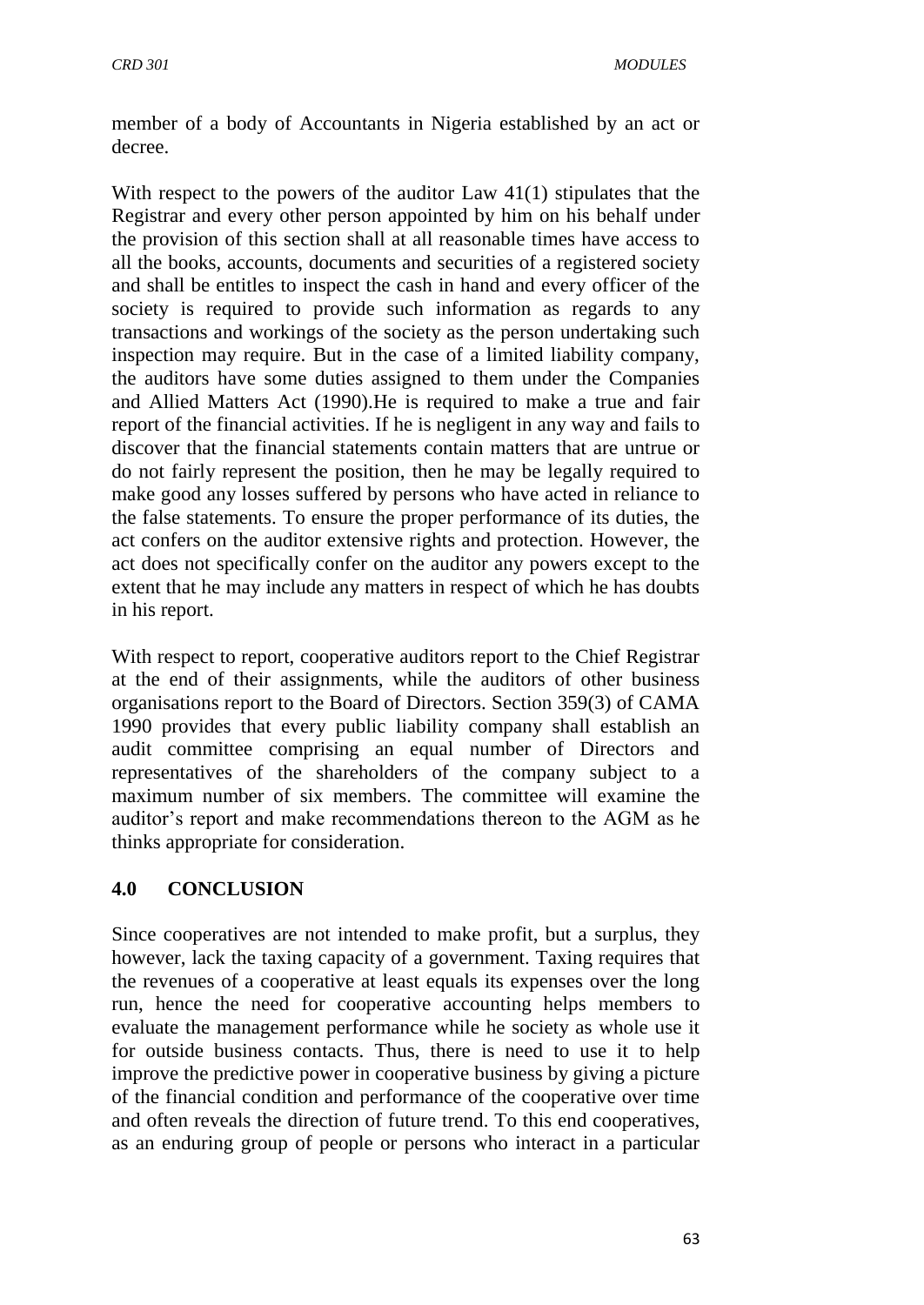ways towards fulfilling the basic institutional requirement needs by accounting and auditing for its sustenance and improvements.

## **5.0 SUMMARY**

We have discussed the legal requirement of book-keeping in cooperatives, outlined the various types of records expected to be kept and the importance of keeping the records. The unit also explained the nature of audit to be carried out and highlighted the powers and procedures of appointing an auditor.

### **6.0 TUTOR-MARKED ASSIGNMENT**

- 1. Outline the types records kept by a cooperative society
- 2. What is the importance of keeping records to a cooperative society
- 3. What are the powers of an auditors in cooperative setting

#### **7.0 REFERENCES/FURTHER READING**

- Adeyeye, S.O. (1976). Cooperative movement in Nigeria today and tomorrow. *Daily times, July, p 11*
- Aguolu, S. (1998). *Fundamentals of auditing*, Nimo: Rex Charles and Patrick Ltd
- Berko, S. Y. (1991). *Dynamics of traditional savings and credit associations in rural development.* Unpublished monograph, Series No 1991/1, Centre for Rural Development and Cooperatives, University of Nigeria, Nsukka.

Companies and Allied Matters Act, 1990

Nnadi, G.S. (1991). Accountancy profession and the Society. *The Nigerian Accountant,* July/Sept 24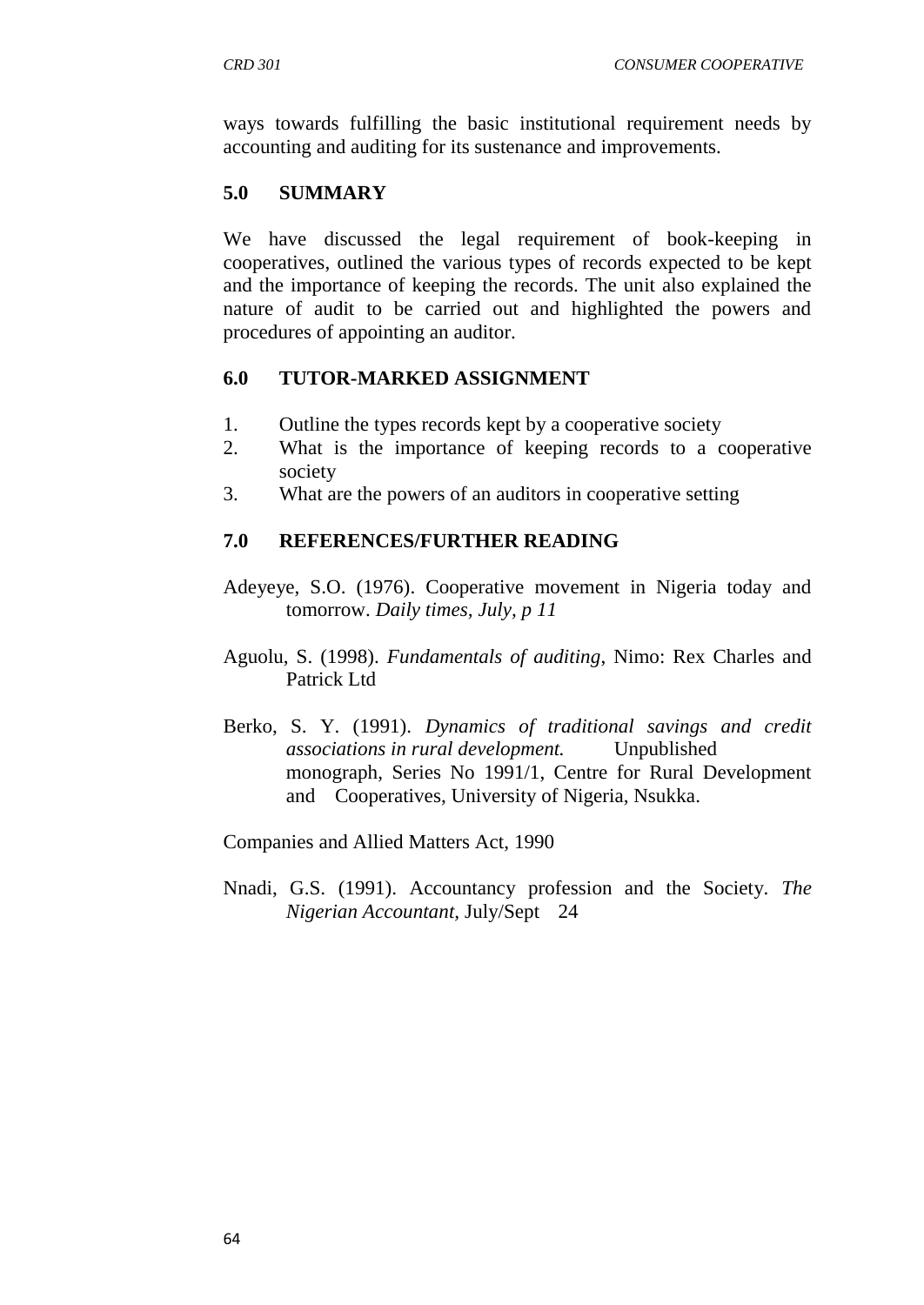## **UNIT 3 DISTRIBUTION OF SURPLUS**

#### **CONTENTS**

- 1.0 Introduction
- 2.0 Objectives
- 3.0 Main Content
	- 3.1 Surplus can be Created in Cooperatives from both Member and Non-Members
	- 3.2 Payment of Dividends on Members" Share Capital
	- 3.3 Maintaining Reserve Fund
	- 3.4 Temporary "Deposit" Account for Non-Members
	- 3.5 Patronage Refund (Rebate)
	- 3.6 Equitable Distribution of Surplus
- 4.0 Conclusion
- 5.0 Summary
- 6.0 Tutor-Marked Assignment
- 7.0 References/Further Readings

## **1.0 INTRODUCTION**

Although cooperative societies are not for profit making, it however, accumulate surpluses from its transactions. These accumulated amount is often shared amongst whose transactions with cooperative has resulted in the surpluses. The equitable distribution of surpluses can be possible through various methods. It could be by investing the money back into cooperative activities or through providing common services to members or by sharing the money for members in proportion to the volume of their transactions.

### **2.0 OBJECTIVES**

At the end of this unit, the student should be able to:

- Understand how surpluses are created
- Explain different ways of distributing surpluses
- The legal backing for the distribution of surpluses.

### **3.0 MAIN CONTENT**

### **3.1 Surplus can be Created in Cooperatives from both Member and Non-Members**

The non-members' surplus can be thus:

a) Payment of dividend on members share capital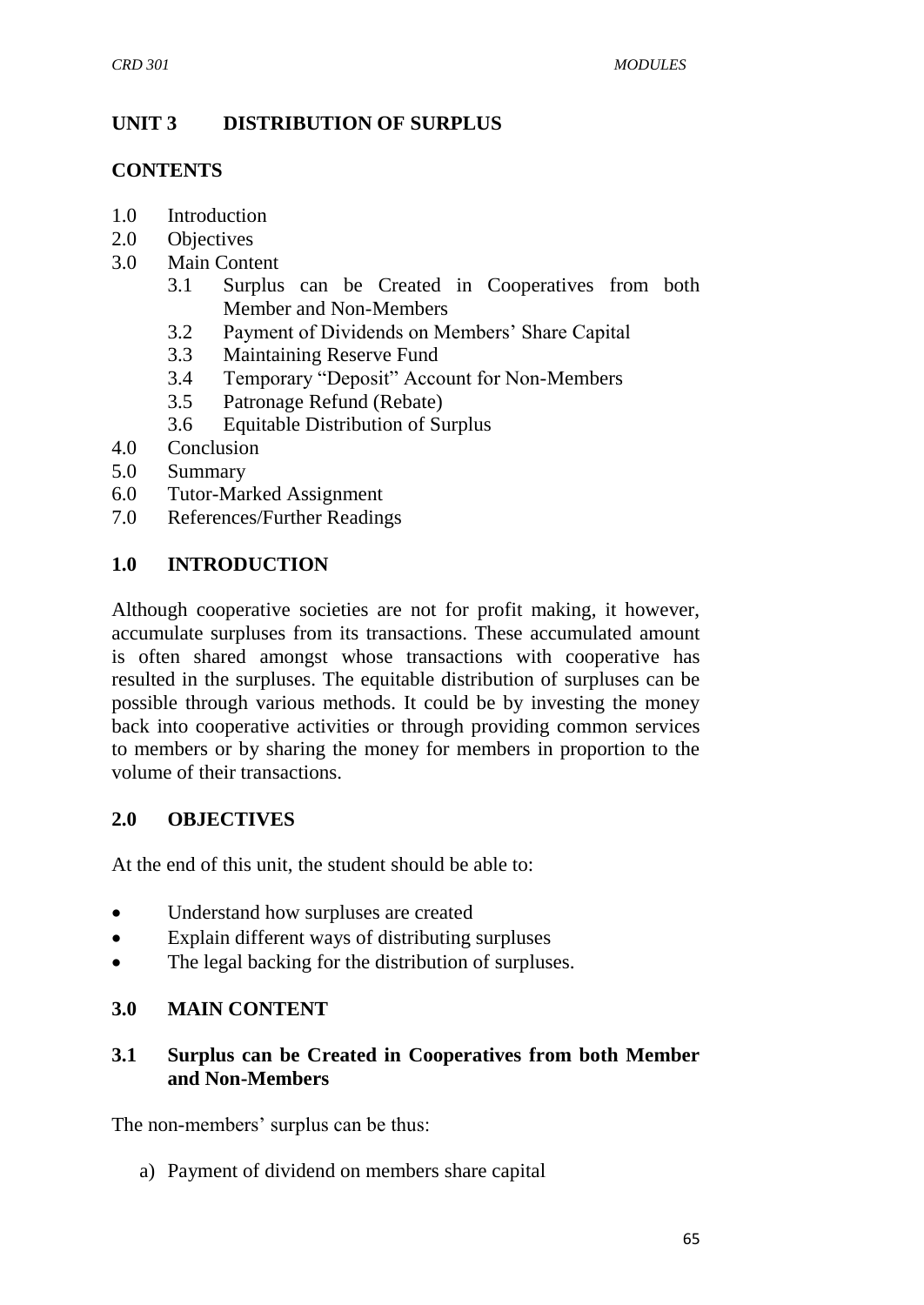- b) Maintaining reserve funds
- c) Maintaining temporary "deposit" accounts for the non-members as preclude to membership

Furthermore, there are three different possibilities of how funds can be appropriated via maintenance of reserves, payment of dividends on share and patronage refunds.

## **3.2 Payment of Dividends on Members' Share Capital**

Since consumer cooperative involves itself in business means that it has to bear the risk which goes with operating a business. The share capital has to bear this risks arising thereof. It is therefore suggested that this share capital be compensated from the surpluses arising from the business.

## **3.3 Maintaining Reserve Fund**

In the opinion of Chukwu (1990), "reserves are usually indivisible social capital unlike the share capital". Their contributions result in improved and enhanced cooperative effect. This means it is retained continuously in the service of all.

## **3.4 Temporary "Deposit" Account for Non-Members**

This is an advantage for practicing non-member business transaction. It represents a painless way of raising the initial share capital payment for the prospective member in case he later joins the society.

### **3.5 Patronage Refund (Rebate)**

The disbursement of a rebate is according to the magnitude of patronage of the business by the members. This is linked to turnover.

# **3.6 Equitable Distribution of Surplus**

This implies that even though the cooperative is not a profit making business, it is expected that in its operations or transactions there will be some surpluses. In such a situation what is earned through cooperative effort should be equitably distributed among members through whose efforts the surplus was made possible. The equitable distribution of surplus could be achieved in a cooperative through several methods. It could be done through investing the money back into cooperative activities of the society or through providing some common services which will be beneficial to the entire membership and community at large.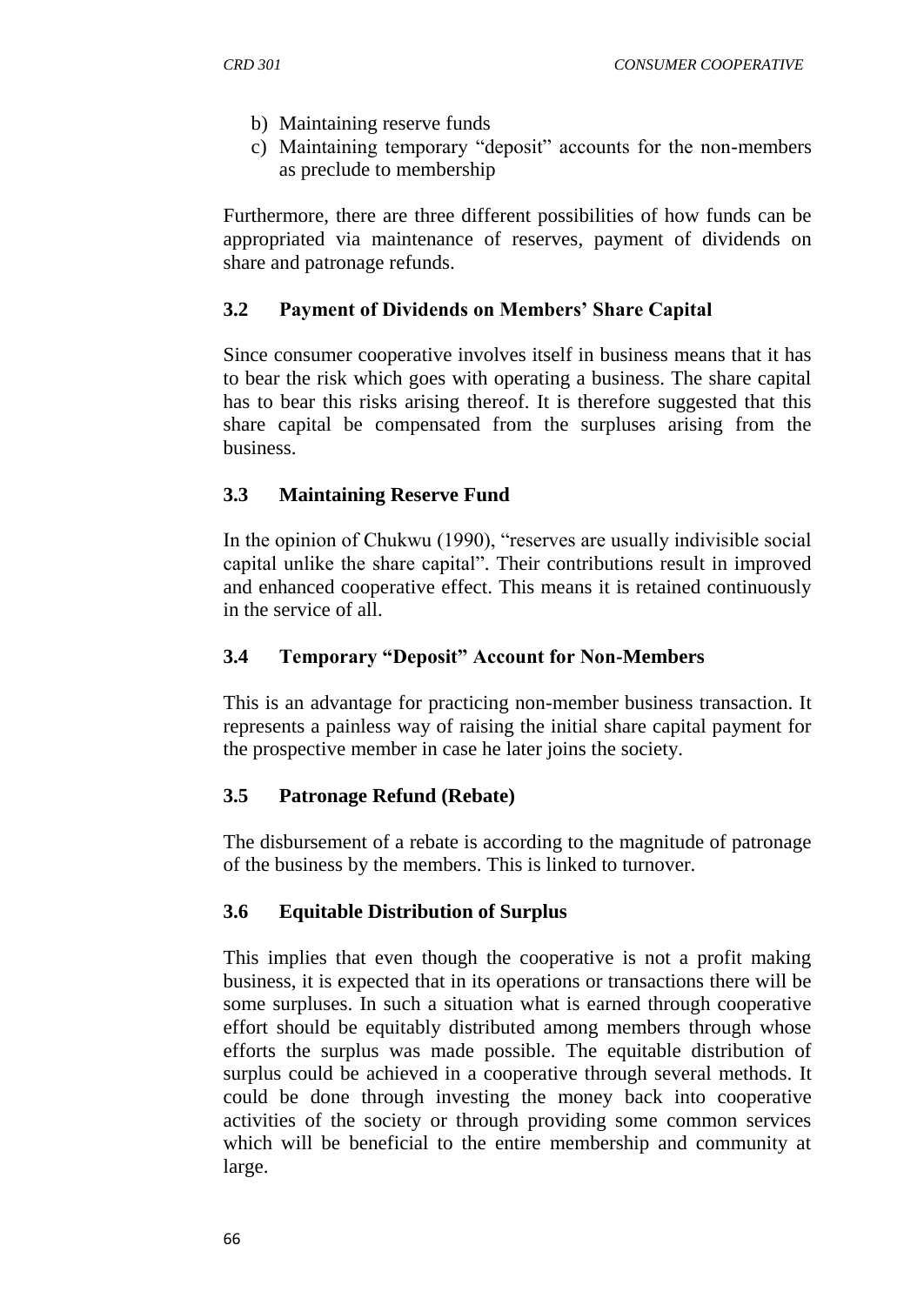Meanwhile, section 34 of the Nigerian cooperative societies act, chapter 98 of the laws of the federation of Nigeria defined the criteria for distribution of the surplus as:

- 1. As a registered society shall not pay a dividend or bonus or otherwise distribute any part of its net surplus except as provided under this decree and until the proposed payment or distribution has been approved by the committee of the society.
- 2. At least one-fourth of the net profit of registered society as ascertain by the audit report shall be paid into a fund to be called the "reserve fund" which shall be applied as specified in this decree but the Director may in case of any registered society of limited liability grant from time to time exemptions from further contributions to the reserve fund or reduce the rate thereof and may at any time revoke the exemption or reduction.
- 3. A registered society may, with the approval of the Director, and after one-fourth of the net profit in any year has been paid into a reserve fund, contribute an amount not exceeding 10% of the remainder of the net surplus to an education fund.
- 4. In the case of a society of unlimited liability, no distribution of the net surplus shall be made without the approval of the Minister or Commissioner as the case may be.

In practice, the formula for the distribution of the surplus is as follows: 25% - to the reserve fund 10% - to the development of common services beneficial to all members. Not more than 5% as patronage refund and not more than 5% as honorarium to the management committee members of the society.

The reserve fund belongs to the cooperative society as an entity and the purposeis to boost the society"s capital base. It is expected that when the capital base is improved, the society would be in a position to provide micro services to the members or carry out more lines of business operations. No individual member of the cooperative has a claim over the reserved fund. The 10% is usually used to provide education to the members, employees and the general public about the cooperative. The members are given the education to create awareness that could lead to active participation in business. While the purpose of educating the employees is to enlightened them and encourage to be more dedicated to their duties towards the cooperative.

Equitable distribution can be undertaken by a system of distribution according to the contribution of each memberto the business activities of the society at a given time period. However, the implication of this principle is that even if it has been agreed that services to the members should be provided in such a way that it can yield dividend for the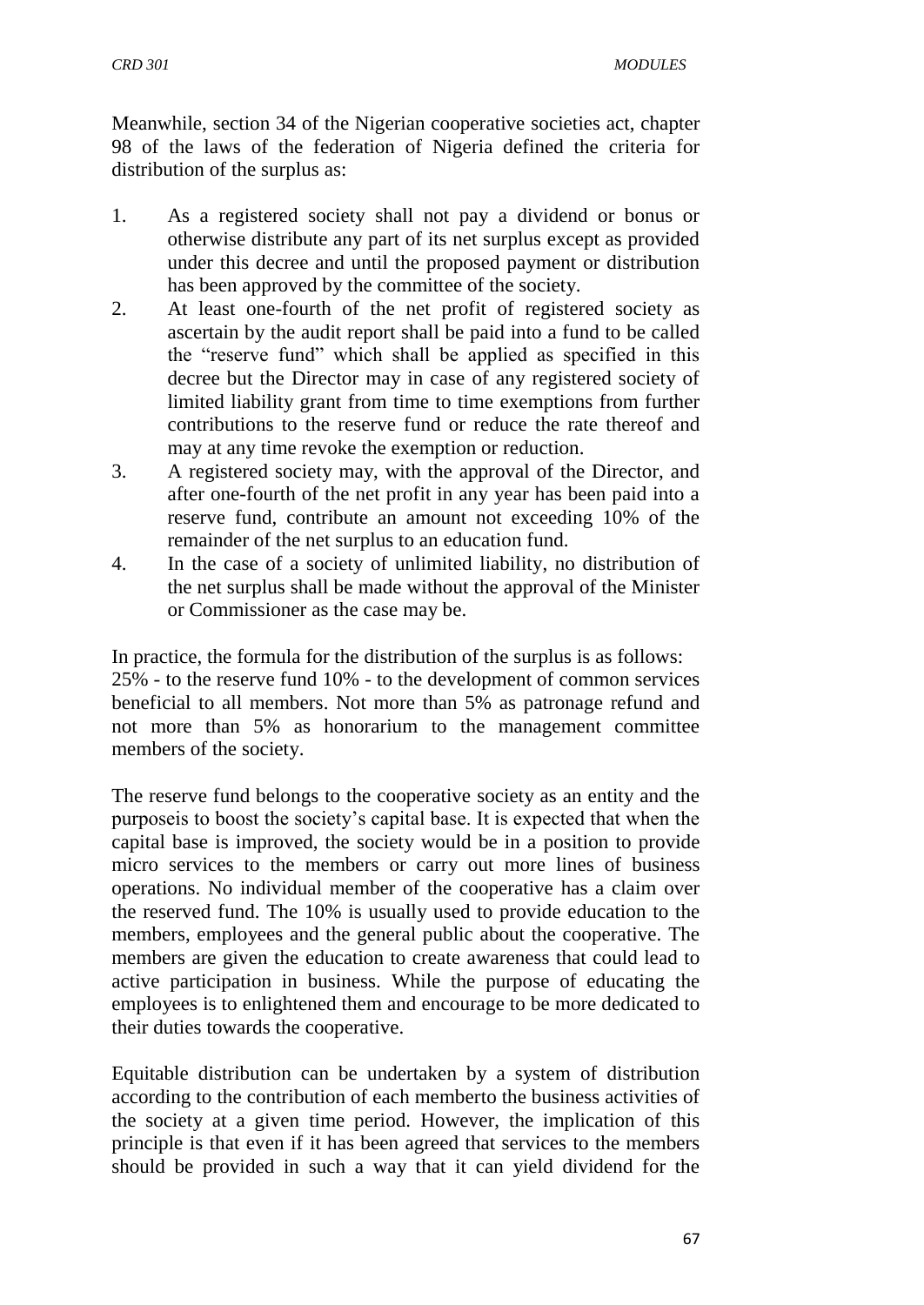society, such of course should be equitably divided. This will lead to reduction of economic disparities among members and also curb vested interest. Therefore, the surplus should in such a way that it is not added to the savings of members. Members should not expect profits in a manner that is contrary to the basic cooperative philosophy of individual equality of members. Hence this principle distinguishes a cooperative society from other business organisations.

### **4.0 CONCLUSION**

Distribution of surpluses is a major benefit to members of a cooperative. It serves to encourage members to increase their volume of transaction since surplus sharing is dependent on the amount of purchase a member has made. It is important to adhere to the legal requirement stipulated for its sharing and ensure it is equitably distributed

### **5.0 SUMMARY**

The unit discussed the legal requirement of surplus distribution in a cooperative setting and the different recognized criteria for sharing surpluses. The unit made it clear that cooperatives are not for profit making, hence members should not see it as a right that surpluses must share at all times.

### **6.0 TUTOR-MARKED ASSIGNMENT**

- 1. Outline and explain the criteria for sharing surpluses in a cooperative society
- 2. Write short notes on patronage refund and reserved fund

### **7.0 REFERENCES/FURTHER READINGS**

- Berko, S. Y. (2001). *Self-help Organisations, Cooperative and Rural Development.* Enugu, Computer edge
- Chukwu, S.C (1990). *Economics of Cooperative Business Enterprise*, Marburg
- Ogbu, S.O. (2007). *The basic principles and economics of cooperative business*. Homec Global Inc. Abuja ISBN 978-35488-8-3
- Umebali, E., Akubuilo, C., Onugu, C., &Emejulu, G. (2006). *Readings in cooperative: Economics and Management*. Computer Edge Publishers  $2^{nd}$ ed.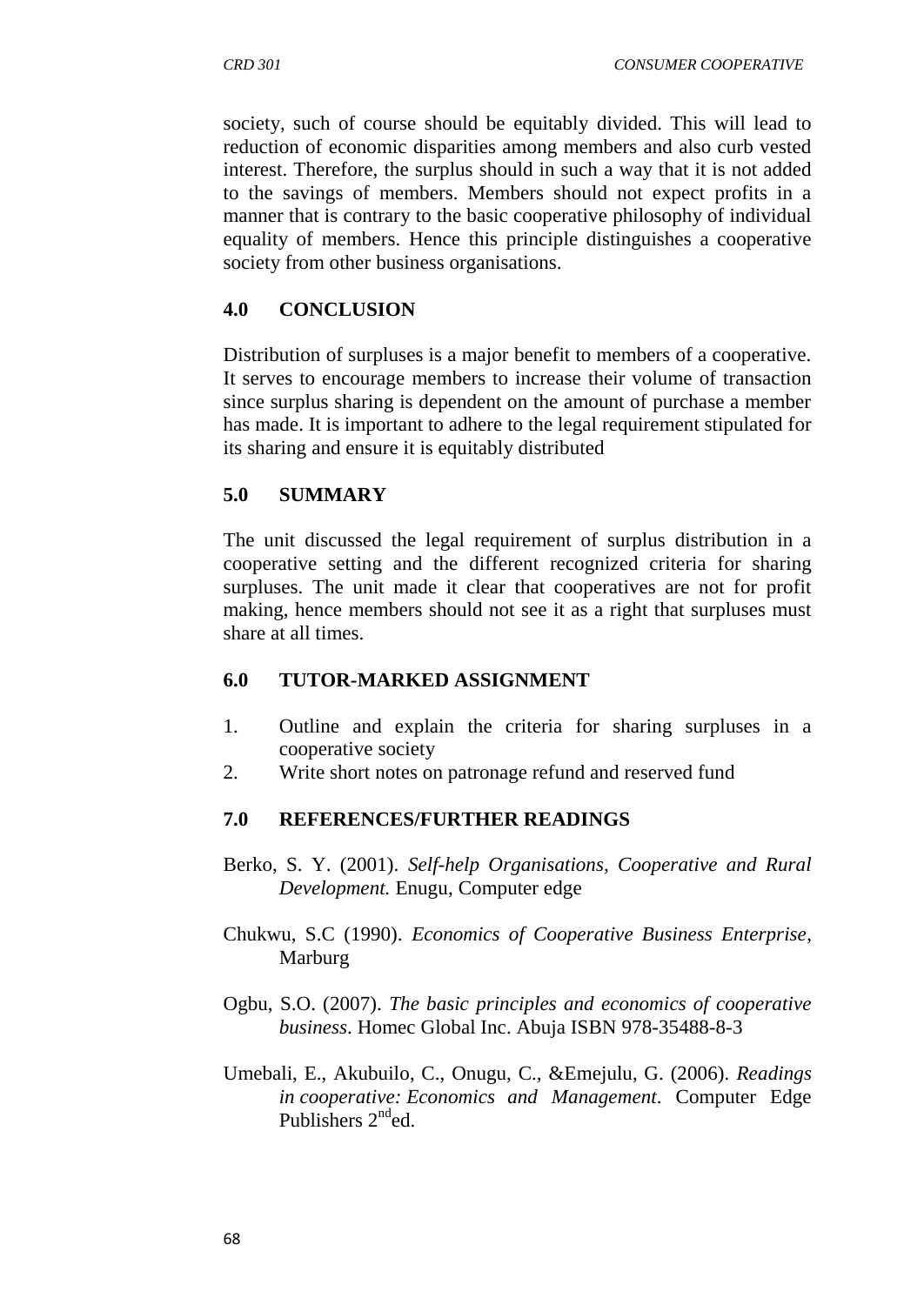## **UNIT 4 GENERAL MEETINGS: COMMITTEE MEETINGS, FUNCTIONS OF THE GENERAL MANAGER**

# **CONTENTS**

- 1.0 Introduction
- 2.0 Objectives
- 3.0 Main Content
	- 3.1 Organs of the Cooperative Organisation
	- 3.2 General Meeting
	- 3.3 Types of General Meeting
	- 3.4 Quorum at General Meeting
	- 3.5 Officers of the meeting and minutes Book
	- 3.6 Minutes
	- 3.7 Functions of the General Meeting
	- 3.8 Management Committee
	- 3.9 Functions of Management Committee
	- 3.10 Committee Meeting
	- 3.11 Subcommittees
	- 3.12 The Council of Inspection or Scrutinizer
	- 3.13 Secretary/Manager
- 4.0 Conclusion
- 5.0 Summary
- 6.0 Tutor-Marked Assignment
- 7.0 References/Further Readings

# **1.0 INTRODUCTION**

Cooperative societies are organisations set up to achieve a purpose for the benefit of its members. To achieve this purpose it requires the creation of specific organs that will enable it function and achieve its goals and objectives.

# **2.0 OBJECTIVES**

After studying this unit, the reader should be able to:

- understand the functions of a general manager and committee meetings in a cooperative setting
- identify the major organs of cooperative organisations
- types of meetings and their functions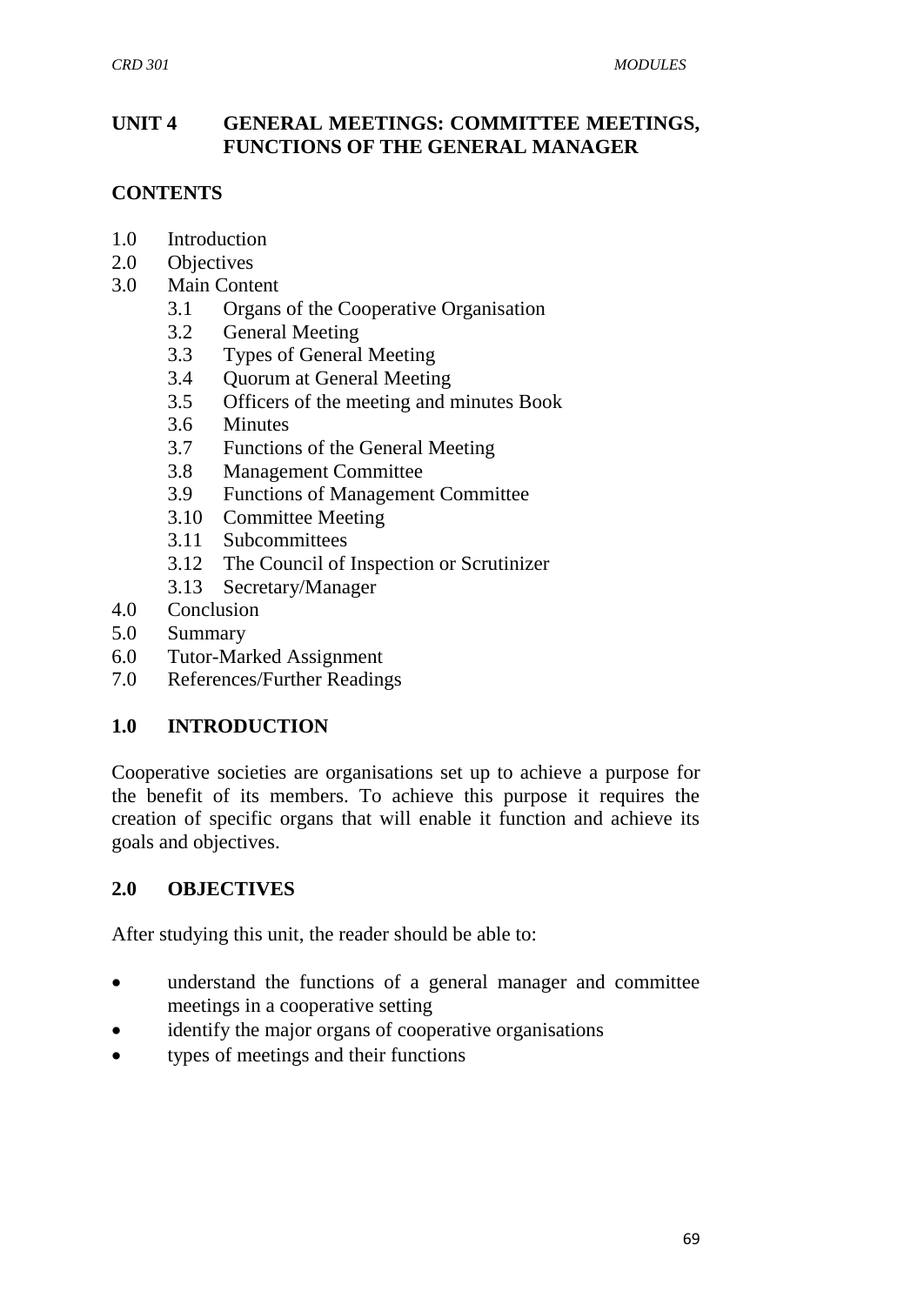## **3.0 MAIN CONTENT**

#### **3.1 Organs of the Cooperative Organisation**

The major organs of cooperative societies are:

- a) General meeting
- b) The Management Committee
- c) The Council of inspection or scrutinizer
- d) The secretary manager.

#### **3.2 General Meeting**

The general meeting is composed of all members of a cooperative society. It is the supreme organ of any cooperative society.

The cooperative law in Nigeria accords the supremacy of the general meeting in the following zones/regions.

- 1. Section 14 of the Eastern Nigeria Cooperative Societies rules
- 2. Section 16 of the Western Nigeria Cooperative Societies regulations
- 3. Section 20 of the Northern Nigeria Cooperative Societies regulations

The law in itself does not regulate the activities of the General Meeting but empowers the rules and bye-laws to regulate the general meeting.

- a) **Procedures at General Meeting** Okonkwo, J.P believes that the success or failure of the general meeting depends largely on the effectiveness and efficiency of the society"s secretary. For example if a secretary is diligent h e/she will make sure that the procedures of the meeting are clearly articulated by preparing an agenda before the meeting. An agenda for a General Meeting can read as follows:
	- Reading and adoption of minutes of last meeting
	- Matters arising from the minutes
	- Finance: this includes payment of dues, entrance fee, shares and thrift savings, loan request consideration and refund of existing loans
		- A.O.B (any other business) or other matters arising.
- **b) Voting at General Meeting –** One of the cardinal principle of cooperative society is democratic management and control which emphasize one man one vote irrespective of shareholding. However, this principle holds largely only in primary cooperatives because when it comes secondary and tertiary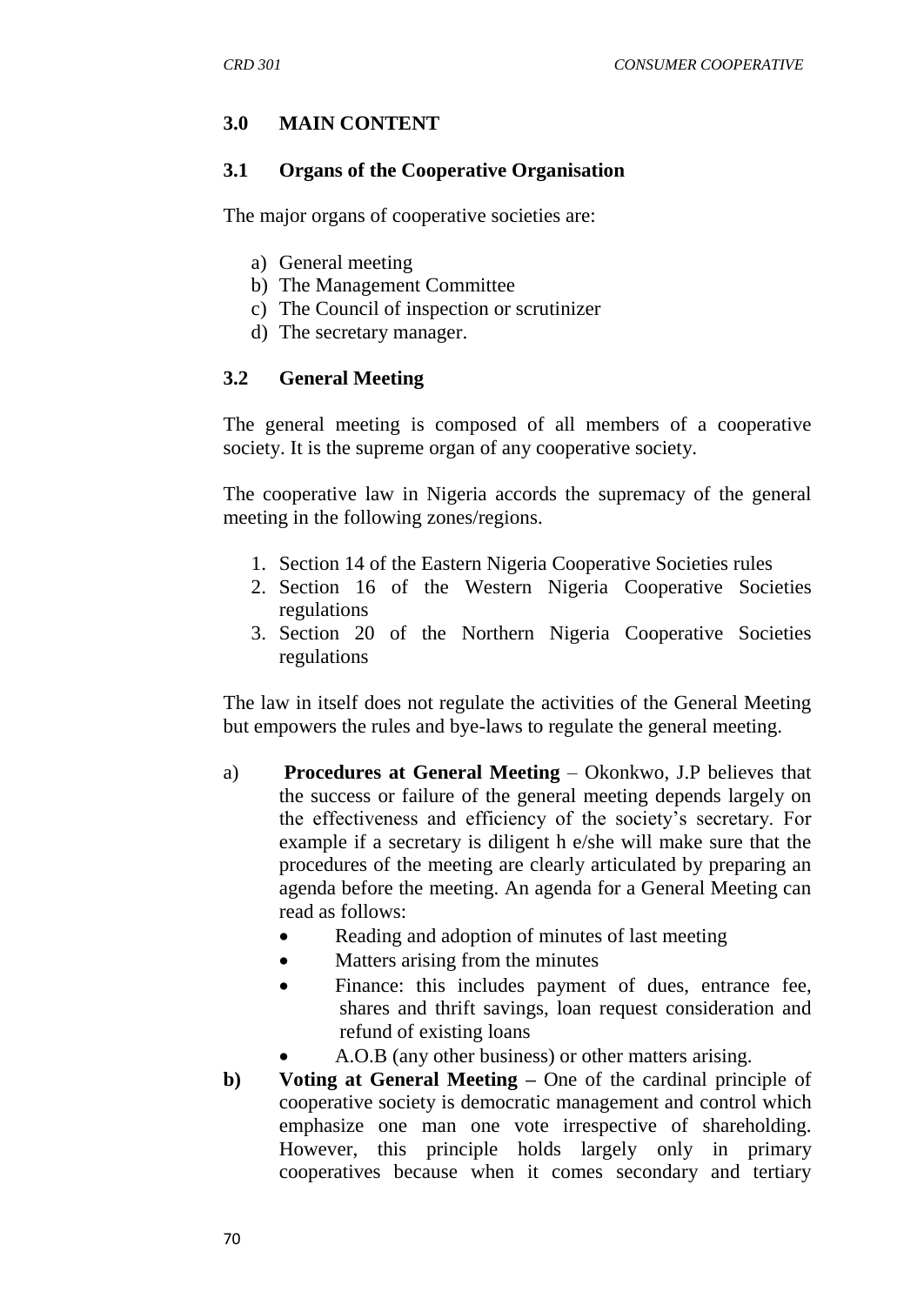cooperatives the situation changes. This so because it makes better sense that those who contribute more funds and run a greater risk and have more at stake should have more say in decision making. Therefore, in secondary and tertiary cooperatives, they practice "proportional voting". That is your vote is proportional to your share capital holding.

# **3.3 Types of General Meeting**

There are four types of general meetings. They are:

- i. Inaugural Meeting This first general meeting to be held immediately after registration
- ii. The annual general meeting As the name suggests, it takes place once in a year.
- iii. The ordinary general meeting This is the usual meeting that is held at regular intervals
- iv. Special or Emergency meeting This type of meeting is called when there is an emergency or a need has arose that require an urgent action of the cooperative. It can be called by:
	- (a) Management committee of the cooperative
	- (b) The Registrar/Director
	- (c) Scrutinizers or council of inspectors
	- (d) At least one-fifth of the members or delegates or 20 members or delegates whichever is less must be present to form a quorum. The cooperative regulates the functions of each of the meeting. Major functions of the meeting can only be implemented by the Annual General Meeting.

# **3.4 Quorum at General Meeting**

Quorum means the minimum number of members who must be present before a meeting can commence and take binding decisions on behalf of members present or absent. Okonkwo J.P suggested that the quorum for a general meeting should be one quarter of members, but where the total number of members exceeds 120, thirty members shall form a quorum of members present shall be deemed to have formed a quorum provided that at least four days" notice of such meeting was given by the Registrar. This power of exemption of quorum given to the Registrar is contained in:

- i) Eastern Nigeria cooperative society's law and rules 17(2)
- ii) Northern Nigeria cooperative regulations section 26
- iii) Western Nigeria cooperative societies' law and rules section 19.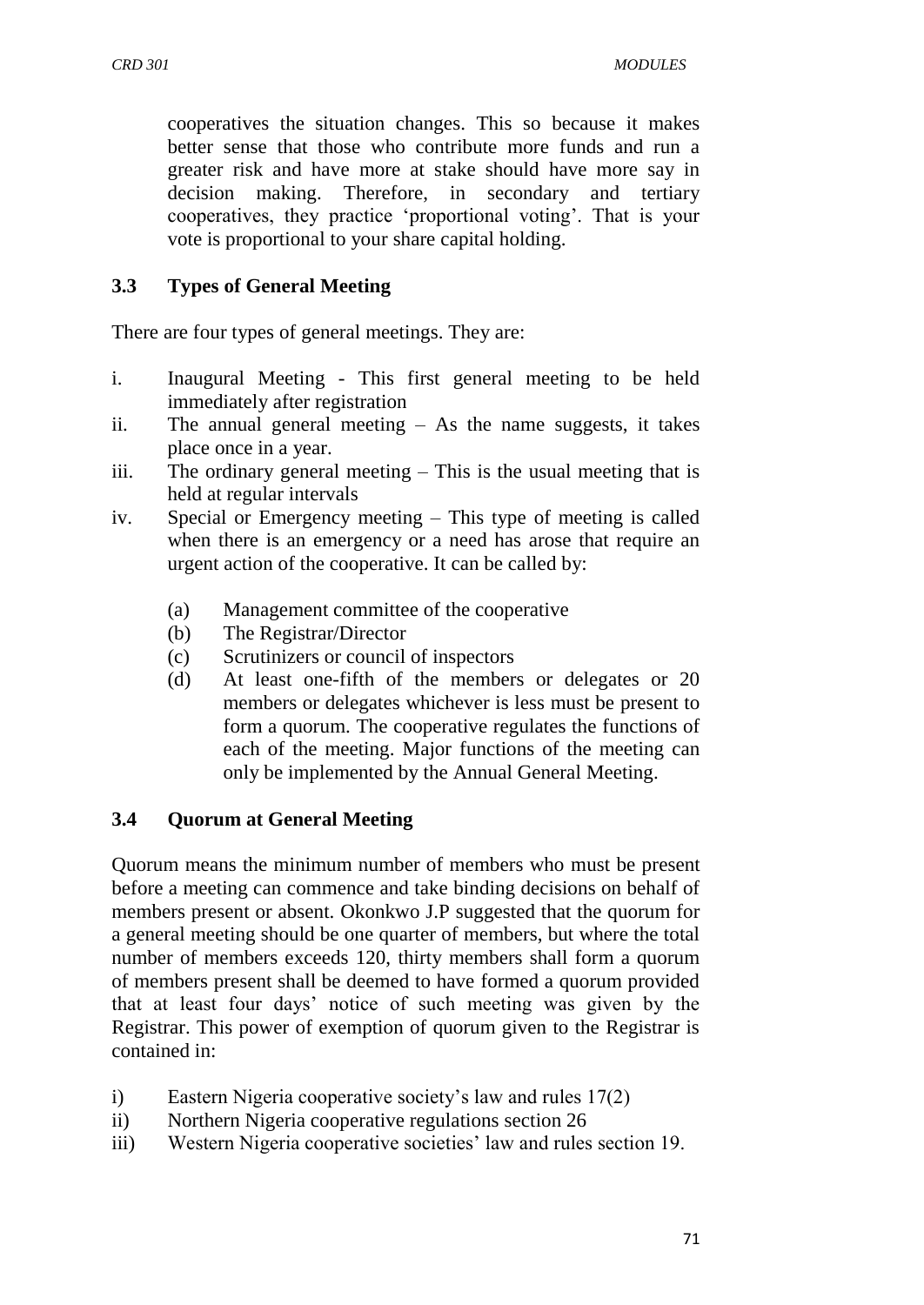However, if after an hour there are no enough members present to form a quorum in a meeting, the meeting shall be cancelled and another meeting will be fixed for same day, same time and same venue. A notice to this effect shall be circulated or pasted within 24 hours and if at the next meeting a quorum is no formed within one hour from the time stipulated for the meeting, the members present shall form a quorum and any decision taken shall be binding.

### **3.5 Officers of the meeting and minutes Book**

The Officers of the meeting shall include:

- 1) President and Vice President The President presides in all meeting or in his absence his absence the vice presides. However, in the absence of the President and his Vice, the meeting has the right to appoint any member or officer to act on their behalf.
- 2) Secretary/Assistant Secretary/Financial Secretary: In Nigeria, posts are sometimes lumped together. For example the office of the secretary and financial secretary is one. He keeps minutes of the meeting and account of the cooperative. There may also exist other offices such as treasurer, provost publicity secretary etc.

#### **3.6 Minutes**

The minute's book is where the summary of the meeting's proceedings are recorded. It contains the following:

- a) The number and names of members present unless recorded in attendance register
- b) The name of the chairman who presided at the meeting
- c) Time, the meeting commenced
- d) Deliberations and conclusions reached

# **3.7 Functions of the General Meeting**

The general meeting carries out these functions:

- a) Fixing the maximum credit limit of loans a society may receive from members and non-members
- b) Fixing a maximum credit limit for members
- c) Considering any audit report and the registrar's audit comment
- d) Considering inspection reports and any other reports
- e) Consideration of communication from the registrar and other third parties and authorities.
- f) Dealing with members' complaints.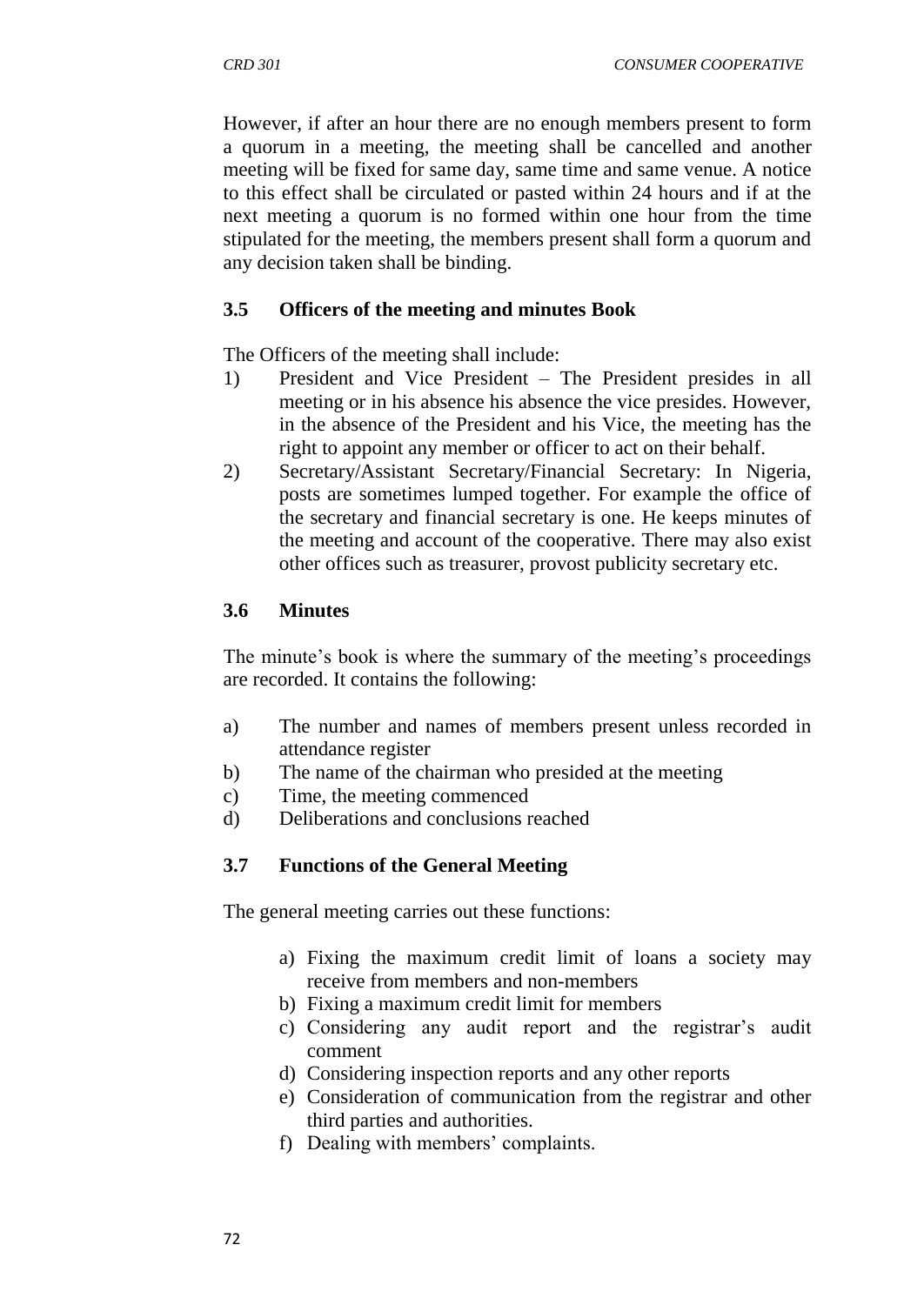As had been earlier noted, the general meeting is the most important organ of the society as it embraces all members irrespective of economic might and strength. It follows that a society with a strong general meeting, where members attend and participate in decision making will flourish better than that than the one where members buy share and do not bother to attend meeting.

## **3.8 Management Committee**

The cooperative law and rules refer to the "governing body of a registered cooperative society to whom the management affairs is entrusted as a **Committee**". It is usual to refer to this central governing body as MANAGEMENT COMMITTEE in a primary cooperative society. Equally a committee of secondary society below the state apex is also known as Management Committee, while the committees of societies at the state apex level and above are called BOARD OF DIRECTORS.

Although the cooperative law and rules in Nigeria do not expressly makes this committee compulsory, as it is obtainable in other cooperative laws in a country such as Germany, it is however if any cooperative can exist without it. This committee is the body charged with the responsibility of carrying out the directives of the General Meeting. It must be emphasize that the committee is the servant of the General Meeting and not its master. Indeed the relevance of the cooperative management committee can be seen from the critical functions it performs.

# **3.9 Functions of Management Committee**

- 1. The committee shall represent the registered society before all competent public authorities and all dealings and transactions with third parties, with powers to institute or defend suits brought in the name of or against the society. In general it shall carry out such duties in the management of the affairs of the registered society except those reserved for the general meeting and subject to any instructions or restrictions duly lid down by the bye-laws rule 27(1).
- 2. The committee is responsible for laying before the Annual General Meeting, annual report and accounts approved by the Registrar/Director.
- 3. The Management Committee is to ensure that the provisions of the law, rules and bye-laws are complied with.
- 4. To ensure true and accurate account of the society is maintained.
- 5. To open and run a bank account on behalf of the society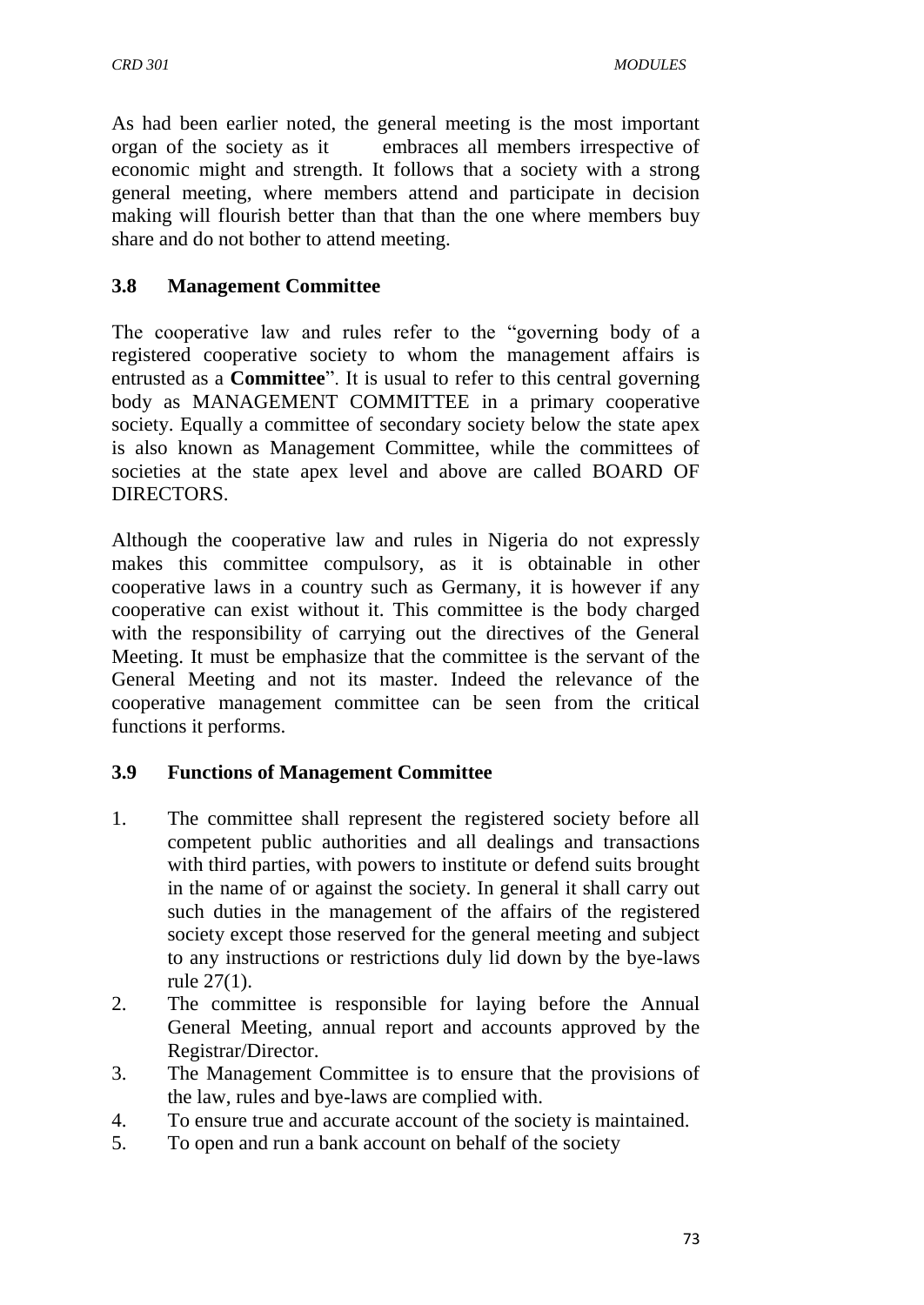- 6. To hire senior employees subject to, in some case the approval of the General Meeting. It also determines the remuneration, discipline and other conditions of employment of such employees.
- 7. In marketing cooperatives, the committee has to ensure that the produce marketed are of highest quality
- 8. In credit cooperatives, the committee approves loan and supervises loan and oversees the processes preceding the loan application.
- 9. To ensure that money is not borrowed in excess of the society"s maximum liability and that money is not lent to members in excess of their maximum credit limits.
- 10. To take prompt action to remedy any discrepancies reported in the audit report, Registrar"s audit comment or inspection of the society.

The functions of the committee are regulated by the rules. Besides, the bye-laws of every society may give other functions and powers to this body as contained in section 11(2). The management committee being responsible for the smooth running of a society has varying degrees of responsibility, depending on the type/nature of the cooperative society.

In the conduct of the affairs of the society, the management committee shall exercise the prudence and diligence of men of business. Members of the committee may be held responsible for any loss sustained through their failure to exercise such prudence and diligence or through acts which are ultra vires.

#### **3.10 Committee Meeting**

In order to successfully execute the various tasks assigned to it, the committee members must meet regularly to fashion out policies and regulations necessary in moving the society forward. It must be noted that the management committee is not a master but a servant of the General Meeting. Therefore, most or some of its decisions will have to be ratified by the General Meeting as stipulated by the cooperative laws, rules and bye-laws. Under no condition should members of the committee see themselves as above the General Meeting, or over other members especially where a lot of members are illiterate.

The agenda of the committee meetings should be as follows:

- 1. Reading and adoption of the previous minutes
- 2. Financial checking of cash and records
- 3. Reading of correspondence(s)
- 4. Any other business (AOB) that may be discussed.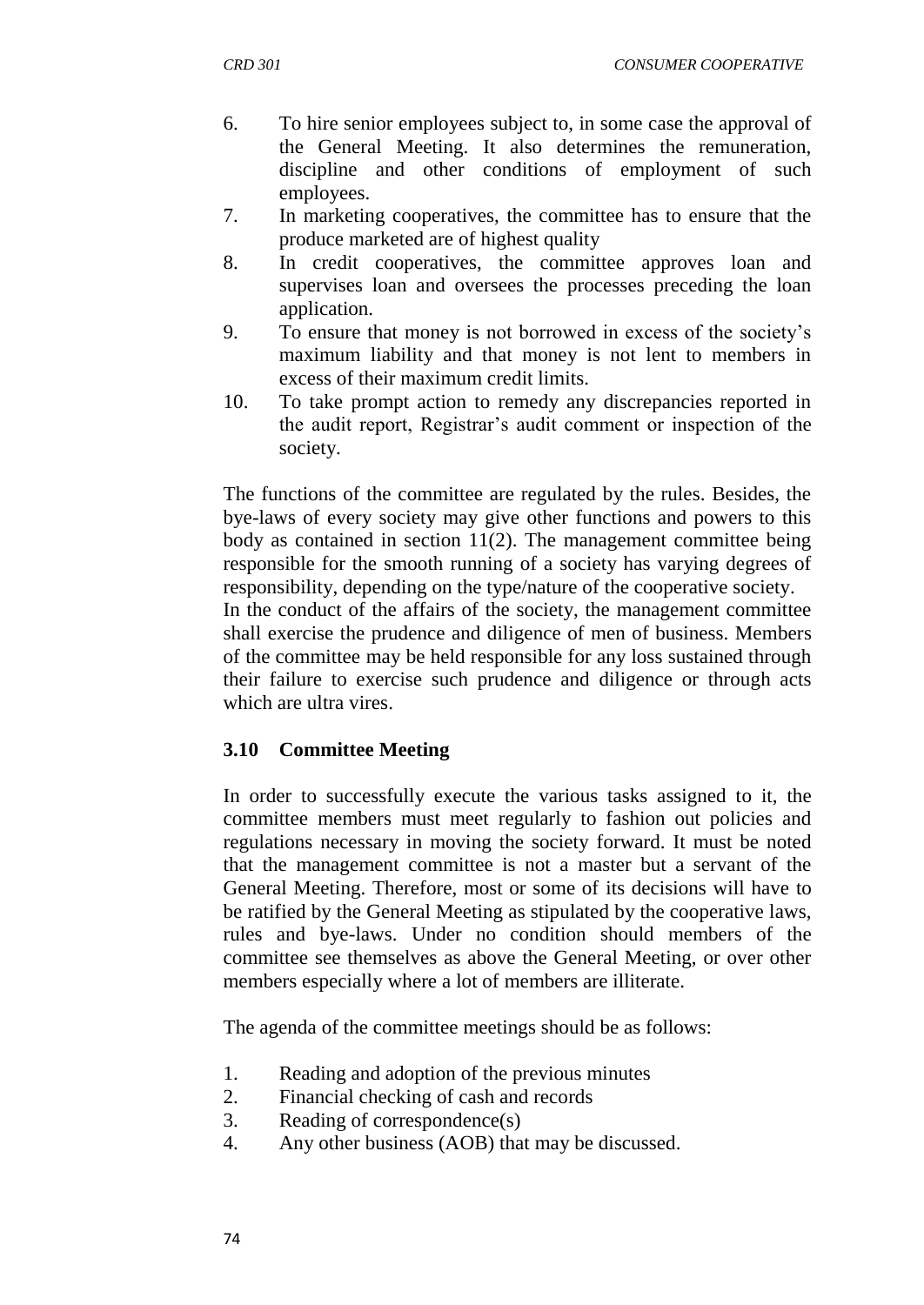The minutes of the meeting of the committee is as important as that of the General Meetingand should be kept by the secretary. The minutes will include:

- The number and names of those present
- The name of the presiding chairman
- A brief record of business done and decisions taken including whether each decisions taken, including whether each decision was taken unanimously or by majority vote.

#### **3.11 Subcommittees**

This body becomes useful when the society have need for special attention to be paid to some specific areas, which the management committee or general meeting may not have the time to attend to. Where the activities of the cooperative society are many and varied, subcommittee is set up to achieve specific objectives. In marketing cooperatives, a sub-committee is to relief the management committee and free them from engaging in various matters. This will enable management committee focus on the core issue of managing the society. The following are some of the sub-committees found in cooperative societies.

- i. Education committee
- ii. Arbitration
- iii. Loans committee, in the case of a society with credit functions
- iv. Quality control of a cooperative committee, in case of marketing cooperatives
- v. Land acquisition committee in case of housing cooperatives.

Spreading the membership of the sub-committee among the members allows more members to be involve in the running of the cooperative society.

#### **3.12 The Council of Inspection or Scrutinizer**

Section 2 of the cooperative society's law defines the council of inspection as "The elected council of members of the committee to whom the supervision of the committee is entrusted". The cooperative law is section 2 defines Scrutinizer as "A member of a society and who is elected to supervise the work of the committee on behalf of the member of the society". From the foregoing, the council of inspection and the council of scrutinizers are same. The provisions of the rule on this council are as follows:

a) The bye-laws of a society may suffix for this council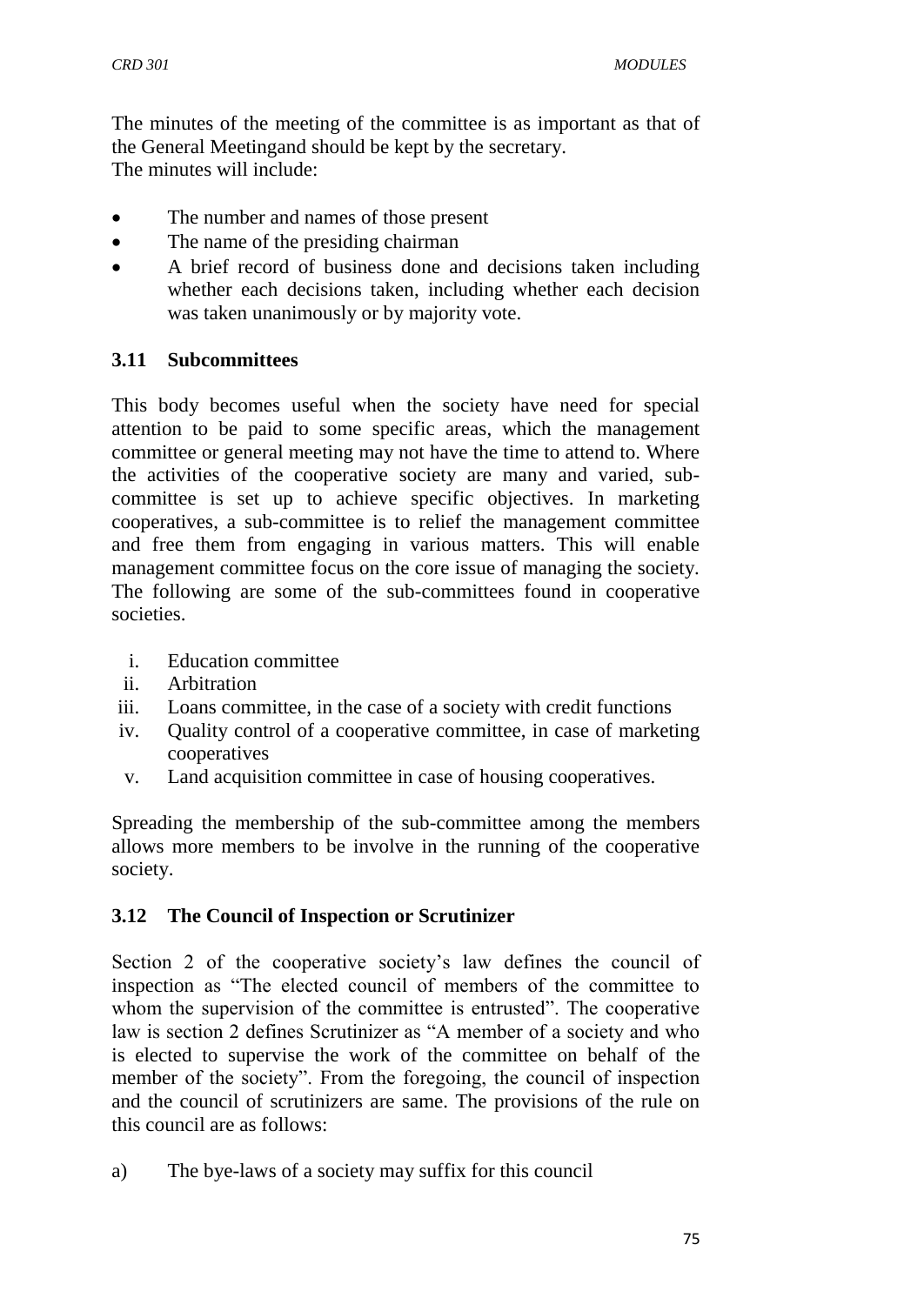- b) The Council is elected annually
- c) The election comes up after the election of the committee
- d) No member of the committee shall be elected a member of the council, nor should any member of the committee fail to call such a meeting within one month of the submission of its report.

It is clear that this council from all indication is a watch-dog. It is a kind of separation of power invested in the cooperative to ensure checks and balances. Meanwhile, it is perplexing that most cooperatives in Nigeria do not constitute them. Government over bearing influence on the cooperative institutions cannot be divorced from it.

## **3.13 Secretary/Manager**

The cooperative law, and bye-laws empower the management committee of the society to, if need be, to hire employees. This is in performance of its statutory role of ensuing day-to-day running of the society. The highest employee to be contracted is the Secretary or Manager or General Manager in the secondary societies. Cooperative rule therefore authorizes the committee to appoint employees. The need for hired Secretary is important because the rule in section 44 assigned him some duties. The bye-law of the society often extends the duties of the secretary. The secretary often perform dual roles of secretariat functions and pure business activities of the society.

It is therefore important for the management committee to hand-over the day-to-day running of the society to the hired professionals, while they exercise supervisory role. The secretary from the functions it performs is the engine room of the society. It is not surprising sometimes especially in marketing cooperatives to find the President or other committee members assisting the secretary. In a nutshell the secretary is an organ of the society because the cooperative law recognize him and assigned clear responsibilities to him.

#### **4.0 CONCLUSION**

This section is of particular importance because without which it will be difficult for anyone to operate effectively within a cooperative society. Understanding the functions of the various meetings and committees in a cooperative and how they are organized will enhance members' participation and help achieve the objectives of the cooperative.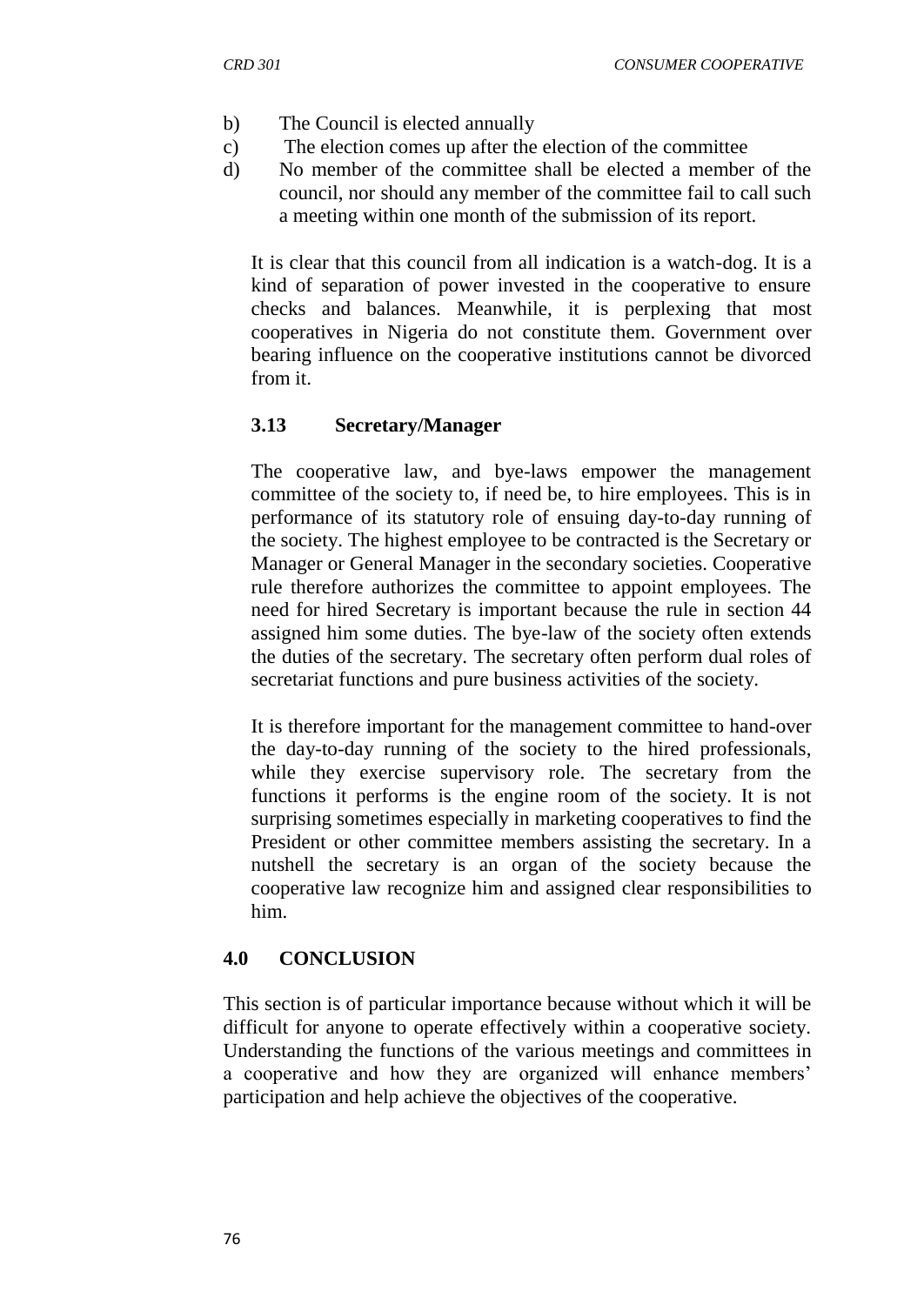## **5.0 SUMMARY**

The unit outlined and offered a detailed explanations of the various types of meetings prevalent in cooperative society and their respective functions. The section also captured the functions of key officers of a cooperative. It concluded by highlighting the procedures for conducting meetings that enhances the smooth running of the societies.

### **6.0 TUTOR-MARKED ASSIGNMENT**

- 1. Outline and explain the procedures of a General meeting
- 2. What are the functions of a General meeting?
- 3. Explain the functions of a management committee.

## **7.0 REFERENCES/FURTHER READING**

- Berko, S. Y. (2001). *Self-help Organisations, Cooperative and Rural Development.* Enugu, Computer edge
- Chukwu, S.C (1990). *Economics of Cooperative Business Enterprise*, Marburg
- Igwe, C. (1993). *Perspective on Cooperative Business*. Acena Publishers Enugu
- Ogbu, S.O., & Ottah, J. (2006). Fundamental *principles and economics of cooperative business*. Homec Global
- Yahaya, I. (2001). The Cooperative Movement and poverty alleviation programme. *Nigerian Journal of Cooperative studies*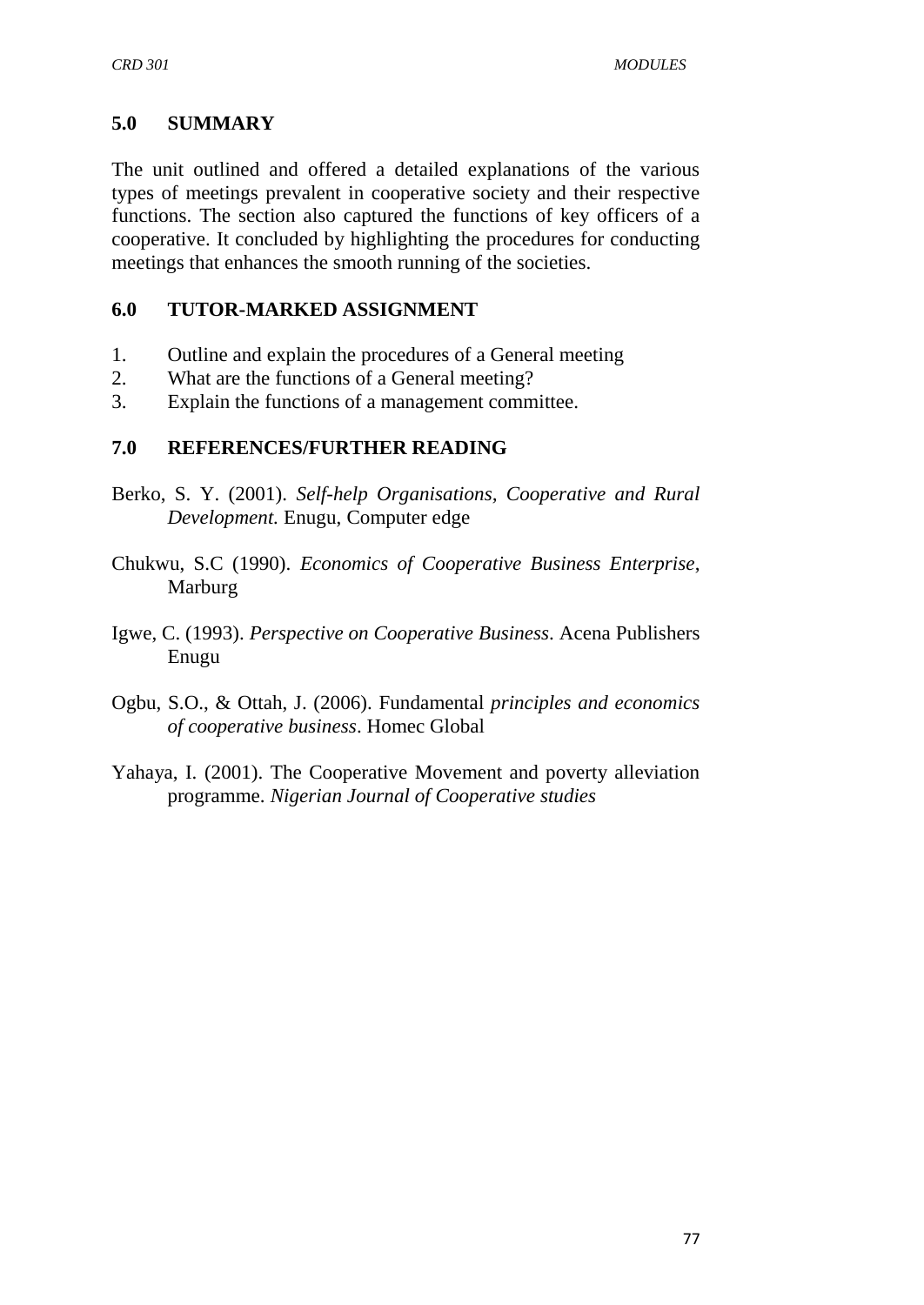### **UNIT 5 DUTIES OF SECONDARY AND APEX CONSUMER SOCIETIES. CASE STUDY GUIDES TO CASE STUDY FOR EXAMINATION PURPOSES AND CLASS DISCUSSIONS**

- a) Read the instruction or question first
- b) Satisfy yourself that you understand exactly what is expected of you
- c) Read the passage for the first time, carefully, and quickly look out for specific problems
- d) When you are satisfied that you have found all the problems confirmed in the passage of the case study, write them out specifically.

## **3.1 Case study**

Abulesoki is a rural community where the people came together to form a cooperative society in order to run a consumer cooperative business. They made contribution in the following format

| N30, 000:00       |
|-------------------|
| N40, 000:00       |
| N <sub>10</sub> . |
|                   |
| N80.              |
|                   |
|                   |

The amount raised was sufficient to start a small shop because members did a lot of work without payment. They constructed the shop and made the furniture through self-help, paying only for the materials used. This is how they used the money:

| Materials for building                     | N <sub>15</sub> , 000:00 |
|--------------------------------------------|--------------------------|
| Furniture and other equipment for the shop | N <sub>10</sub> ,        |
| 000:00                                     |                          |
| Goods                                      | N50,                     |
| 000:00                                     |                          |
| Cash balance                               | N5,                      |
| 000:00                                     |                          |
| Total                                      | N80, 000:00              |
|                                            |                          |

The consumer shop made a very good start. They sold goods to members and collect cash immediately, thereby getting back some money for the goods sold valued at N20, 000:00. The community members were very happy with this development. Some members therefore, suggested using part of the money to buy spare parts to repair the old community tractor, so N10, 000:00 was used for that purpose.